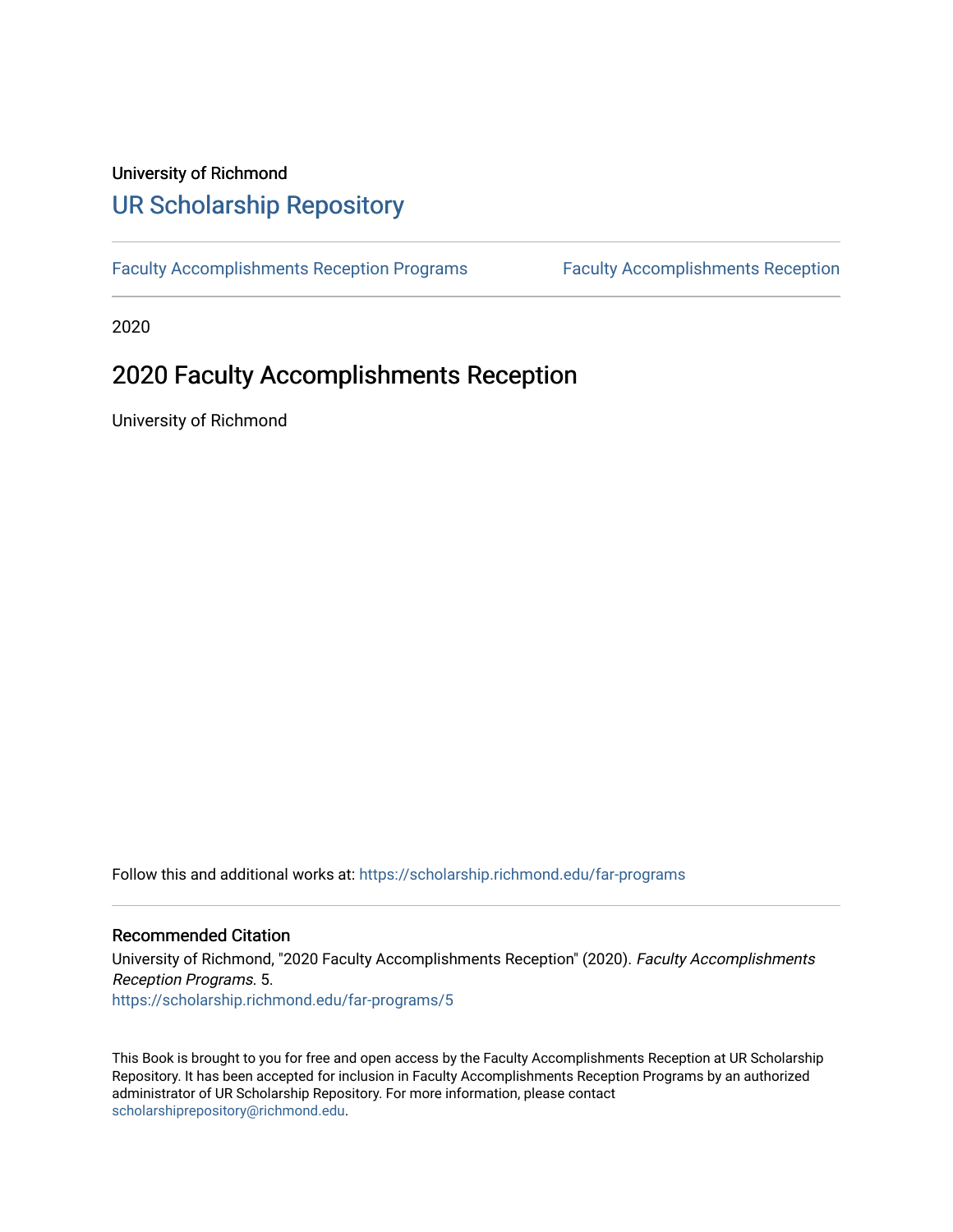

# *2020 Faculty Accomplishments Reception*

*In Honor of University of Richmond Faculty Contributions to Scholarship, Research, and Creative Work*

*January 2019 - December 2019*

*March 5, 2020 3:30 PM—5:00 PM*

*Boatwright Memorial Library Research & Collaborative Study Area, First Floor*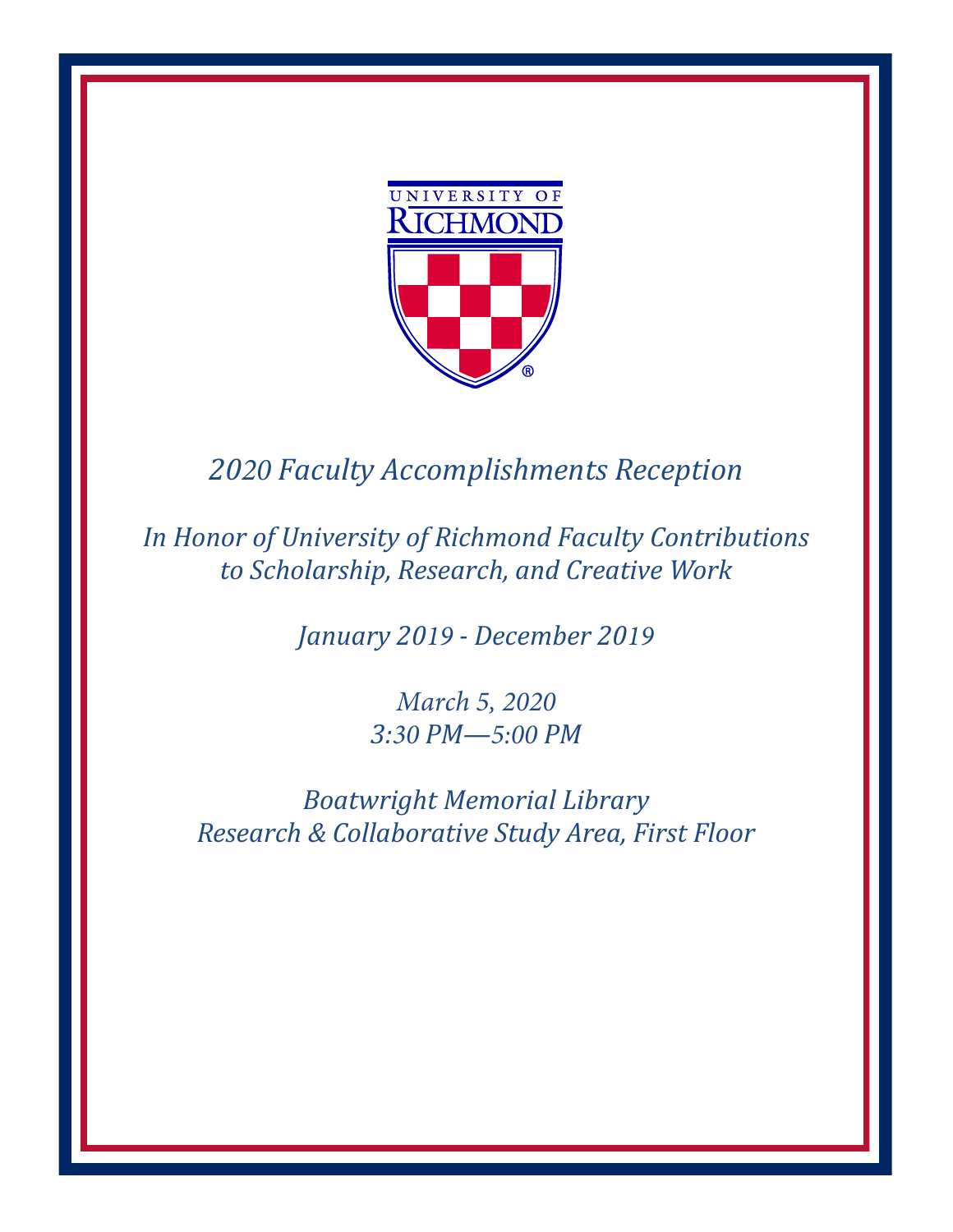The Faculty Accomplishments Reception is held in honor of University of Richmond faculty members who have achieved successes in the form of research and scholarly publications, as well as creative achievements in the visual and performing arts between January 2019 and December 2019.

The Office of the Provost and the staff of the Boatwright Memorial Library join together in congratulating University of Richmond faculty and staff who have represented the University with honor and distinction.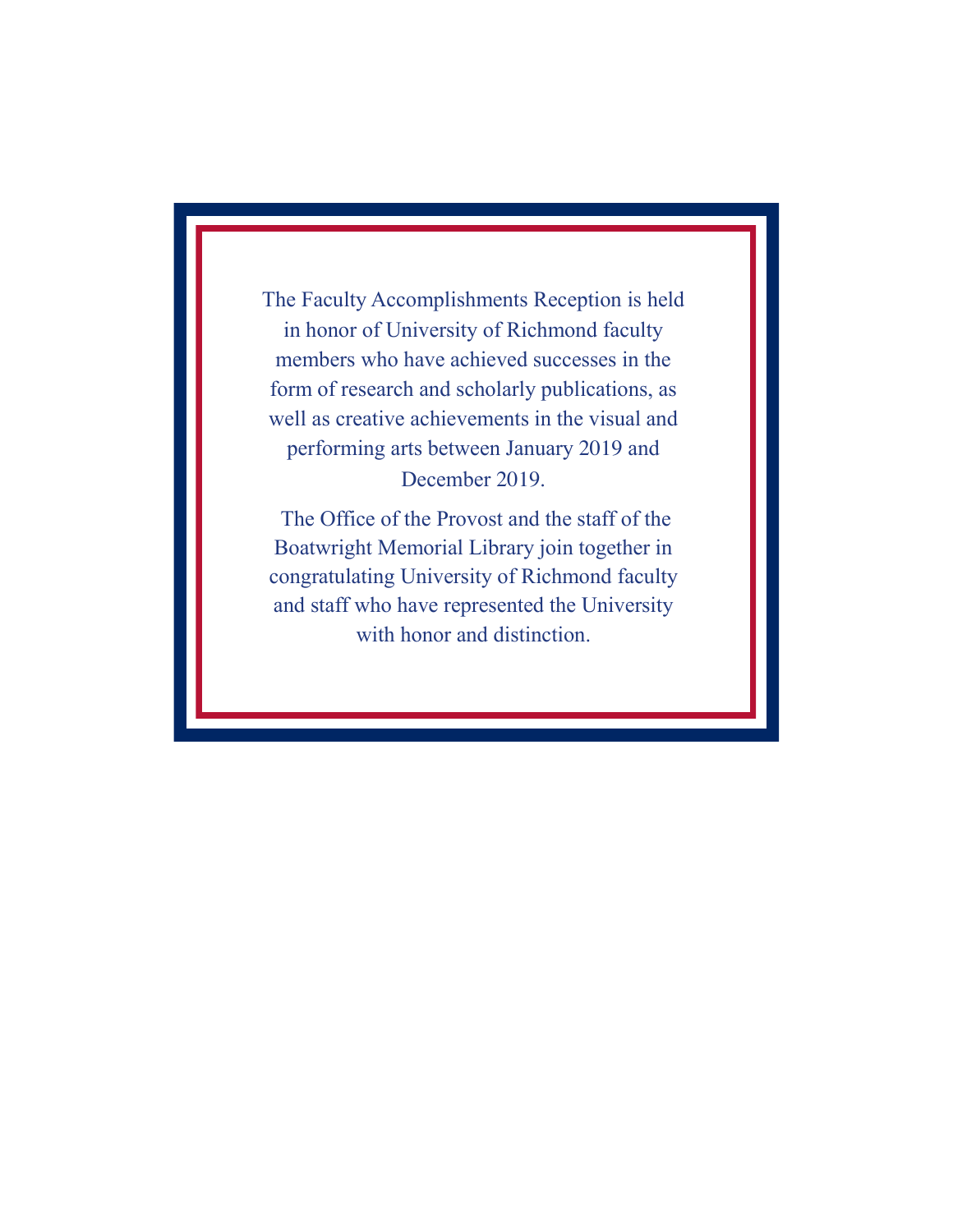| Associate Provost for Faculty                      |
|----------------------------------------------------|
| Head, Scholarly Communications and Access Services |
| <b>Executive Vice President and Provost</b>        |
| President                                          |
| Study Area, first floor                            |
|                                                    |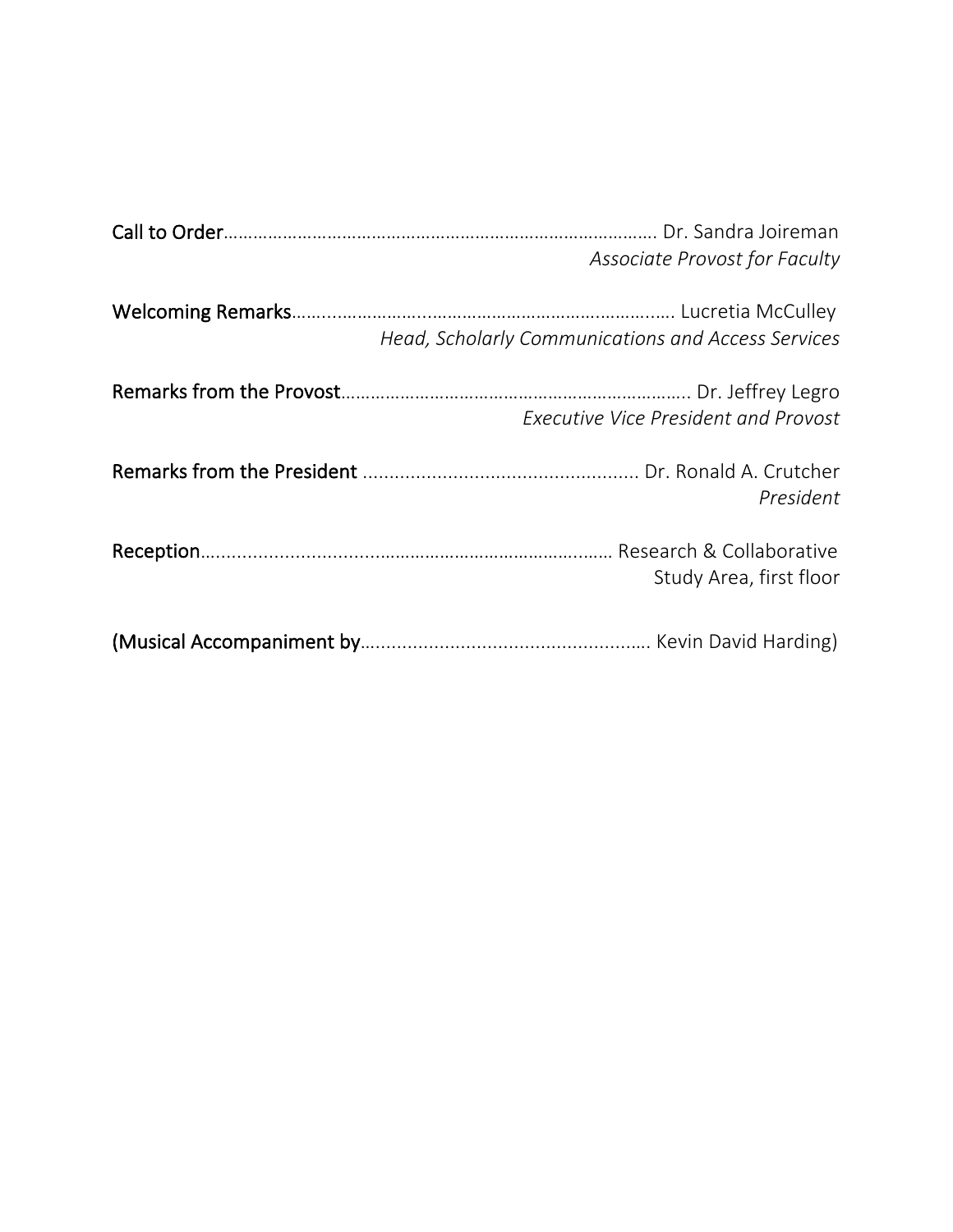# **FACULTY ACCOMPLISHMENTS BY SCHOOL**

*Please Note: Faculty works will be listed under a faculty member's primary department. In the event that a faculty member is not affiliated with a department, their work will be recognized under the affiliated program.* 

## **School of Arts & Sciences**

## **Department of Art and Art History**

- **Calvillo, Elena M.** "L'epopea in un guscio di noce: Giulio Clovio e la questione della scala dimensionale." In *Michelangelo e la "maniera di figure piccole,"* edited by Marcella Agosti Marongiu, 83–94. Variation: Buonarrotiana. Studi su Michelangelo e la famiglia Buonarroti ;; 1. Firenze: Edifir, 2019.
- **Drummond, Jeremy**, and David Poolman. "Dark Holler." Film Festival Screening presented at the Pantalla Fantasma Film Festival, Donostia, Basque Country/Spain, January 21, 2019.
- **Drummond, Jeremy**. "Dark Holler." Film Festival Screening presented at the Alchemy Film & Moving Image Festival, Hawick, UK, May 2, 2019.
- Hessler, Stefanie, Lars Bang Larsen, Quinn Latimer, Danielle Dean, Gordon Hall, Gala Porras-Kim, and **Brittany Nelson**. *Out of the Everywhere*. Mousse Publishing, 2019.
- **Nelson, Brittany**. "10,000 Light Years from Home." Solo Exhibition, Patron Gallery, Chicago, IL, June 28, 2019.
- **Nelson, Brittany**. "Cosmological Arrows." Exhibition, Bonniers Konsthall, Stockholm, Sweden, August 29, 2019.
- **Nelson, Brittany**. "Parallels and Peripheries." Exhibition, Museum of Contemporary Art, Detroit, MI, February 2019.
- **Nelson, Brittany**. "Pulled in Brooklyn." Exhibition, International Print Center, New York, NY, April 4, 2019.
- **Sjovold, Erling**. "Gather." Group Exhibition, Page Bond Gallery, Richmond, VA, December 14, 2018.
- **Sjovold, Erling**. "Shore to Summit." Group Exhibition, Marcia Burtt Gallery, Santa Barbara, CA, September 12, 2019.
- **Sjovold, Erling**. "Still Waters." Group Exhibition, Marcia Burtt Gallery, Santa Barbara, CA, November 6, 2019.
- **Smith, Sable Elyse**. "Color People Time." Exhibition, ICA Philadelphia, September 19, 2019.
- **Smith, Sable Elyse**. "Great Force." Exhibition, ICA VCU, December 5, 2019.
- **Smith, Sable Elyse**. "Mirror/Echo/Tilt." Exhibition, New Museum, June 18, 2019.
- **Smith, Sable Elyse**. "Mood: Studio Museum Artist in Residence." Exhibition, MoMA PS1, June 9, 2019.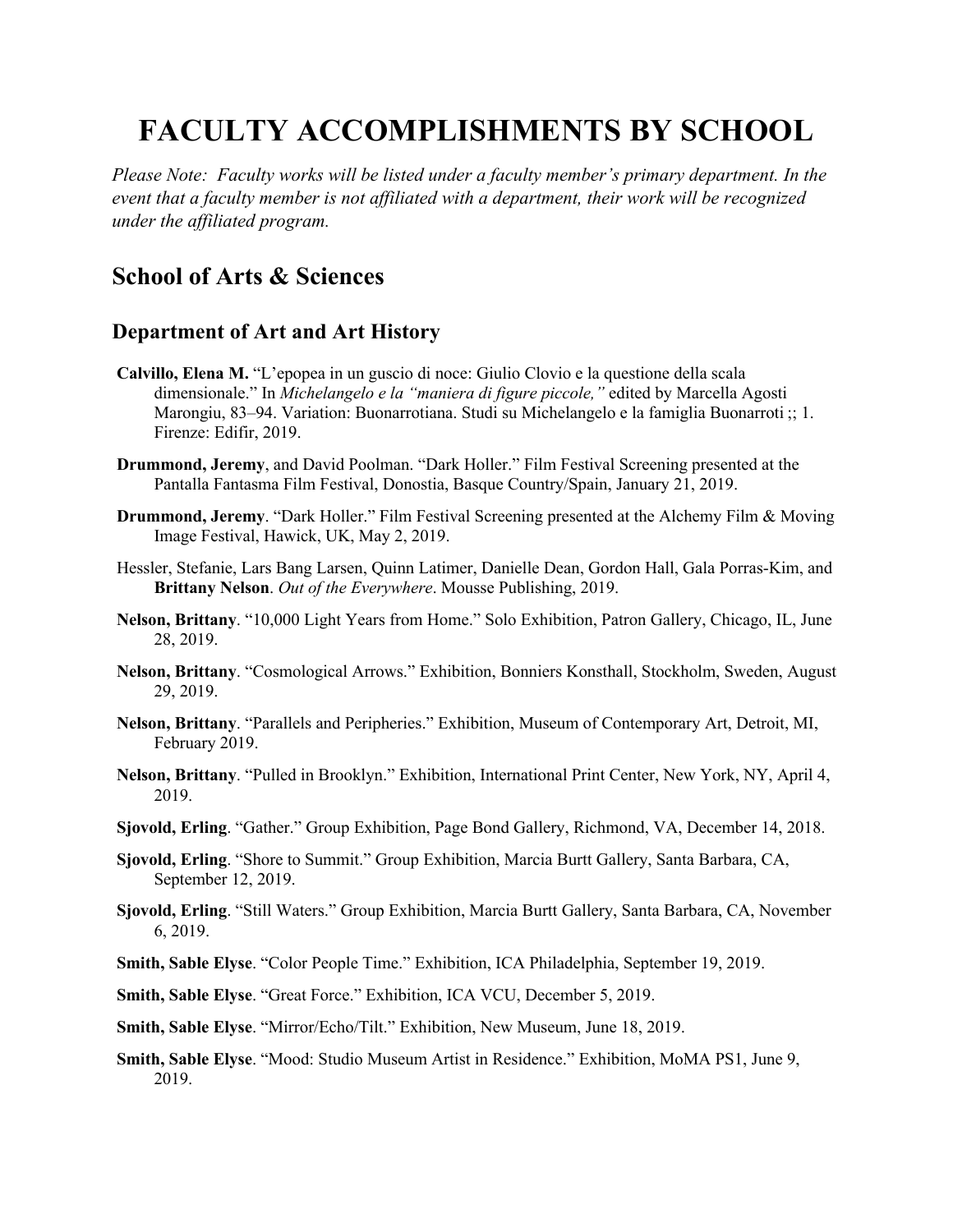- **Smith, Sable Elyse**. "No One Is Innocent." Screening, MoMA PS1, April 7, 2019.
- **Smith, Sable Elyse**. "Or the Song Spilling Out." Exhibition, Carlos/ishikawa, November 7, 2019.
- **Smith, Sable Elyse**. "Radical Reading Room." Exhibition, Studio Museum in Harlem, May 3, 2019.
- **Smith, Sable Elyse**. "ScapeG.O.A.T." Exhibition, Art Basel, Switzerland, June 13, 2019.
- **Smith, Sable Elyse**. "That Land That I Live In." Exhibition, Matthew Brown, Los Angeles, March 23, 2019.
- **Smith, Sable Elyse**. "The Smiths." Exhibition, Marlborough London, June 3, 2019.
- **Softić, Tanja**. "Art on Paper Biennial 2019." Group Exhibition, Weatherspoon Art Museum, University of North Carolina at Greensboro, January 2019.
- **Softić, Tanja**. "Circle Back: Immigrant Memories and Fungal Networks." *The Journal of Speculative Philosophy* 33, no. 2 (2019): 300–310.
- **Softić, Tanja**. "Compulsory Measures." Group Exhibition, Rice Gallery at McDaniel College, Maryland, February 1, 2019.
- **Softić, Tanja**. "Hyphae." Solo Exhibition, Reynolds Gallery, Richmond, VA, June 3, 2019.
- **Softić, Tanja**. "Recent Prints." Solo Exhibition, Universidad de Buenos Aires, Facultad de Filosofía y Letras (University of Buenos Aires, School of Philosophy and Literature), November 1, 2019.
- **Softić, Tanja**. "Recent Prints." Solo Exhibition, Project Gallery, Myers School of Art, University of Akron, OH, November 1, 2019.
- **Softić, Tanja**. "Secret Life of Birds." Group Exhibition, Visual Arts Center Gallery, Tidewater Community College, February 1, 2019.
- **Softić, Tanja**. "Section Artwork: The Argonauts." *About Place Journal* 5, no. 4 (October 2019). https://aboutplacejournal.org/issues/infinite-country/south-courage/.
- **Softić, Tanja**. "Songs from Ends & Beginnings." Solo Exhibition, Beverley Street Studio School Gallery, Staunton, VA, June 3, 2019.

### **Department of Biology**

- Heller, Erin L., Holly D. Gaff, R. **Jory Brinkerhoff**, and Eric L. Walters. "Urbanization and Tick Parasitism in Birds of Coastal Southeastern Virginia." *Journal of Wildlife Management* 83, no. 4 (May 2019): 975–84. https://doi.org/10.1002/jwmg.21646.
- Munoz, Mariela Osorno, Doris L. Gutierrez-Lamus, and **Rafael O. de Sá**. "Presence and Distribution of Leptodactylus Guianensis Heyer and de Sa, 2011 in Colombia: Comparisons with Other Species in the L. Latrans Group." *Journal of Natural History* 53, no. 9–10 (March 12, 2019): 577–84. https://doi.org/10.1080/00222933.2019.1600755.
- **de Sá, Rafael O.**, Joao F. Riva Tonini, Hannah Van Huss, Hussam Zaher, and Celio F. B. Haddad. "The Unique Traits of the Subgenus Unicus within Chiasmocleis Mehely, 1094 (Anura: Microhylidae)." *Zootaxa* 4646, no. 3 (July 25, 2019): 585–90. https://doi.org/10.11646/zootaxa.4646.3.8.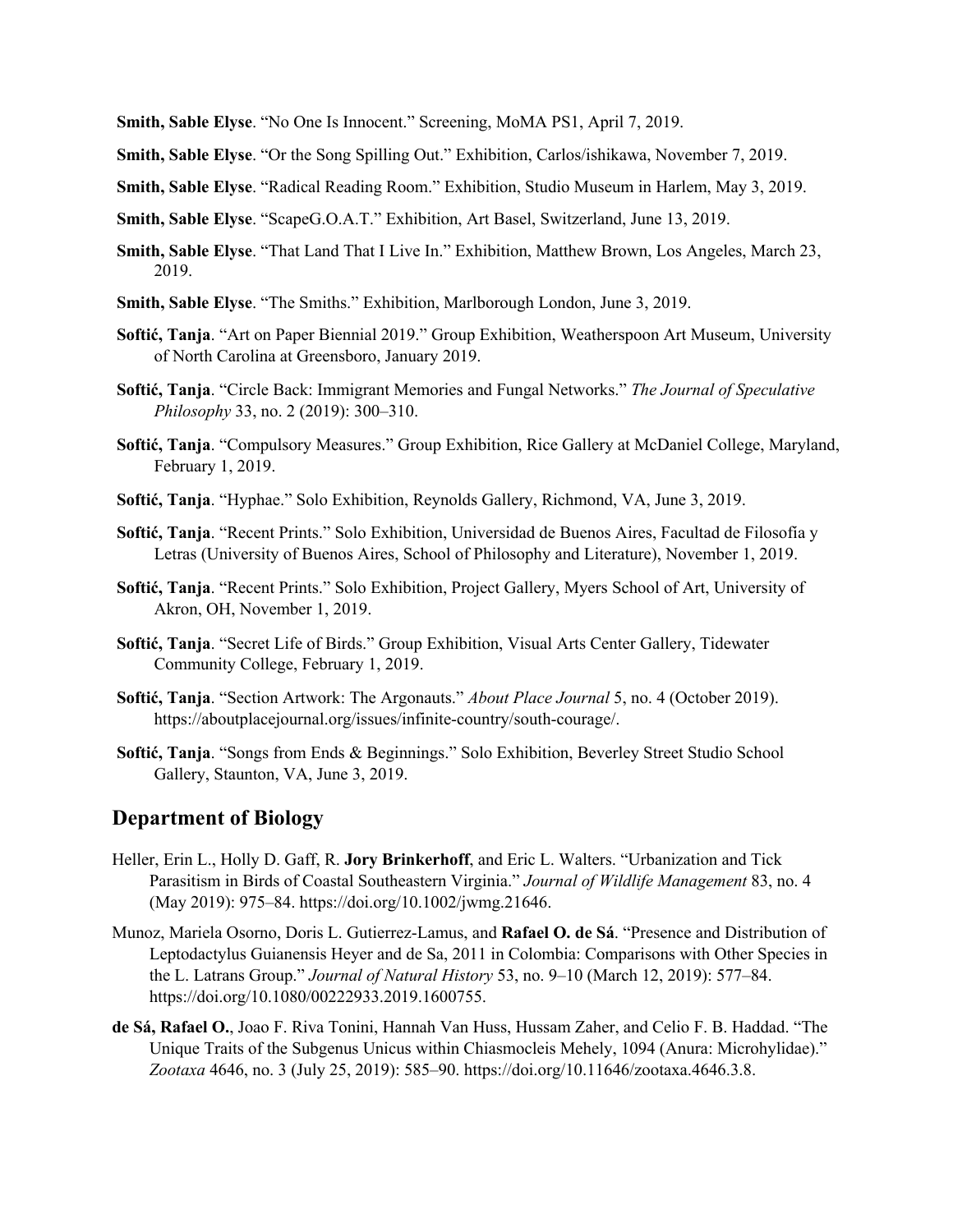- **de Sá, Rafael O.**, João Filipe Riva Tonini, Hannah van Huss, Alex Long, Travis Cuddy, Mauricio C. Forlani, Pedro L. V. Peloso, Hussam Zaher, and Célio F. B. Haddad. "Multiple Connections between Amazonia and Atlantic Forest Shaped the Phylogenetic and Morphological Diversity of Chiasmocleis Mehely, 1904 (Anura: Microhylidae: Gastrophryninae)." *Molecular Phylogenetics and Evolution* 130 (January 2019): 198–210. https://doi.org/10.1016/j.ympev.2018.10.021.
- Faske, Trevor M., Lily M. Thompson, Nana Banahene, Andi Levorse, Melisa Quiroga Herrera, Kayla Sherman, **Kristine L. Grayson**, et al. "Can Gypsy Moth Stand the Heat? A Reciprocal Transplant Experiment with an Invasive Forest Pest across Its Southern Range Margin." *Biological Invasions* 21, no. 4 (April 2019): 1365–78. https://doi.org/10.1007/s10530-018-1907-9.
- Friedline, Christopher J., Trevor M. Faske, Brandon M. Lind, Erin M. Hobson, Dylan Parry, Rodney J. Dyer, Derek M. Johnson, Lily M. Thompson, **Kristine L. Grayson**, and Andrew J. Eckert. "Evolutionary Genomics of Gypsy Moth Populations Sampled Along a Latitudinal Gradient." *Molecular Ecology* 28, no. 9 (May 2019): 2206–23. https://doi.org/10.1111/mec.15069.
- Hernandez-Pacheco, Raisa, Chris Sutherland, Lily M. Thompson, and **Kristine L. Grayson**. "Unexpected Spatial Population Ecology of a Widespread Terrestrial Salamander Near Its Southern Range Edge." *Royal Society Open Science* 6, no. 6 (June 2019): 182192. https://doi.org/10.1098/rsos.182192.
- Thompson, Lily M., Benny Pugh, Logan A. McDonald, Angie Estrada, Katelyn Horn, Bronte L. C. Gilman, Lisa K. Belden, Joseph C. Mitchell, and **Kristine L. Grayson**. "Surveys for Population Persistence and Bd at the Northeastern Range Edge of the Eastern Lesser Siren." *Northeastern Naturalist* 26, no. 2 (April 2019): 410–19. https://doi.org/10.1656/045.026.0216.
- Spear, Jill E., and **W. John Hayden**. "Noteworthy Collections: An Overlooked Specimen of Conyza Ramosissima from Virginia." *Castanea* 84, no. 2 (June 2019): 179–179. https://doi.org/10.2179/0008-7475.84.2.179.
- Bocanegra, Jennifer L., Barbara M. Fujita, Natalie R. Melton, James M. Cowan, Elizabeth L. Schinski, Tigist Y. Tamir, Michael B. Major, and **Omar A. Quintero**. "The MyMOMA Domain of MYO19 Encodes for Distinct Miro-Dependent and Miro-Independent Mechanisms of Interaction with Mitochondrial Membranes." *Cytoskeleton* (September 3, 2019). https://doi.org/10.1002/cm.21560.
- Hall, Chelsea, Melanie Rodriguez, Josephine Garcia, Dora Posfai, Rachel DuMez, Erik Wictor, **Omar A. Quintero**, Malcolm S. Hill, Ajna S. Rivera, and April L. Hill. "Secreted Frizzled Related Protein Is a Target of PaxB and Plays a Role in Aquiferous System Development in the Freshwater Sponge, Ephydatia Muelleri." *Plos One* 14, no. 2 (February 22, 2019): e0212005. https://doi.org/10.1371/journal.pone.0212005.
- **Richardson, Jonathan L.**, Georgianna Silveira, Ivanna Soto Medrano, A. Z. Arietta, Carol Mariani, Arsinoe C. Pertile, Ticiana Carvalho Pereira, et al. "Significant Genetic Impacts Accompany an Urban Rat Control Campaign in Salvador, Brazil." *Frontiers in Ecology and Evolution* 7 (June 6, 2019): 115. https://doi.org/10.3389/fevo.2019.00115.
- Roma, Jose Santinni, Shaina D'Souza, Patrick J. Somers, Leah F. Cabo, Ruhan Farsin, Serap Aksoy, **Laura J. Runyen-Janecky**, and Brian L. Weiss. "Thermal Stress Responses of Sodalis Glossinidius, an Indigenous Bacterial Symbiont of Hematophagous Tsetse Flies." *Plos Neglected Tropical Diseases* 13, no. 11 (November 2019): e0007464. https://doi.org/10.1371/journal.pntd.0007464.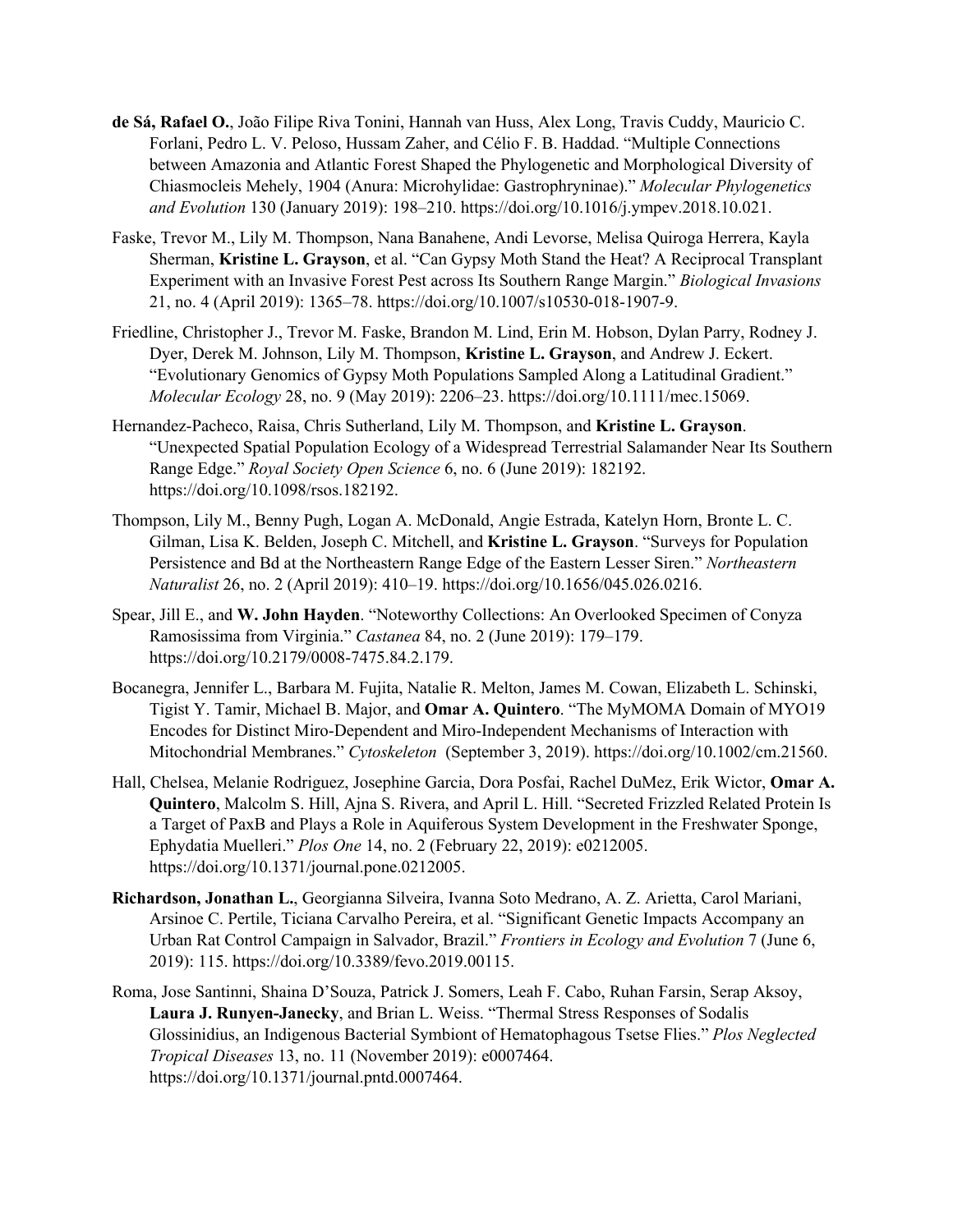- Joshi, Piyush, Andrew J. Darr, and **Isaac Skromne**. "CDX4 Regulates the Progression of Neural Maturation in the Spinal Cord." *Developmental Biology* 449, no. 2 (May 15, 2019): 132–42. https://doi.org/10.1016/j.ydbio.2019.02.014.
- Lookingbill, Todd R., and **Peter D. Smallwood**, eds. *Collateral Values: The Natural Capital Created by Landscapes of War*. Landscape Series, volume 25. Cham, Switzerland: Springer Nature Switzerland, 2019.
- **Smallwood, Peter D.**, and Todd R. Lookingbill. "Battlefields and Borderlands: The Past, Present and Future of Collateral Values." In *Collateral Values: The Natural Capital Created by Landscapes of War*, edited by Todd R. Lookingbill and Peter D. Smallwood, 263–70. Landscape Series, volume 25. Cham, Switzerland: Springer Nature Switzerland, 2019.
- **Smallwood, Peter D.**, and Chris C. Shank. "From Buffer Zone to National Park: Afghanistan's Wakhan National Park." In *Collateral Values: The Natural Capital Created by Landscapes of War*, edited by Todd R. Lookingbill and Peter D. Smallwood, 213–34. Landscape Series, volume 25. Cham, Switzerland: Springer Nature Switzerland, 2019.
- McQueen, J. Parr, and **Amy M. Treonis**. "Cacao Agroforestry in Belize: Effects on Soil Nematode Community Structure." *Agroforestry Systems* Forthcoming (December 23, 2019). https://doi.org/10.1007/s10457-019-00477-2.
- **Treonis, Amy M.**, Kelsey A. Sutton, Samantha K. Unangst, Julia E. Wren, Emma S. Dragan, and J. Parr McQueen. "Soil Organic Matter Determines the Distribution and Abundance of Nematodes on Alluvial Fans in Death Valley, California." *Ecosphere* 10, no. 4 (April 2019): e02659. https://doi.org/10.1002/ecs2.2659.
- Lowry, David B., James M. Sobel, Amy L. Angert, Tia-Lynn Ashman, Robert L. Baker, Benjamin K. Blackman, **Carrie A. Wu**, et al. "The Case for the Continued Use of the Genus Name Mimulus for All Monkeyflowers." *Taxon* 68, no. 4 (August 2019): 617–23. https://doi.org/10.1002/tax.12122.
- Modeste, Erica, Lily Mawby, Bill Miller, **Eugene Y. Wu**, and Carol A. Parish. "A Molecular Dynamics Investigation of the Thermostability of Cold-Sensitive I707L KlenTaq1 DNA Polymerase and Its Wild-Type Counterpart." *Journal of Chemical Information and Modeling* 59, no. 5 (May 2019): 2423–31. https://doi.org/10.1021/acs.jcim.9b00022

## **Department of Chemistry**

- **Coppage, Ryan H.**, and Jenn Wicks. "Tenmoku to Tomato Red." *Ceramics Monthly* 67, no. 9 (November 2019): 56–57.
- Wicks, Jenn, and **Ryan H. Coppage**. "The Mechanism of (and Recipes for) Dichroic Glazes." *Ceramics Art + Perception Technical*, September 2019. https://www.mansfieldceramics.com/cap-articles/themechanism-of-and-recipes-for-dichroic-glazes/.
- **Donald, Kelling J.**, Samuel Gillespie, and Ziad Shafi. "Ouroboros: Heterocycles Closed by Dative Sigma Bonds and Stabilized by Pi Delocalization." *Tetrahedron* 75, no. 3 (January 18, 2019): 335–45. https://doi.org/10.1016/j.tet.2018.11.058.
- Matthews, Adrian D., Supreeth Prasad, Nathan D. Schley, **Kelling J. Donald**, and Miles W. Johnson. "On Transannulation in Azaphosphatranes: Synthesis and Theoretical Analysis." *Inorganic Chemistry* 58, no. 23 (December 2, 2019): 15983–92. https://doi.org/10.1021/acs.inorgchem.9b02467.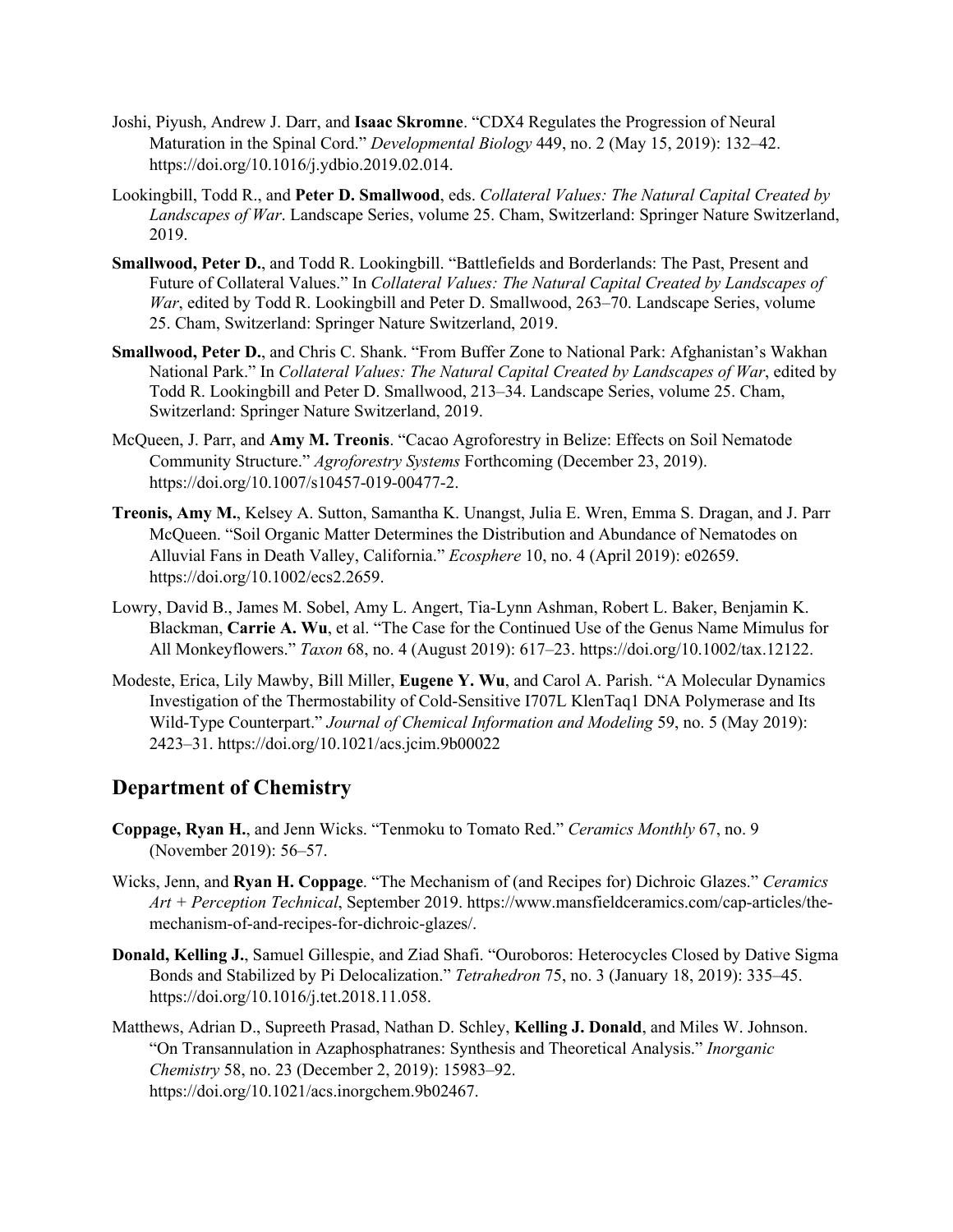- **Downey, C. Wade**, Grant J. Dixon, Jared A. Ingersoll, Claire N. Fuller, Kenneth W. MacCormac, Anna Takashima, and Rohina Sediqui. "One-Pot Enol Silane Formation-Mukaiyama Aldol Reactions: Crossed Aldehyde-Aldehyde Coupling, Thioester Substrates, and Reactions in Ester Solvents." *Tetrahedron Letters* 60, no. 44 (October 31, 2019): 151192. https://doi.org/10.1016/j.tetlet.2019.151192.
- Matthews, Adrian D., Supreeth Prasad, Nathan D. Schley, Kelling J. Donald, and **Miles W. Johnson**. "On Transannulation in Azaphosphatranes: Synthesis and Theoretical Analysis." *Inorganic Chemistry* 58, no. 23 (December 2, 2019): 15983–92. https://doi.org/10.1021/acs.inorgchem.9b02467.
- Hughes, Lillian B., Najwa Labban, Grace E. Conway, Julie A. Pollock, and **Michael C. Leopold**. "Adaptable Xerogel-Layered Amperometric Biosensor Platforms on Wire Electrodes for Clinically Relevant Measurements." *Sensors* 19, no. 11 (2019): 2584. https://doi.org/10.3390/s19112584.
- Jaini, Arjun K. A., Lillian B. Hughes, Michael M. Kitimet, Kevin John Ulep, **Michael C. Leopold**, and Carol A. Parish. "Halogen Bonding Interactions for Aromatic and Nonaromatic Explosive Detection." *ACS Sensors* 4, no. 2 (February 2019): 389–97. https://doi.org/10.1021/acssensors.8b01246.
- Labban, Najwa, Mulugeta B. Wayu, Ciara M. Steele, Tess S. Munoz, Julie A. Pollock, William S. Case, and **Michael C. Leopold**. "First Generation Amperometric Biosensing of Galactose with Xerogel-Carbon Nanotube Layer-By-Layer Assemblies." *Nanomaterials* 9, no. 1 (January 2019): 42. https://doi.org/10.3390/nano9010042.
- Wayu, Mulugeta B., Michael J. Pannell, Najwa Labban, William S. Case, Julie A. Pollock, and **Michael C. Leopold**. "Functionalized Carbon Nanotube Adsorption Interfaces for Electron Transfer Studies of Galactose Oxidase." *Bioelectrochemistry* 125 (February 2019): 116–26. https://doi.org/10.1016/j.bioelechem.2018.10.003.
- Jaini, Arjun K. A., Lillian B. Hughes, Michael M. Kitimet, Kevin John Ulep, Michael C. Leopold, and **Carol A. Parish**. "Halogen Bonding Interactions for Aromatic and Nonaromatic Explosive Detection." *ACS Sensors* 4, no. 2 (February 2019): 389–97. https://doi.org/10.1021/acssensors.8b01246.
- Modeste, Erica, Lily Mawby, Bill Miller, Eugene Wu, and **Carol A. Parish**. "A Molecular Dynamics Investigation of the Thermostability of Cold-Sensitive I707L KlenTaq1 DNA Polymerase and Its Wild-Type Counterpart." *Journal of Chemical Information and Modeling* 59, no. 5 (May 2019): 2423–31. https://doi.org/10.1021/acs.jcim.9b00022.
- Oubella, Ali, My Youssef Ait Itto, Aziz Auhmani, Abdelkhalek Riahi, Anthony Robert, Jean-Claude Daran, Hamid Morjani, **Carol A. Parish**, and Mhamed Esseffar. "Diastereoselective Synthesis and Cytotoxic Evaluation of New Isoxazoles and Pyrazoles with Monoterpenic Skeleton." *Journal of Molecular Structure* 1198 (December 15, 2019): 126924. https://doi.org/10.1016/j.molstruc.2019.126924.
- Scott, Thais, Reed Nieman, Adam Luxon, Boyi Zhang, Hans Lischka, Laura Gagliardi, and **Carol A. Parish**. "A Multireference Ab Initio Study of the Diradical Isomers of Pyrazine." *Journal of Physical Chemistry A* 123, no. 10 (March 14, 2019): 2049–57. https://doi.org/10.1021/acs.jpca.8b12440.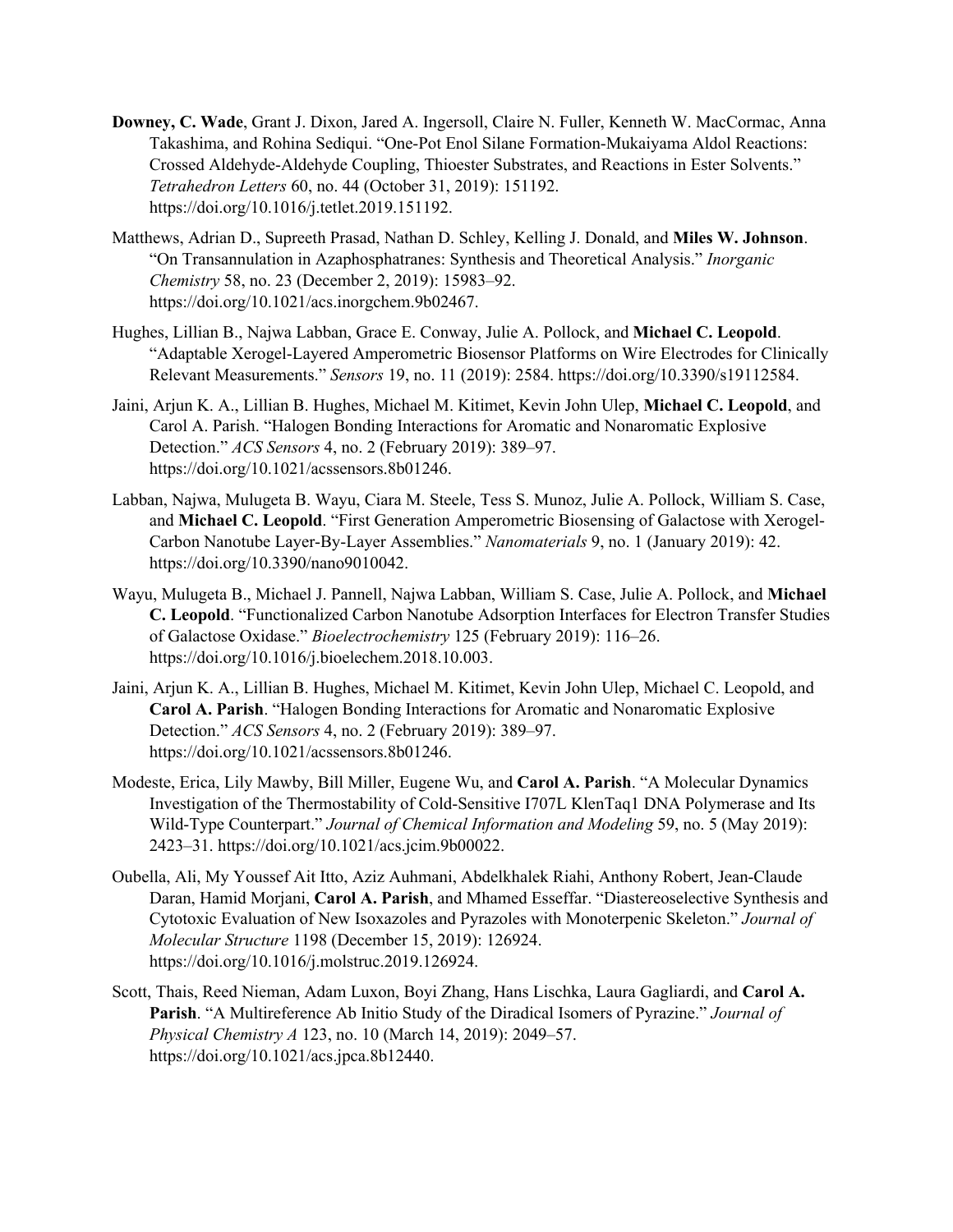- Hughes, Lillian B., Najwa Labban, Grace E. Conway, **Julie A. Pollock**, and Michael C. Leopold. "Adaptable Xerogel-Layered Amperometric Biosensor Platforms on Wire Electrodes for Clinically Relevant Measurements." *Sensors* 19, no. 11 (2019): 2584. https://doi.org/10.3390/s19112584.
- Labban, Najwa, Mulugeta B. Wayu, Ciara M. Steele, Tess S. Munoz, **Julie A. Pollock**, William S. Case, and Michael C. Leopold. "First Generation Amperometric Biosensing of Galactose with Xerogel-Carbon Nanotube Layer-By-Layer Assemblies." *Nanomaterials* 9, no. 1 (January 2019): 42. https://doi.org/10.3390/nano9010042.
- Park, Hyejin, Joseph D. McEachon, and **Julie A. Pollock**. "Synthesis and Characterization of Hydrogen Peroxide Activated Estrogen Receptor Beta Ligands." *Bioorganic & Medicinal Chemistry* 27, no. 10 (May 15, 2019): 2075–82. https://doi.org/10.1016/j.bmc.2019.04.003.
- Wayu, Mulugeta B., Michael J. Pannell, Najwa Labban, William S. Case, **Julie A. Pollock**, and Michael C. Leopold. "Functionalized Carbon Nanotube Adsorption Interfaces for Electron Transfer Studies of Galactose Oxidase." *Bioelectrochemistry* 125 (February 2019): 116–26. https://doi.org/10.1016/j.bioelechem.2018.10.003.
- **Seeman, Jeffrey I.** "Peer Review of Mendeleev's 1869 Breakthrough Paper: 'I Suggest Eliminating the Table….'" *Helvetica Chimica Acta* 102, no. 1 (2019): e1800177. https://doi.org/10.1002/hlca.201800177.
- **Seeman, Jeffrey I.** "Working with Sir Derek H. R. Barton. 'Chemistry, through Chemistry and For Chemistry.'" *Tetrahedron* 75, no. 1 (January 3, 2019): 57–69. https://doi.org/10.1016/j.tet.2018.11.004.
- **Williams, Dominique E.**, and Kathryn B. Grant. "Metal-Assisted Hydrolysis Reactions Involving Lipids: A Review." *Frontiers in Chemistry* 7 (February 19, 2019): 14. https://doi.org/10.3389/fchem.2019.00014.

## **Department of Classical Studies**

- **Rankine, Patrice**. "Afterlife: Du Bois, Classical Humanism and the Matter of Black Lives." *International Journal of the Classical Tradition* 26, no. 1 (March 2019): 86–96. https://doi.org/10.1007/s12138-018-0481-y.
- **Rankine, Patrice**. "The Classics, Race, and Community-Engaged or Public Scholarship." *American Journal of Philology* 140, no. 2 (Summer 2019): 345–59. https://doi.org/10.1353/ajp.2019.0018.
- Benefel, R. R., **E. Zimmermann Damer**, and H. M. Sypniewski. "Wall Inscriptions in the Ancient City. The Ancient Graffiti Project." In *From Document to History: Epigraphic Insights into the Greco-Roman World / Papazarkadas, Nikolaos,; 1974- ; Editor.*, edited by Carlos F. Noreña and Nikolaos Papazarkadas, 12:179–96. Brill Studies in Greek and Roman Epigraphy. Leiden ; Boston: Brill, 2019.

## **Department of Education**

Honsinger, Connie, and **Mavis Brown**. "Preparing Trauma-Sensitive Teachers: Strategies for Teacher Educators." *The Teacher Educators' Journal* 12 (Spring 2019): 129–52.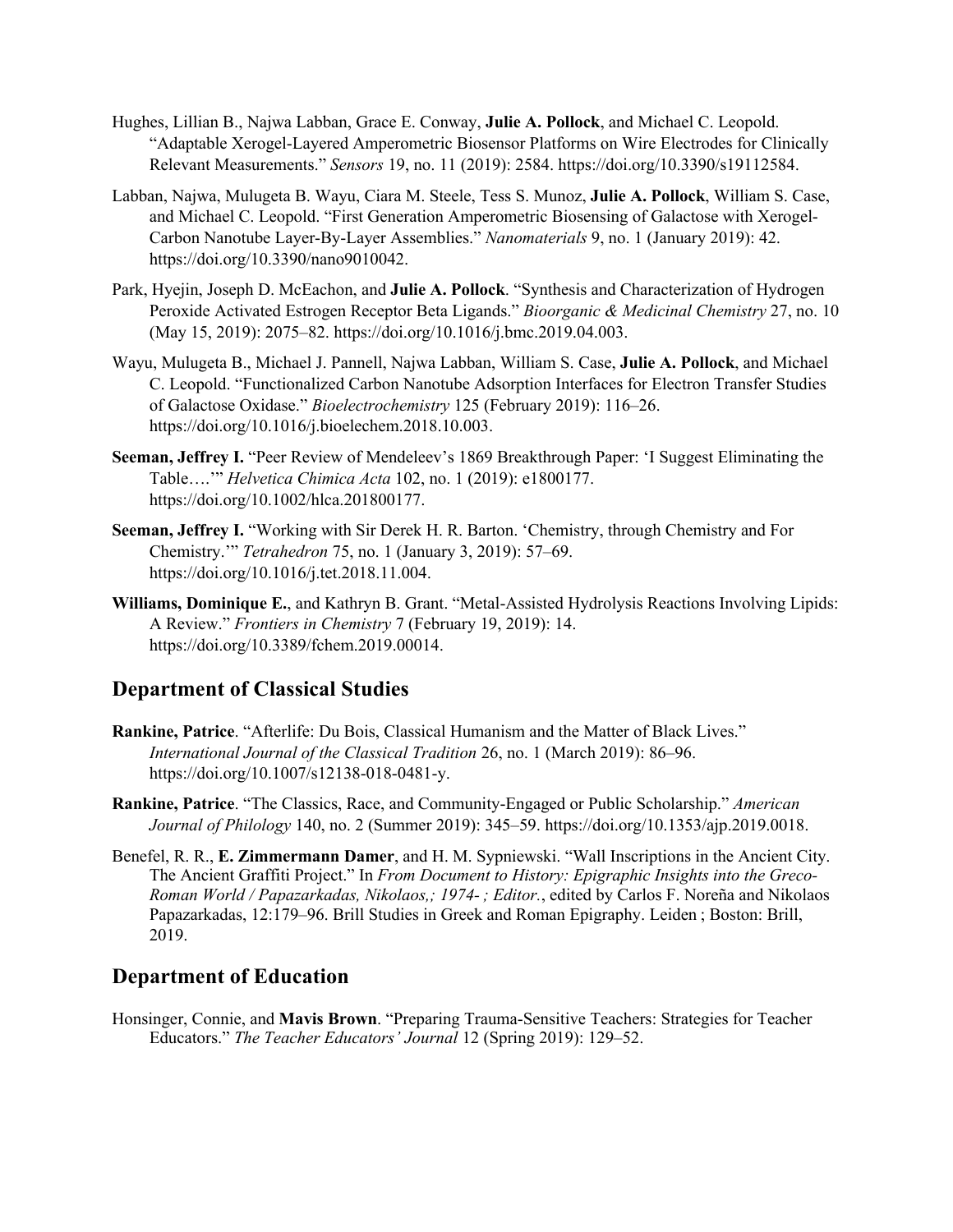## **Department of English**

- Bond, Patrick, and **Laura Browder**. "Deracialized Nostalgia, Reracialized Community, and Truncated Gentrification: Capital and Cultural Flows in Richmond, Virginia and Durban, South Africa." *Journal of Cultural Geography* 36, no. 2 (2019): 211–45. https://doi.org/10.1080/08873631.2019.1595914.
- **Browder, Laura**, and Patricia Herrera. "Hope, Faith, and Courage: Early Civil Rights Leaders in Richmond." Museum exhibit, University of Richmond Downtown, July 2019.
- Herrera, Patricia, and **Laura Browder**. "Civil Rights Richmond: Then and Now." Director, Modlin Center for the Arts, Harnett Museum of Art, April 9, 2019.
- Herrera, Patricia, and **Laura Browder**. "Voices from Richmond's Hidden Epidemic." Director, Richmond Triangle Players, Richmond, Virginia, November 24, 2019.
- **Essid, Joe**, and Brian McTague, eds. *Writing Centers at the Center of Change*. Routledge Research in Writing Studies. New York, NY: Routledge, 2020.
- **Gruner, Elisabeth Rose**. *Constructing the Adolescent Reader in Contemporary Young Adult Fiction*. Critical Approaches to Children's Literature. London: Palgrave Macmillan, 2019.
- Šalamun, Tomaž. "Five Poems." Translated by **Brian Henry**. *American Poetry Review* 48, no. 4 (August 2019): 31.
- Šteger, Aleš. *Above the Sky beneath the Earth*. Translated by **Brian Henry**. Buffalo, New York: White Pine Press, 2019.
- Šteger, Aleš. "Aleš Šteger: Four Poems." Translated by **Brian Henry**. *Copper Nickel* 29 (2019): 43–54.
- Šteger, Aleš. "Aleš Šteger: Two Poems." Translated by **Brian Henry**. *The Laurel Review* 52, no. 1 (2019): 36–37.
- Šteger, Aleš. "For You." Translated by **Brian Henry**. *New England Review* 40, no. 1 (January 2019): 9– 10. https://doi.org/10.1353/ner.2019.0001.
- Šteger, Aleš. "In the Children's Hospital." Translated by **Brian Henry**. *Bennington Review*, no. 7 (2019).
- Šteger, Aleš. "Thirst." In *A New Divan: A Lyrical Dialogue between East and West*, edited by Barbara Schwepcke and Bill Swainson, translated by **Brian Henry**, 79. Chicago, IL: The Gingko Library, 2019.
- Šteger, Aleš. "Two Poems." Translated by **Brian Henry**. *Manoa* 31, no. 2 (2019): 147–48. https://doi.org/10.1353/man.2019.0135.
- Šteger, Aleš. "With Closed Eyes." Translated by **Brian Henry**. *New England Review* 40, no. 1 (January 2019): 11.
- **Outka, Elizabeth**. *Viral Modernism: The Influenza Pandemic and Interwar Literature*. Modernist Latitudes. New York: Columbia University Press, 2020.
- **Pelletier, Kevin**, Claudia Stokes, and Abram Van Engen. "The Last Cleric: Ann Douglas, Intellectual Authority, and the Legacy of Feminization." *J19: The Journal of Nineteenth-Century Americanists* 7, no. 1 (Spring 2019): 185–208. https://doi.org/10.1353/jnc.2019.0007.
- **Russell, Anthony**. "Portia Goes to Washington: Shakespeare and Judge Kavanaugh." *Forum Italicum* 53, no. 2 (August 2019): 602–6. https://doi.org/10.1177/0014585819831682.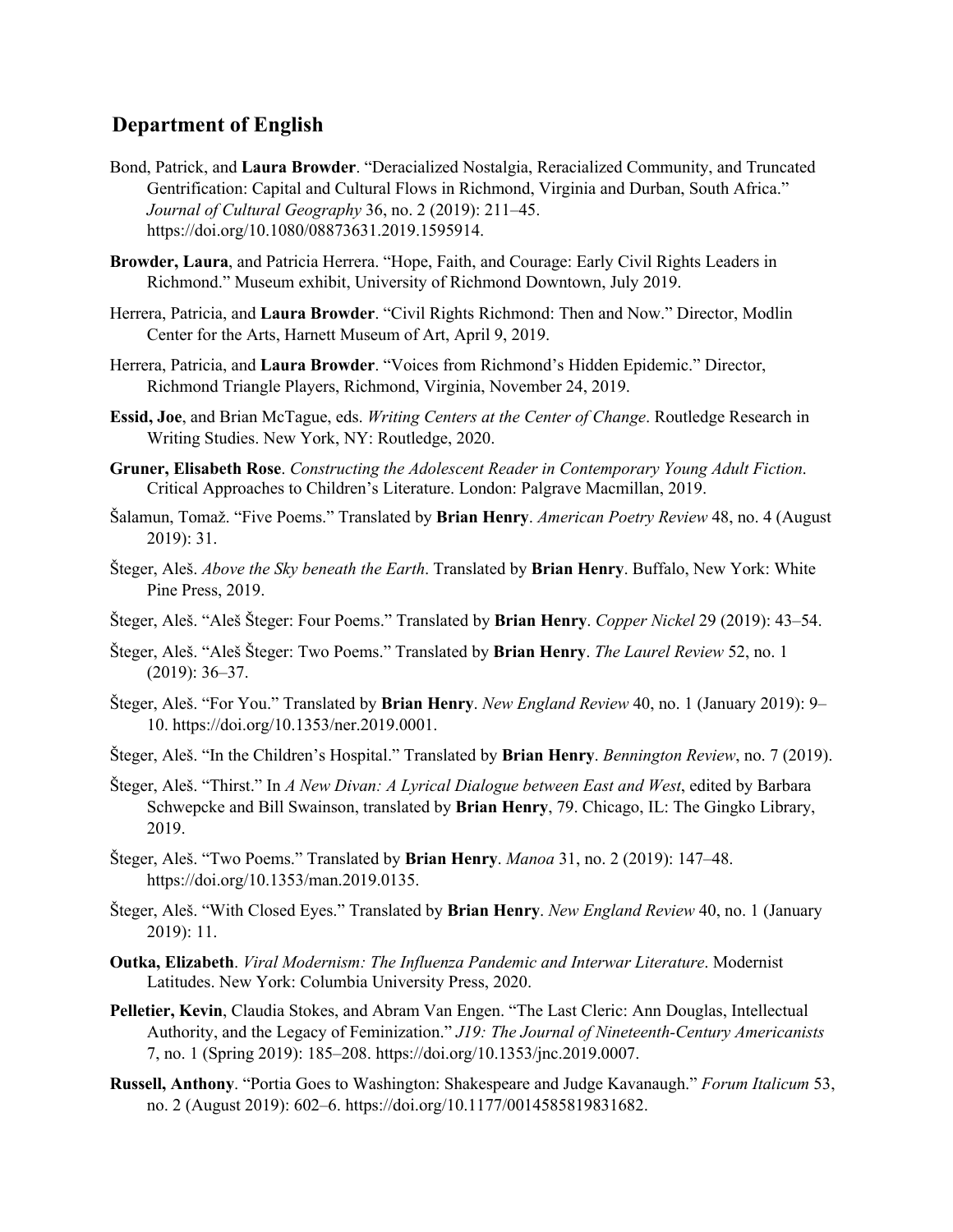- **Snaza, Nathan**. *Animate Literacies: Literature, Affect, and the Politics of Humanism*. Thought in the Act. Durham: Duke University Press, 2019.
- **Snaza, Nathan**. "Curriculum against the State: Sylvia Wynter, the Human, and Futures of Curriculum Studies." *Curriculum Inquiry* 49, no. 1 (January 1, 2019): 129–48. https://doi.org/10.1080/03626784.2018.1546540.
- **Snaza, Nathan**. "Ethologies of Education." *Cultural Studies-Critical Methodologies* Forthcoming (September 6, 2019). https://doi.org/10.1177/1532708619873881.
- **Snaza, Nathan**, and Aparna Mishra Tarc. "'To Wake up Our Minds': The Re-Enchantment of Praxis in Sylvia Wynter." *Curriculum Inquiry* 49, no. 1 (January 1, 2019): 1–6. https://doi.org/10.1080/03626784.2018.1552418.
- **Stevens, J. David**. *I and You*. Tacoma, Washington: Arc Pair Press, 2019.

## **Department of Geography and the Environment**

- **Lookingbill, Todd R.**, Emily S. Minor, and Lisa A. Wainger. "The Ecosystem Service Impacts from Invasive Plants in Antietam National Battlefield." In *Collateral Values: The Natural Capital Created by Landscapes of War*, edited by Todd R. Lookingbill and Peter D. Smallwood, 133–56. Landscape Series, volume 25. Cham, Switzerland: Springer Nature Switzerland, 2019.
- **Lookingbill, Todd R.**, and Peter D. Smallwood, eds. *Collateral Values: The Natural Capital Created by Landscapes of War*. Landscape Series, volume 25. Cham, Switzerland: Springer Nature Switzerland, 2019.
- Sibilia, Carly D., Geoffrey Carter, and **Todd R. Lookingbill**. "Registering English Battlefields: The Constructive Conservation of Historic Environments." In *Collateral Values: The Natural Capital Created by Landscapes of War*, edited by Todd R. Lookingbill and Peter D. Smallwood, 37–76. Landscape Series, volume 25. Cham, Switzerland: Springer Nature Switzerland, 2019.
- Smallwood, Peter D., and **Todd R. Lookingbill**. "Battlefields and Borderlands: The Past, Present and Future of Collateral Values." In *Collateral Values: The Natural Capital Created by Landscapes of War*, edited by Todd R. Lookingbill and Peter D. Smallwood, 263–70. Landscape Series, volume 25. Cham, Switzerland: Springer Nature Switzerland, 2019.
- Ivory, Sarah J., Michael M. McGlue, **Stephanie Spera**, Aguinaldo Silva, and Ivan Bergier. "Vegetation, Rainfall, and Pulsing Hydrology in the Pantanal, the World's Largest Tropical Wetland." *Environmental Research Letters* 14, no. 12 (November 2019): 124017. https://doi.org/10.1088/1748-  $9326/ab4$ ffe

## **Department of History**

- **Ayers, Edward L.** "A New and Familiar Form of Scholarship." *William and Mary Quarterly* 76, no. 1 (January 2019): 4–8. https://doi.org/10.5309/willmaryquar.76.1.0004.
- **Bischof, Christopher**. "Liberal Subjects: Elementary Education and Native Agency in the British West Indies, c. 1834-1860." *Slavery & Abolition* 40, no. 4 (October 2, 2019): 750–73. https://doi.org/10.1080/0144039X.2019.1591699.
- **Bischof, Christopher**. *Teaching Britain: Elementary Teachers and the State of the Everyday, 1846-1906*. First edition. Oxford, United Kingdom: Oxford University Press, 2019.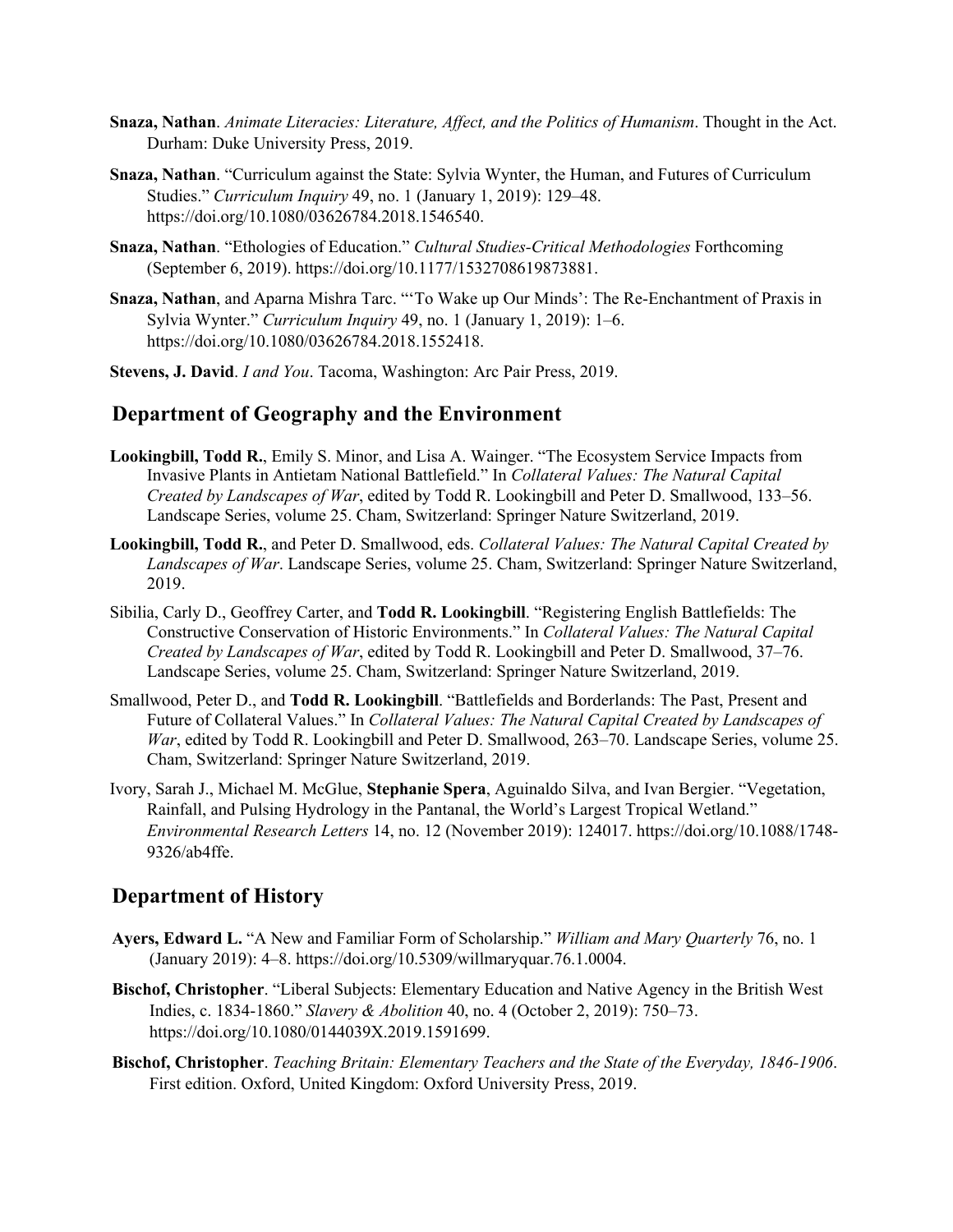- **Brandenberger, David**. "Kak Stalin perepisal istoriiu Grazhdanskoi voinu." In *Rossiia v gody Grazhdanskoi voiny, 1917-1922 gg.: vlast' i obshchestvo po obe storony fronta*, edited by Dmitrii Borisovich Pavlov, 502–7. Historia Russica; Variation: Historia Russica. Moskva ; Sankt-Peterburg: TSentr gumanitarnykh initsiativ, 2018.
- **Brandenberger, David**. "Stalin and the Muse of History: The Dictator and His Critics on the Editing of the 1938 Short Course." In *Ideological Storms: Intellectuals, Dictators, and the Totalitarian Temptation*, edited by Vladimir Tismaneanu and Bogdan Iacob, 41–62. Budapest ; New York: Central European University Press, 2019.
- **Brandenberger, David**, Alisa Amosova, and Nikita Pivovarov. "The Rise and Fall of a Crimean Party Boss: Nikolai Vasil'evich Solov'ev and the Leningrad Affair." *Europe-Asia Studies* 71, no. 6 (2019): 951–71. https://doi.org/10.1080/09668136.2019.1636935.
- **Brandenberger, David**, and K. A. Boldovskii. "Obvinitel'noe Zakliuchenie 'Leningradskogo Dela': Kontekst i Analiz Soderzhaniia / The Leningrad Affair's Bill of Indictment: Content and Context." *Noveishaia Istoriia Rossii / Modern Russian History* 9, no. 4 (2019): 993–1027.
- **Brandenberger, David**, K. A. Boldovskii, and N. Iu. Pivovarov. "Za Chto Rasstreliali Rukovoditelei– Blokadnikov? Mify i Dokumenty o 'Leningradskom Dele,' Sfabrikovannom 70 Let Nazad / Why Were the Blockade Leaders Shot? Myths and Documents from the 'Leningrad Affair,' Fabricated 70 Years Ago." *Rodina* 6 (2019): 130–33.
- **Brandenberger, David**, and M. V. Zelenov, eds. *Stalin's Master Narrative: A Critical Edition of the History of the Communist Party of the Soviet Union (Bolsheviks): Short Course*. Annals of Communism. New Haven: Yale University Press, 2019.
- **Loo, Tze M.** "Islands for an Anxious Empire: Japan's Pacific Island Mandate." *The American Historical Review* 124, no. 5 (December 2019): 1699–1703. https://doi.org/10.1093/ahr/rhz1013.
- **Loo, Tze M.** "'Paradise in a War Zone': The U.S. Military and Tourism in Okinawa, 1945–1972." *Japan Review*, no. 33 (2019): 173–94.
- **Summers, Carol**. "Learning Leadership? Elite Ugandan Students and Late Colonial Politics." *Africa: The Journal of the International African Institute* 89, no. 5 (2019): S127–43.
- **Watts, Sydney**. "The Jersey Émigrés: Community Coherence Amidst Diaspora." In *French Emigrants in Revolutionised Europe: Connected Histories and Memories*, edited by Laure Philip and Juliette Reboul, 67–87. War, Culture and Society, 1750-1850; Variation: War, Culture and Society, 1750- 1850. Cham, Switzerland: Palgrave Macmillan, 2019.
- **Yanikdağ, Yücel**. "Warriors in Drag: Performing Gender and Remaking Men in Prisoner of War Theater." In *Entertainment among the Ottomans*, edited by Ebru Boyar and Kate Fleet, 225–56. Leiden ; Boston: Brill, 2019.
- **Yellin, Eric**. "Scottsboro Case." In *Oxford Bibliographies in African American Studies*, edited by Gene Andrew Jarrett. Oxford University Press, 2019.

## **Department of Journalism**

**Nash, Stephen.** "Frontline Lessons from Vietnam's Battle to Save Biodiversity." *Bioscience* 69, no. 6 (June 2019): 411–17. https://doi.org/10.1093/biosci/biz033.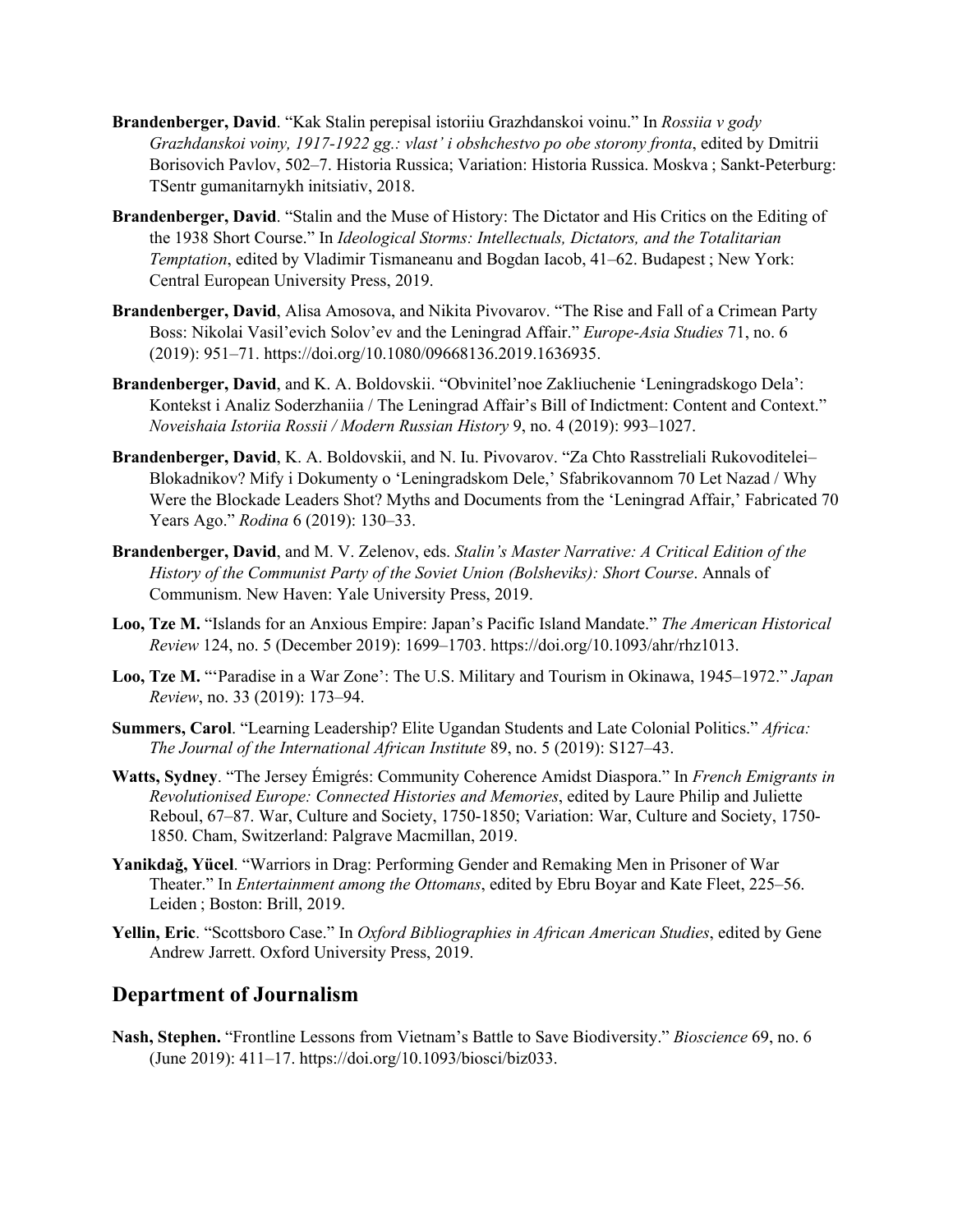## **Department of Languages, Literatures and Cultures**

- **Chan, Jessica Ka Yee**. *Chinese Revolutionary Cinema: Propaganda, Aesthetics and Internationalism, 1949-1966*. Vol. 48. International Library of the Moving Image. London: I.B. Tauris, 2019.
- **Delers, Olivier Michel**. "Adapter Sade en bande dessinée : de l'intermédial au transmédial." In *Transmédialité, bande dessinée et adaptation*, edited by Évelyne Deprêtre and German A. Duarte, 80–91. Graphèmes. Clermont-Ferrand [France]: Presses Universitaires Blaise Pascal, Maison des sciences de l'homme, 2019.
- **Delers, Olivier Michel**. "Imaginaire et Mythe Africain Chez Le Marquis de Sade." In *Mythe et Littératures Africaines: La Mise En Texte de l'imaginaire*, edited by Mamadou Diop, Mamadou Kalidou Ba, Groupe de recherches en littératures africaines (Nouakchott, Mauritania), and Université de Nouakchott, 211–22. Culture Africaine. Série Études Littéraires. Paris: L'Harmattan, 2019.
- Marsh-Soloway, Michael Abernathy, and **Olivier Michel Delers**. "New Directions in ETandem: An Expanded Vision of Capabilities and Practices." *Revista Do GEL* 15, no. 3 (December 31, 2018): 176–93. https://doi.org/10.21165/gel.v15i3.2395.
- **Gao, Gengsong**. "Work through Power, Discourse, and Subject Formation: Wang Xiaobo's Contributions to the Chinese Intellectual Debate." *Modern Chinese Literature and Culture* 31, no. 1 (Spring 2019): 121–60.
- **Howell, Yvonne**. "Through a Prism, Translated: Culture and Change in Russia." In *Prismatic Translation*, edited by Matthew Reynolds, 121-. Transcript 10. Cambridge: Legenda, 2019.
- **Kapanga, Kasongo Mulenda**. "Behind the Immediacy, the Nodal Points in the Congolese Story: Two Generations of Writers." *Francofonia: studi e ricerche sulle letterature di lingua francese*, no. 76 (Spring 2019): 15–34.
- **Kapanga, Kasongo Mulenda.** "The Question of Cinema for the Natives between World Wars in the Congo." In *The Belgian Congo between the Two World Wars: International Conference, Brussels, 17-18 March 2016*, edited by Jacques Vanderlinden, 243–68. Bruxelles (Belgique): Royal Academy for Overseas Sciences, 2019.
- **Nousek, Katrina**. "'Zweige, Nadeln, Dreck': Dwelling on the Social in Simple Storys by Ingo Schulze." In *Ecologies of Socialisms: Germany, Nature, and the Left in History, Politics and Culture*, edited by Sabine Moedersheim, Scott Moranda, and Eli Rubin, 275–94. German Life and Civilization 70. Oxford ; New York: Peter Lang, 2019.

## **Department of Latin American, Latino and Iberian Studies**

- **Amaral-Rodriguez, Jannette**. "Tlaxcala's 'redondez' and the Making of New Worlds: From Global Empire to Indian Province in Descripcion de La Ciudad y Provincia de Tlaxcala (1581-1585)." *Colonial Latin American Review* 28, no. 2 (2019): 152–78. https://doi.org/10.1080/10609164.2019.1627133.
- **Feldman, Sharon G.** "Somnis Americans." In *Glengarry Glen Ro\$*, by David Mamet, 9–22. translated by Carlota Subriós. Drama-Ticles. Barcelona: Editorial Comanegra, Dipuació Barcelona, Institut del Teatre, 2019.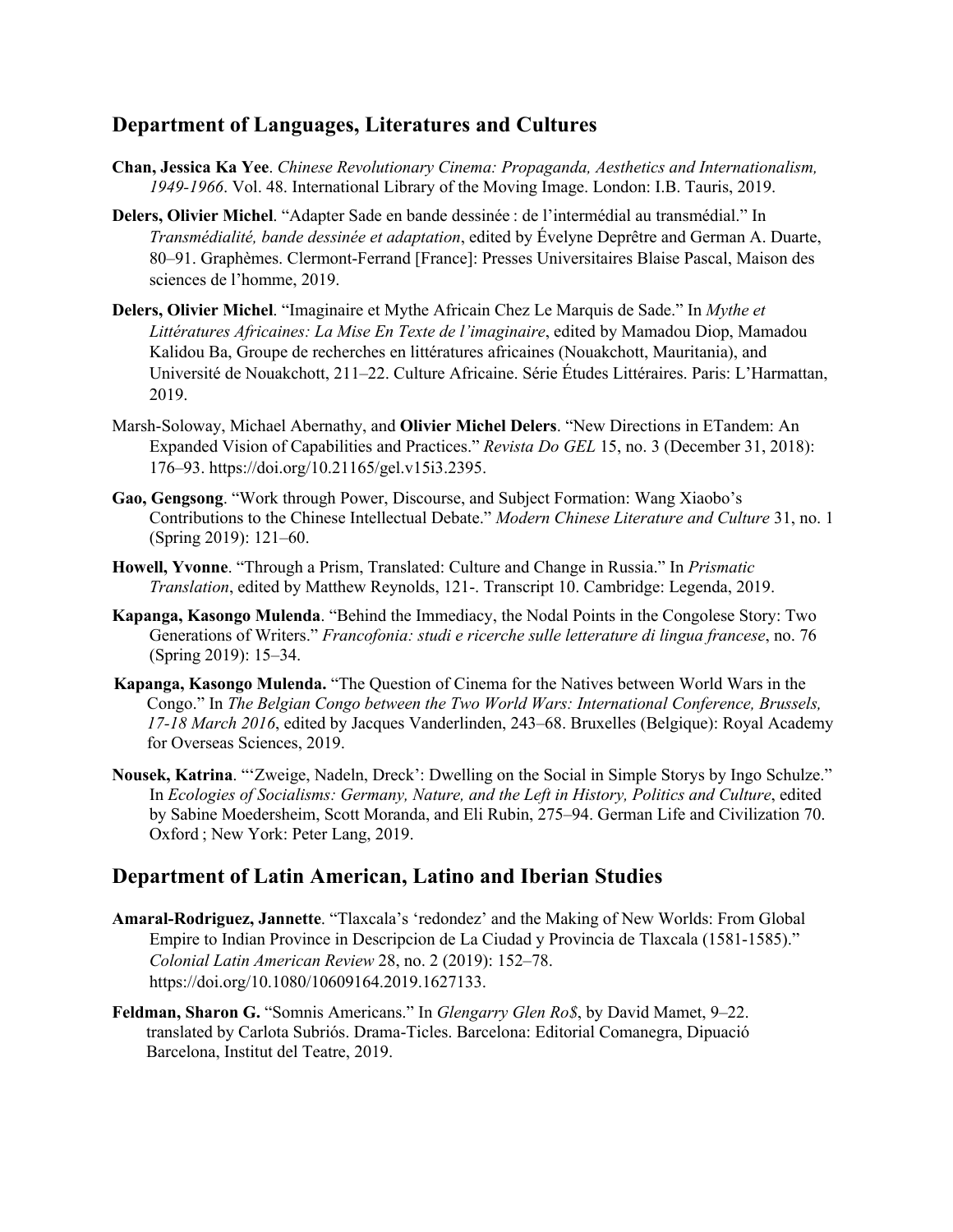- Miró, Pau. *A Bullet to the Head / Un Tret al Cap*. Translated by **Sharon G. Feldman**. Catalandrama, 2018. https://www.catalandrama.cat/en/theater-pieces/un-tret-al-cap/.
- Yago, Joan. *Fairfly*. Translated by **Sharon G. Feldman**. Catalandrama, 2019. https://www.catalandrama.cat/en/theater-pieces/un-tret-al-cap/.
- **Méndez, Mariela E.** "Introduction: Clarice Lispector and the Press." *Journal of Lusophone Studies* 4, no. 2 (2019): 8–14.
- **Méndez, Mariela E.** "O Sucesso Do Inacabado: Clarice Lispector e Sua 'Children's Corner' Na Revista Senhor." *Journal of Lusophone Studies* 4, no. 2 (2019): 117–37. https://doi.org/10.21471/jls.v4i2.338.
- **Méndez, Mariela E.** "'This Something that Never Becomes a Chronicle:' New Materialisms in the Prose of Clarice Lispector." *Cuadernos De Literatura* 23, no. 45 (June 2019): 279–97. https://doi.org/10.11144/Javeriana.cl23-45.uinc.
- Storni, Alfonsina, and **Mariela E. Méndez**. *Urbanas y Modernas: Crónicas Periodísticas de Alfonsina Storni*. Primera edición. Colección Recóndita. Valencia: Barlin Libros, 2019.

### **Department of Mathematics and Computer Science**

- **Arnold, Taylor**, Nicolas Ballier, Paula Lisson, and Lauren Tilton. "Beyond Lexical Frequencies: Using R for Text Analysis in the Digital Humanities." *Language Resources and Evaluation* 53, no. 4 (December 2019): 707–33. https://doi.org/10.1007/s10579-019-09456-6.
- **Arnold, Taylor**, and Lauren Tilton. "Distant Viewing: Analyzing Large Visual Corpora." *Digital Scholarship in the Humanities* 34, no. S1 (December 2019): 3-16. https://doi.org/10.1093/digitalsh/fqz013.
- **Arnold, Taylor**, and Lauren Tilton. "New Data? The Role of Statistics in DH." In *Debates in the Digital Humanities 2019*, edited by Matthew K. Gold and Lauren F. Klein, 293–99. Debates in the Digital Humanities. Minneapolis, MN ; London: University of Minnesota Press, 2019.
- **Arnold, Taylor**, Lauren Tilton, and Annie Berke. "Visual Style in Two Network Era Sitcoms." *Journal of Cultural Analytics*, 2019. https://doi.org/10.22148/16.043.
- Burns, Edwin J., **Taylor Arnold**, and Cindy M. Bukach. "P-Curving the Fusiform Face Area: Meta-Analyses Support the Expertise Hypothesis." *Neuroscience & Biobehavioral Reviews* 104 (September 2019): 209–21. https://doi.org/10.1016/j.neubiorev.2019.07.003.
- Rivard, Courtney, **Taylor Arnold**, and Lauren Tilton. "Building Pedagogy into Project Development: Making Data Construction Visible in Digital Projects." *Digital Humanities Quarterly* 13, no. 2 (August 2019).
- **Bhakta, Prateek**, Benjamin Brett Buckner, Lauren Farquhar, Vikram Kamat, Sara Krehbiel, and Heather M. Russell. "Cut-Colorings in Coloring Graphs." *Graphs and Combinatorics* 35, no. 1 (January 2019): 239–48. https://doi.org/10.1007/s00373-018-1985-6.
- **Davis, James A.**, John B. Polhill, and Ken W. Smith. "Relative and Almost Linking Systems." *Journal of Algebraic Combinatorics* 50, no. 1 (August 2019): 113–18. https://doi.org/10.1007/s10801-018- 0844-0.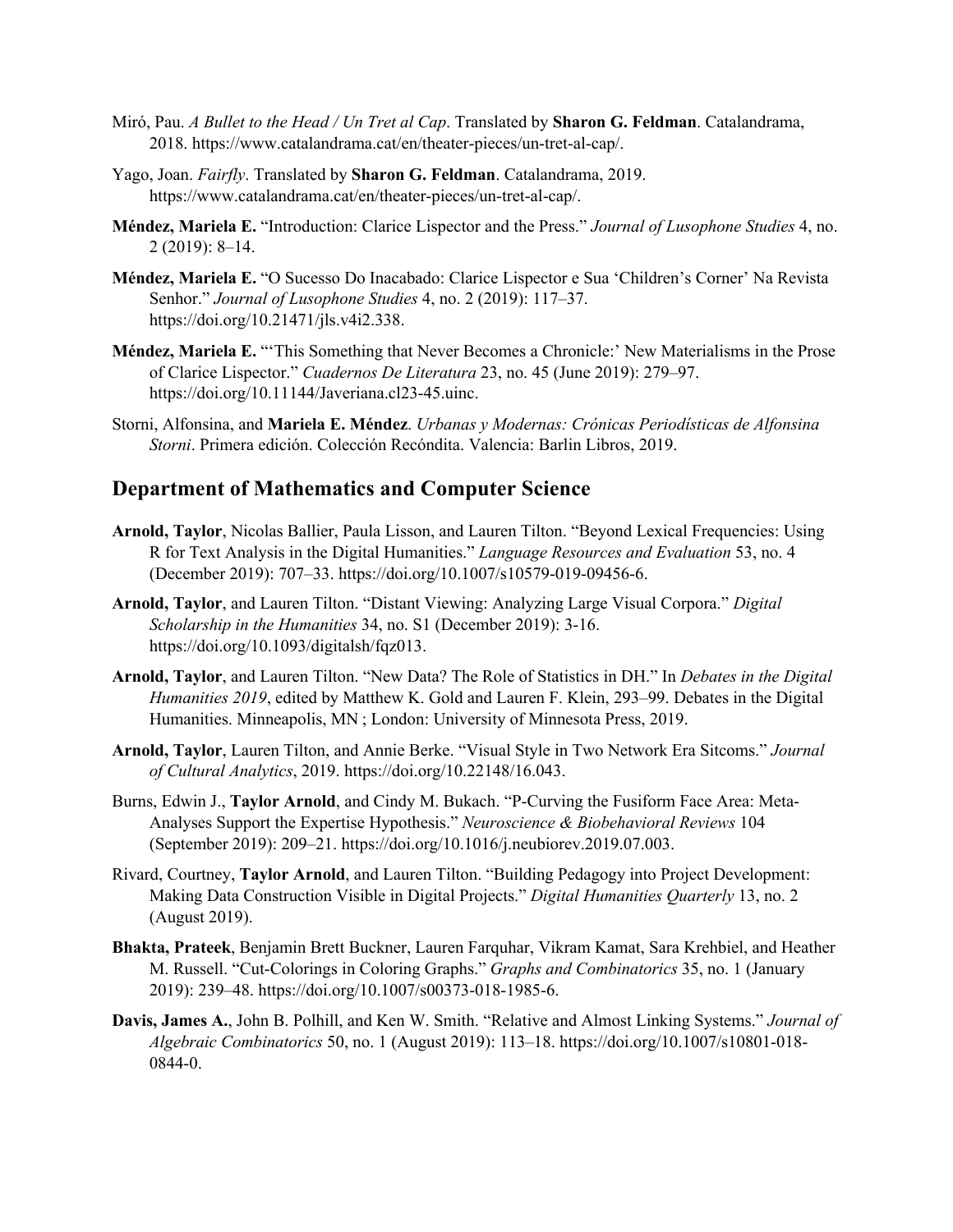- Arafat, Basel, and **Della Dumbaugh**. "The Genesis of Americanmathematics.Org: A Global Classroom Experience." *Focus* 39, no. 4 (September 2019): 35–36.
- **Dumbaugh, Della**. "Creating Opportunities and Building Confidence: Clare Boothe Luce's Unexpected Support of Women in Math and Science." *Notices of the American Mathematical Society* 66, no. 3 (March 2019): 387–94. https://doi.org/10.1090/noti1819.
- **Dumbaugh, Della**. "Extensive Cooperation with Rugged Individualism: George Mackey's Guide for Practitioners of Mathematics." *Notices of the American Mathematical Society* 66, no. 6 (July 2019): 883–91. https://doi.org/10.1090/noti1891.
- **Dumbaugh, Della**. "From Breakthrough Prizes to Breakout Graduate Fellowships: 'Mathematics Is a Community.'" *Notices of the American Mathematical Society* 66, no. 8 (September 2019): 1294–97. https://doi.org/10.1090/noti1933.
- **Dumbaugh, Della**. "Maria Gaetana Agnesi: 1718-1799." *Notices of the American Mathematical Society* 66, no. 3 (March 2019): 414–15. https://doi.org/10.1090/noti1827.
- **Dumbaugh, Della**. "Rudy Lee Horne: The Hidden Figure of Hidden Figures, 1968–2017." *Notices of the American Mathematical Society* 66, no. 2 (February 2019): 202–10. https://doi.org/10.1090/noti1803.
- Bhakta, Prateek, Benjamin Brett Buckner, Lauren Farquhar, Vikram Kamat, **Sara Krehbiel**, and Heather M. Russell. "Cut-Colorings in Coloring Graphs." *Graphs and Combinatorics* 35, no. 1 (January 2019): 239–48. https://doi.org/10.1007/s00373-018-1985-6.
- Hsieh, Min-Hsiung, Shuen-Lin Jeng, and **Paul Kvam**. "Critical Fault-Detecting Time Evaluation in Software with Discrete Compound Poisson Models." *Journal of Quality Technology* 51, no. 1 (January 2, 2019): 94–108. https://doi.org/10.1080/00224065.2018.1545494.
- **Kvam, Paul**. "The Price Is Right: Analyzing Bidding Behavior on Contestants' Row." *American Statistician* Forthcoming (May 30, 2019). https://doi.org/10.1080/00031305.2019.1592782.
- Blank, Ivan, and **Jeremy LeCrone**. "Perturbed Obstacle Problems in Lipschitz Domains: Linear Stability and Nondegeneracy in Measure." *Rocky Mountain Journal of Mathematics* 49, no. 5 (2019): 1407– 18. https://doi.org/10.1216/RMJ-2019-49-5-1407.
- Carlson, Jeffrey R., **William T. Ross**, Robin A. Coulter, and Adam J. Marquardt. "About Time in Marketing: An Assessment of the Study of Time and Conceptual Framework." *AMS Review* 9, no. 3 (2019): 136–54. https://doi.org/10.1007/s13162-019-00148-6.
- Cheng, Raymond, Javad Mashreghi, and **William T. Ross**. "Inner Functions and Zero Sets for l(A)(p)." *Transactions of the American Mathematical Society* 372, no. 3 (August 1, 2019): 2045–72. https://doi.org/10.1090/tran/7675.
- Cheng, Raymond, Javad Mashreghi, and **William T. Ross**. "Inner Functions in Reproducing Kernel Spaces." In *Analysis of Operators on Function Spaces: The Serguei Shimorin Memorial Volume*, edited by Alexandru Aleman, Håkan Hedenmalm, Dmitry Khavinson, and Mihai Putinar, 167-211. Trends in Mathematics; Cham, Switzerland Birkhäuser, 2019.
- Fricain, Emmanuel, Andreas Hartmann, and **William T. Ross**. "Multipliers between Range Spaces of Co-Analytic Toeplitz Operators." *Acta Scientiarum Mathematicarum* 85, no. 1–2 (2019): 215–30. https://doi.org/10.14232/actasm-018-769-7.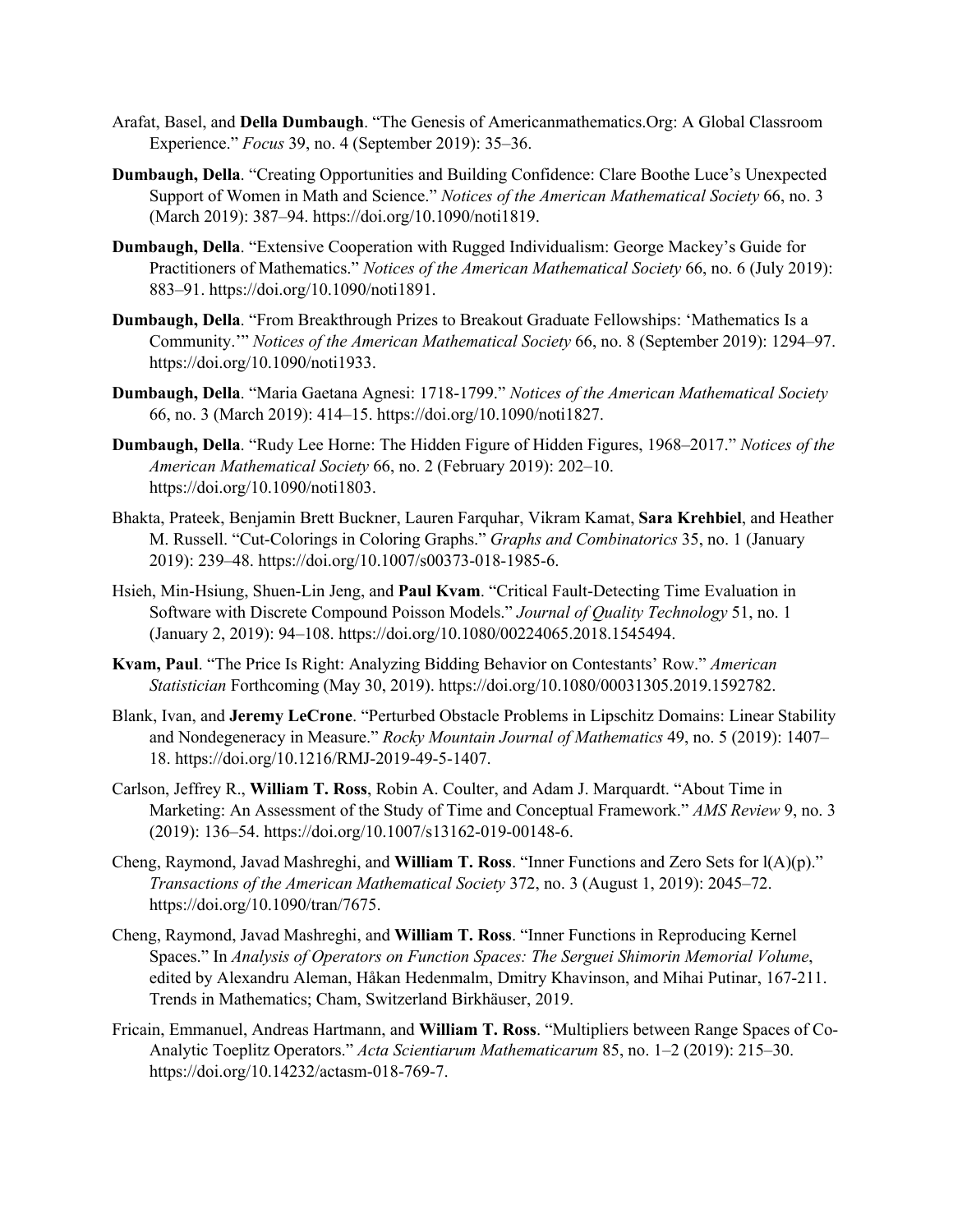- Bhakta, Prateek, Benjamin Brett Buckner, Lauren Farquhar, Vikram Kamat, Sara Krehbiel, and **Heather M. Russell**. "Cut-Colorings in Coloring Graphs." *Graphs and Combinatorics* 35, no. 1 (January 2019): 239–48. https://doi.org/10.1007/s00373-018-1985-6.
- **Russell, Heather M.**, and Julianna S. Tymoczko. "The Transition Matrix between the Specht and Web Bases Is Unipotent with Additional Vanishing Entries." *International Mathematics Research Notices*, no. 5 (March 2019): 1479–1502. https://doi.org/10.1093/imrn/rnx164.
- **Torres, Marcella**, Jing Wang, Paul J. Yannie, Shobha Ghosh, Rebecca A. Segal, and Angela M. Reynolds. "Identifying Important Parameters in the Inflammatory Process with a Mathematical Model of Immune Cell Influx and Macrophage Polarization." *PLOS Computational Biology* 15, no. 7 (July 31, 2019): e1007172. https://doi.org/10.1371/journal.pcbi.1007172.

## **Department of Music**

**Love, Joanna K.** *Soda Goes Pop: Pepsi-Cola Advertising and Popular Music*. Tracking Pop. Ann Arbor: University of Michigan Press, 2019.

## **Department of Philosophy**

- **Goddu, Geoff C.** "Logic and Critical Thinking." In *Studies in Critical Thinking*, edited by J. Anthony Blair, 375–403. *Windsor Studies in Argumentation*, vol. 8. Windsor, ON: Centre for Research in Reasoning, Argumentation and Rhetoric, 2019.
- **McCormick, Miriam Schleifer**. "Can Beliefs Be Based on Practical Reasons?" In *Well-Founded Belief: New Essays on the Epistemic Basing Relation / Bondy, Patrick, Editor*, edited by J. Adam Carter and Patrick Bondy, 215–34. Routledge Studies in Epistemology; Variation: Routledge Studies in Epistemology. New York, NY: Routledge, 2019.
- **McDaniel, Brannon**. "Grounding as Minimal Necessitation." *Inquiry-an Interdisciplinary Journal of Philosophy* Forthcoming (August 1, 2019). https://doi.org/10.1080/0020174X.2019.1658632.
- **McDaniel, Brannon**. "On Armstrong's Difficulties with Adequate Truthmaking Restrictions." *Journal of Philosophical Research* 44 (2019): 145–56. https://doi.org/10.5840/jpr2019108140.

## **Department of Physics**

- Ghrear, Majd, **Emory F. Bunn**, Dagoberto Contreras, and Douglas Scott. "Testing for Directionality in the Planck Polarization and Lensing Data." *Monthly Notices of the Royal Astronomical Society* 490, no. 3 (December 2019): 3404–13. https://doi.org/10.1093/mnras/stz2777.
- Jow, Dylan L., Dagoberto Contreras, Douglas Scott, and **Emory F. Bunn**. "Taller in the Saddle: Constraining CMB Physics Using Saddle Points." *Journal of Cosmology and Astroparticle Physics*, no. 3 (March 2019): 031. https://doi.org/10.1088/1475-7516/2019/03/031.
- Duer, M., O. Hen, E. Piasetzky, L. B. Weinstein, A. Schmidt, I. Korover, **G. Gilfoyle**, et al. "Measurement of Nuclear Transparency Ratios for Protons and Neutrons." *Physics Letters B* 797 (October 10, 2019): UNSP 134792. https://doi.org/10.1016/j.physletb.2019.07.039.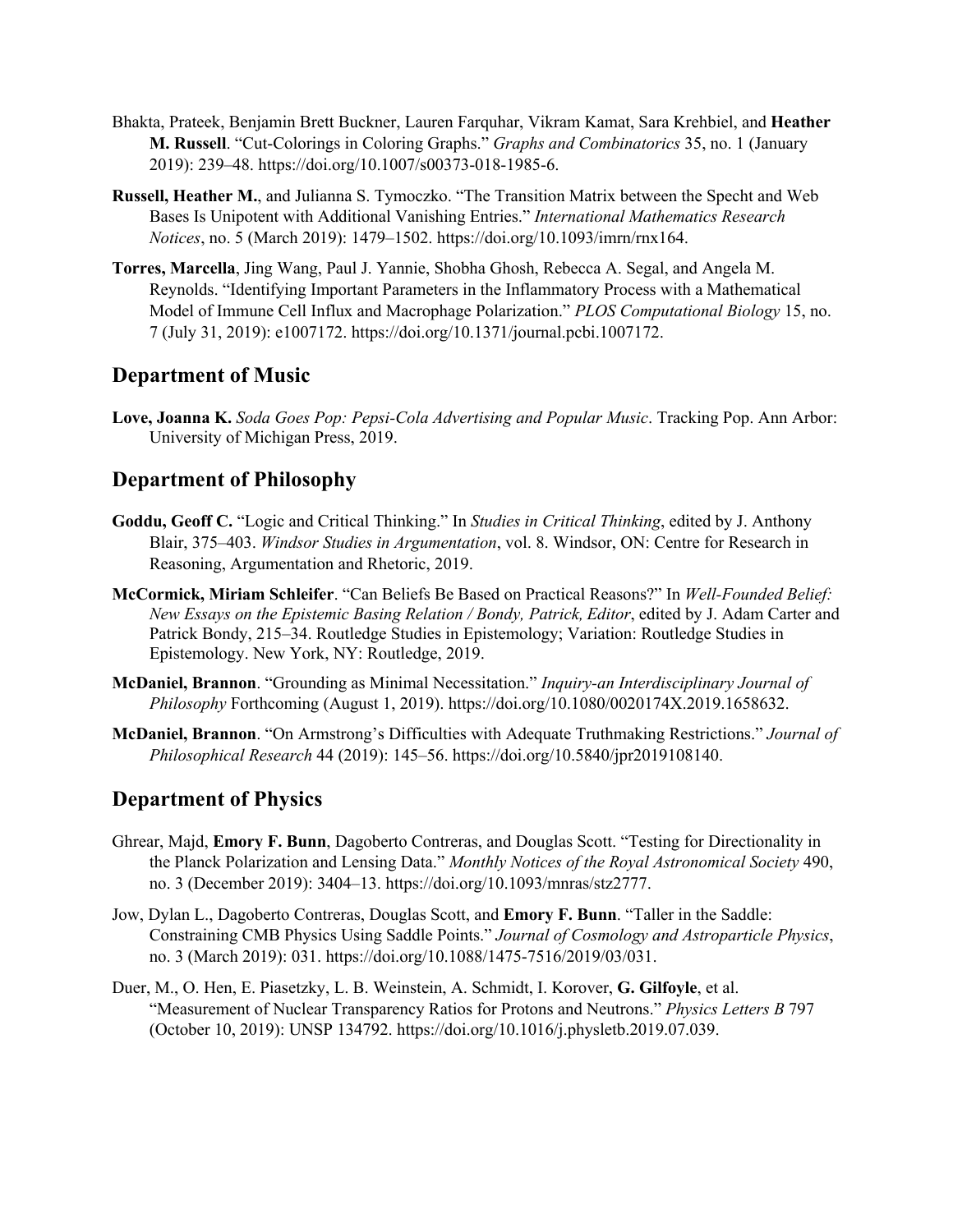- Duer, M., A. Schmidt, J. R. Pybus, E. P. Segarra, A. Hrnjic, A. W. Denniston, **G. Gilfoyle**, et al. "Direct Observation of Proton-Neutron Short-Range Correlation Dominance in Heavy Nuclei." *Physical Review Letters* 122, no. 17 (May 3, 2019): 172502. https://doi.org/10.1103/PhysRevLett.122.172502.
- Golovatch, E., V. D. Burkert, D. S. Carman, R. W. Gothe, K. Hicks, B. S. Ishkhanov, **G. Gilfoyle**, et al. "First Results on Nucleon Resonance Photocouplings from the Gamma  $p \rightarrow P_i(f)P_i(-) p$  Reaction." *Physics Letters B* 788 (January 10, 2019): 371–79. https://doi.org/10.1016/j.physletb.2018.10.013.
- Hattawy, M., N. A. Baltzell, R. Dupre, S. Bultmann, R. De Vita, A. El Alaoui, **G. Gilfoyle**, et al. "Exploring the Structure of the Bound Proton with Deeply Virtual Compton Scattering." *Physical Review Letters* 123, no. 3 (July 17, 2019): 032502. https://doi.org/10.1103/PhysRevLett.123.032502.
- Roy, P., S. Park, V. Crede, A. V. Anisovich, E. Klempt, V. A. Nikonov, **G. Gilfoyle**, et al. "First Measurements of the Double-Polarization Observables F, P, and H in Omega Photoproduction off Transversely Polarized Protons in the N\* Resonance Region." *Physical Review Letters* 122, no. 16 (April 23, 2019): 162301. https://doi.org/10.1103/PhysRevLett.122.162301.
- Schmookler, B., M. Duer, A. Schmidt, O. Hen, S. Gilad, E. Piasetzky, **G. Gilfoyle**, et al. "Modified Structure of Protons and Neutrons in Correlated Pairs." *Nature* 566, no. 7744 (February 21, 2019): 354-+. https://doi.org/10.1038/s41586-019-0925-9.
- Zhao, B., A. Kim, K. Joo, I. Bedlinskiy, W. Kim, V. Kubarovsky, **G. Gilfoyle**, et al. "Measurement of the Beam Spin Asymmetry of (e)over-Right-Arrowp -> e ' p 'Eta ' in the Deep-Inelastic Regime with CLAS." *Physics Letters B* 789 (February 10, 2019): 426–31. https://doi.org/10.1016/j.physletb.2018.12.065.
- **Lipan, Ovidiu**, and Emily Wu. "A Stochastic Switch with Different Phases." *Chaos* 29, no. 8 (August 2019): 083107. https://doi.org/10.1063/1.5096778.
- Aguilar, Omar, Suelen de Castro, Marcio P. F. Godoy, and **Mariama Rebello de Sousa Dias**. "Optoelectronic Characterization of Zn1-XCdxO Thin Films as an Alternative to Photonic Crystals in Organic Solar Cells." *Optical Materials Express* 9, no. 9 (September 2019): 3638–48. https://doi.org/10.1364/OME.9.003638.
- **Rebello de Sousa Dias, Mariama**, and Marina S. Leite. "Alloying: A Platform for Metallic Materials with On-Demand Optical Response." *Accounts of Chemical Research* 52, no. 10 (October 15, 2019): 2881–91. https://doi.org/10.1021/acs.accounts.9b00153.
- **Singal, J.**, V. Petrosian, J. Haider, and S. Malik. "Luminosity-Luminosity Correlations in Flux-Limited Multiwavelength Data." *Astrophysical Journal* 877, no. 1 (May 20, 2019): 63. https://doi.org/10.3847/1538-4357/ab1b1f.

## **Department of Political Science**

**Bowie, Jennifer**, and Elisha Carol Savchak. "Understanding the Determinants of Opinion Language Borrowing in State Courts in the United States." In *Research Handbook on Law and Courts*, edited by Susan M. Sterett and Lee D. Walker, 267–79. Research Handbooks in Law and Politics. Cheltenham, Gloucestershire: Edward Elgar Publishing, 2019. https://doi.org/10.4337/9781788113205.00028.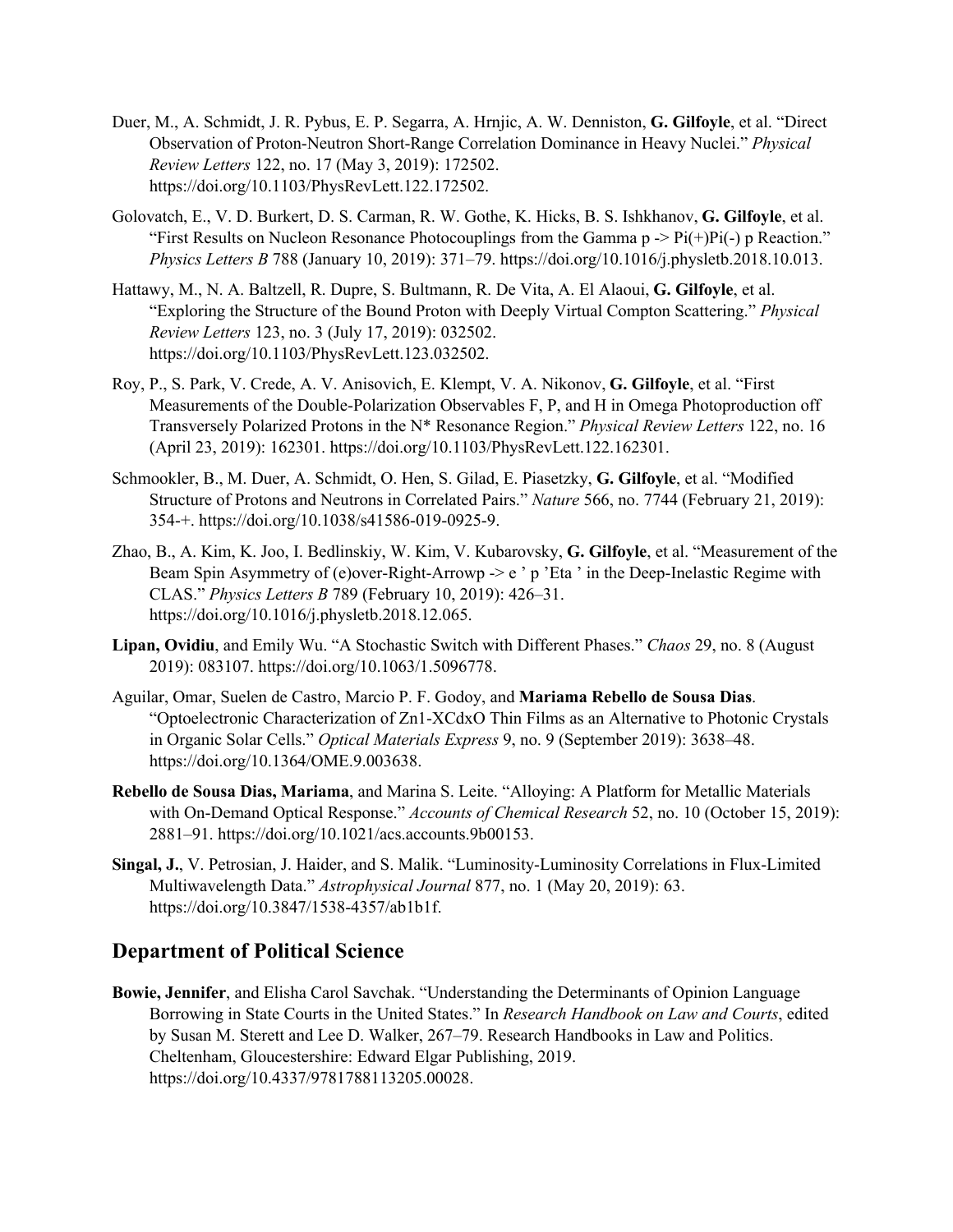- **Chen, Dan**, and Andrew W. MacDonald. "Bread and Circuses: Sports and Public Opinion in China." *Journal of Experimental Political Science* Forthcoming (May 20, 2019). https://doi.org/10.1017/XPS.2019.15.
- **Erkulwater, Jennifer L.** "Constructive Welfare: The Social Security Act, the Blind, and the Origins of Political Identity among People with Disabilities, 1935-1950." *Studies in American Political Development* 33, no. 1 (April 2019): 110–38. https://doi.org/10.1017/S0898588X18000172.
- Stubblefield, Emily, and **Sandra F. Joireman**. "Law, Violence, and Property Expropriation in Syria: Impediments to Restitution and Return." *Land* 8, no. 11 (November 2019): 173. https://doi.org/10.3390/land8110173.
- Vanderhill, Rachel, **Sandra F. Joireman**, and Roza Tulepbayeva. "Do Economic Linkages through FDI Lead to Institutional Change? Assessing Outcomes in Kazakhstan, Azerbaijan and Kyrgyzstan." *Europe-Asia Studies* 71, no. 4 (2019): 648–70. https://doi.org/10.1080/09668136.2019.1597019.
- Yoder, Laura S. Meitzner, and **Sandra F. Joireman**. "Possession and Precedence: Juxtaposing Customary and Legal Events to Establish Land Authority." *Land* 8, no. 8 (August 2019): 126. https://doi.org/10.3390/land8080126.
- Kislyakov, Amy, and **Rick Mayes**. "The Physics of Health Care: Viewing the U.S. Health-Care 'System' from the Perspective of Quantum Mechanics." *World Medical & Health Policy* 11, no. 2 (June 2019): 177–87. https://doi.org/10.1002/wmh3.300.

## **Department of Psychology**

- **Allison, Scott T.**, George R. Goethals, Allyson R. Marrinan, Owen M. Parker, Smaragda P. Spyrou, and Madison Stein. "The Metamorphosis of the Hero: Principles, Processes, and Purpose." *Frontiers in Psychology* 10 (2019). https://doi.org/10.3389/fpsyg.2019.00606.
- Goethals, George R., and **Scott T. Allison**. *The Romance of Heroism and Heroic Leadership*. Emerald Points; Variation: Emerald Points. Bingley, UK: Emerald Publishing Limited, 2019.
- Zakrzewski, Alexandria C., Matthew G. Wisniewski, Helen L. Williams, and **Jane M. Berry**. "Artificial Neural Networks Reveal Individual Differences in Metacognitive Monitoring of Memory." *PLOS ONE* 14, no. 7 (July 31, 2019): e0220526. https://doi.org/10.1371/journal.pone.0220526.
- **Bukach, Cindy M.**, Kendall Stewart, Jane W. Couperus, and Catherine L. Reed. "Using Collaborative Models to Overcome Obstacles to Undergraduate Publication in Cognitive Neuroscience." *Frontiers in Psychology* 10 (2019). https://doi.org/10.3389/fpsyg.2019.00549.
- Burns, Edwin J., Taylor Arnold, and **Cindy M. Bukach**. "P-Curving the Fusiform Face Area: Meta-Analyses Support the Expertise Hypothesis." *Neuroscience & Biobehavioral Reviews* 104 (September 2019): 209–21. https://doi.org/10.1016/j.neubiorev.2019.07.003.
- Burns, Edwin James, and **Cindy M. Bukach**. "P-Curving the Right Fusiform and Occipital Face Areas: Meta-Analyses Support the Expertise Hypothesis." In *Perception*, 48(2S):81. Leuven, Belgium, 2019. https://doi.org/10.1177/0301006619863862.
- Crawford, L. Elizabeth, **Jonathan C. Corbin**, and David Landy. "Prior Experience Informs Ensemble Encoding." *Psychonomic Bulletin & Review* 26, no. 3 (June 2019): 993–1000. https://doi.org/10.3758/s13423-018-1542-6.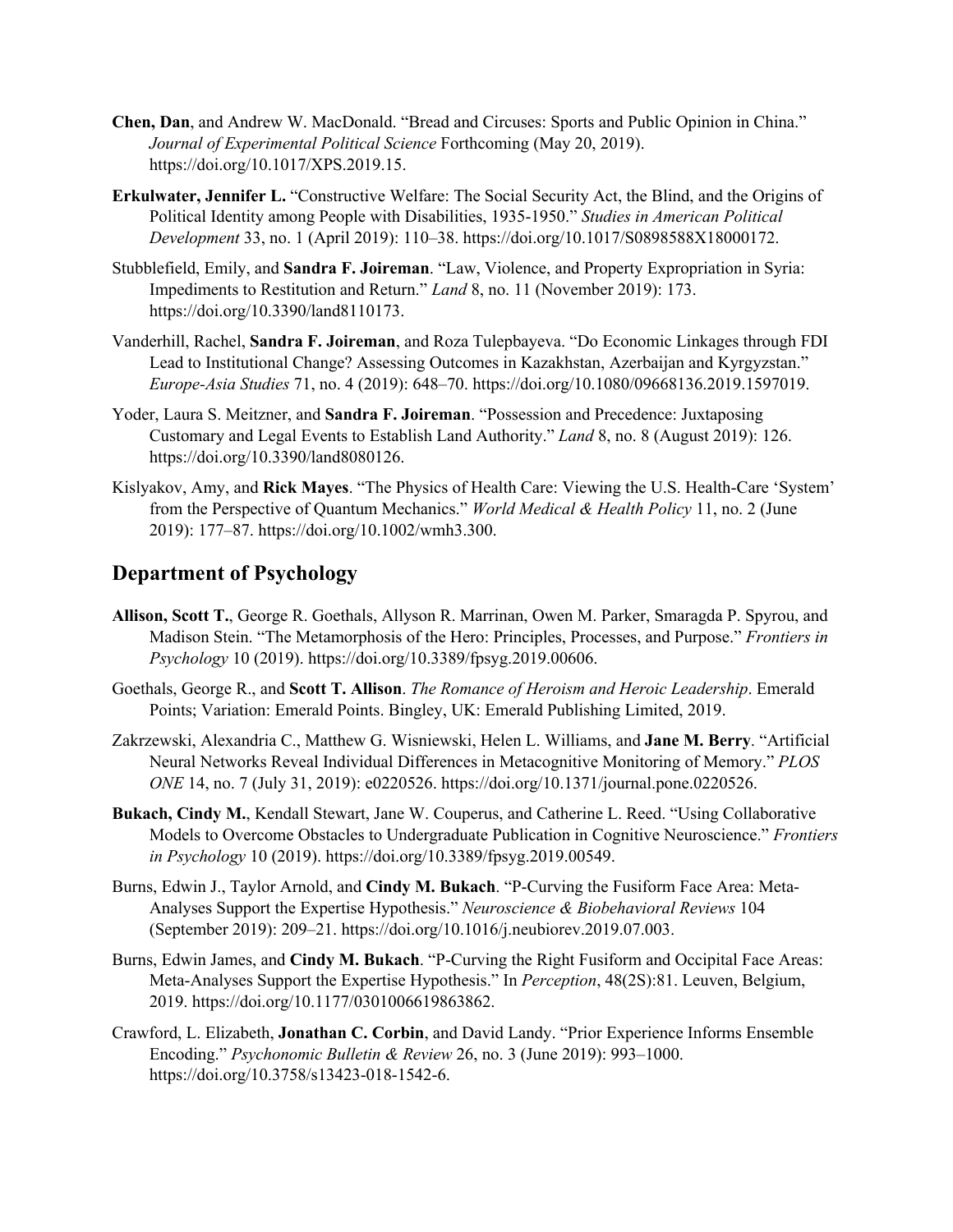- **Crawford, L. Elizabeth**, Jonathan C. Corbin, and David Landy. "Prior Experience Informs Ensemble Encoding." *Psychonomic Bulletin & Review* 26, no. 3 (June 2019): 993–1000. https://doi.org/10.3758/s13423-018-1542-6.
- Eddinger, Jasmine R., Tori M. Humiston, Madison L. Sutton, **Lisa Jobe-Shields**, and Joah L. Williams. "Alcohol Use and Drinking Motives Among Suddenly Bereaved College Students." *Journal of Dual Diagnosis* 15, no. 1 (January 2, 2019): 16–24. https://doi.org/10.1080/15504263.2018.1531185.
- Hardt, Madeleine, **Lisa Jobe-Shields**, and Joah L. Williams. "Emotional Security Theory: An Application to Sibling Bereavement." *Death Studies* 43, no. 10 (2019): 656–64. https://doi.org/10.1080/07481187.2018.1511637.
- Bodalski, Elizabeth A., **Laura E. Knouse**, and Dmitry Kovalev. "Adult ADHD, Emotion Dysregulation, and Functional Outcomes: Examining the Role of Emotion Regulation Strategies." *Journal of Psychopathology and Behavioral Assessment* 41, no. 1 (March 2019): 81–92. https://doi.org/10.1007/s10862-018-9695-1.
- **Knouse, Laura E.**, John T. Mitchell, Nathan A. Kimbrel, and Arthur D. Anastopoulos. "Development and Evaluation of the ADHD Cognitions Scale for Adults." *Journal of Attention Disorders* 23, no. 10 (August 2019): 1090–1100. https://doi.org/10.1177/1087054717707580.
- **Kochel, Karen P.**, and Dana Rafferty. "Prospective Associations between Children's Depressive Symptoms and Peer Victimization: The Role of Social Helplessness." *British Journal of Developmental Psychology* Forthcoming (September 6, 2019). https://doi.org/10.1111/bjdp.12301.
- **Lambert, Kelly G.**, and Elizabeth M. Byrnes. "Challenges to the Parental Brain: Neuroethological and Translational Considerations." *Frontiers in Neuroendocrinology* 53 (April 2019). https://doi.org/10.1016/j.yfrne.2019.04.004.
- **Lambert, Kelly G.**, Amelia J. Eisch, Liisa A. M. Galea, Gerd Kempermann, and Michael Merzenich. "Optimizing Brain Performance: Identifying Mechanisms of Adaptive Neurobiological Plasticity." *Neuroscience and Biobehavioral Reviews* 105 (October 2019): 60–71. https://doi.org/10.1016/j.neubiorev.2019.06.033.
- **Lambert, Kelly G.**, Molly Kent, and Dylan Vavra. "Avoiding Beach's Boojum Effect: Enhancing Bench to Bedside Translation with Field to Laboratory Considerations in Optimal Animal Models." *Neuroscience & Biobehavioral Reviews* 104 (September 2019): 191–96. https://doi.org/10.1016/j.neubiorev.2019.06.034.
- Mota, Bruno, Sandra E. Dos Santos, Lissa Ventura-Antunes, Debora Jardim-Messeder, Kleber Neves, Rodrigo S. Kazu, **Kelly G. Lambert**, et al. "White Matter Volume and White/Gray Matter Ratio in Mammalian Species as a Consequence of the Universal Scaling of Cortical Folding." *Proceedings of the National Academy of Sciences of the United States of America* 116, no. 30 (July 23, 2019): 15253–61. https://doi.org/10.1073/pnas.1716956116.
- Sullivan, Emily D. K., Molly Kent, Brooke Thompson, Massi Bardi, and **Kelly G. Lambert**. "Maternal-Induced Shifts in Allostatic Demands: Reproductive Experience Alters Emotional and Cognitive Biobehavioral Responses in Rats (Rattus Norvegicus)." *Neuroscience Letters* 701 (May 14, 2019): 1–7. https://doi.org/10.1016/j.neulet.2019.01.048.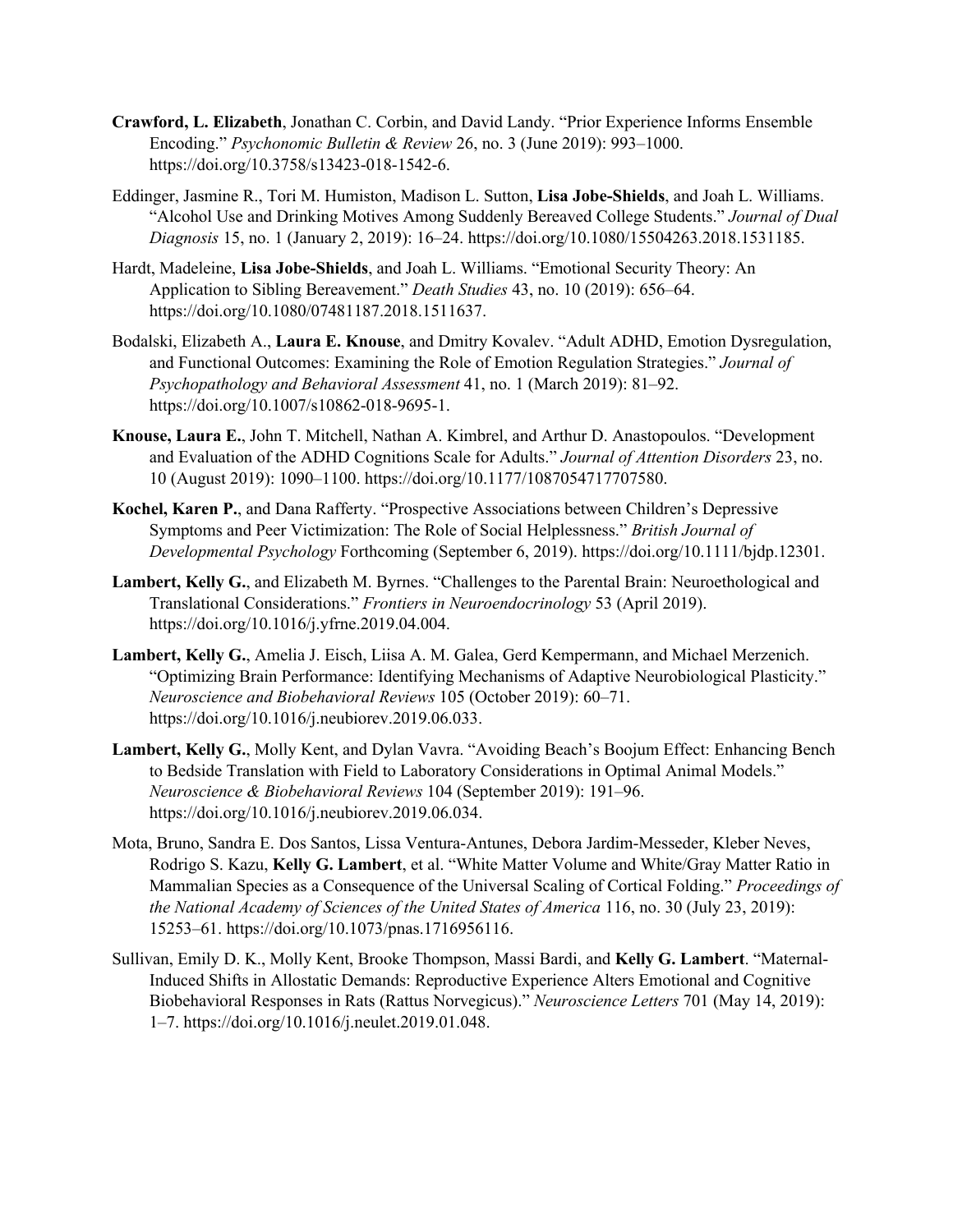- Black, Stephanie Winkeljohn, Gina M. Brelsford, Everett L. Worthington, Don E. Davis, Joshua N. Hook, Daryl R. Van Tongeren, **Camilla W. Nonterah**, et al. "How Do Humility Prototypes Affect the Association between Perceptions of Spouse's Humility and Depressive Symptoms and Couple Conflict?" *Journal of Positive Psychology* 14, no. 6 (2019): 836–44. https://doi.org/10.1080/17439760.2019.1579360.
- Cowden, Richard G., Everett L. Worthington, **Camilla W. Nonterah**, Athena H. Cairo, Brandon J. Griffin, and Joshua N. Hook. "Development of the Collectivist-Sensitive Trait Forgivingness Scale." *Scandinavian Journal of Psychology* 60, no. 2 (April 2019): 169–80. https://doi.org/10.1111/sjop.12519.
- **Nonterah, Camilla W.**, and Heather M. Gardiner. "Pre-Transplant Evaluation Completion for Black/African American Renal Patients: Two Theoretical Frameworks." *Patient Education and Counseling* Forthcoming (November 9, 2019). https://doi.org/10.1016/j.pec.2019.11.005.
- **Nonterah, Camilla W.**, Ryan J. Marek, Jeffrey J. Borckardt, and Wendy E. Balliet. "Impact of Alexithymia on Organ Transplant Candidates' Quality of Life: The Mediating Role of Depressive Symptoms." *Psychological Reports* Forthcoming (December 19, 2019). https://doi.org/10.1177/0033294119896058.
- Van Tongeren, Daryl R., Joshua N. Hook, Marciana J. Ramos, Megan Edwards, Everett L. Worthington, Don E. Davis, **Camilla W. Nonterah**, et al. "The Complementarity of Humility Hypothesis: Individual, Relational, and Physiological Effects of Mutually Humble Partners." *Journal of Positive Psychology* 14, no. 2 (March 4, 2019): 178–87. https://doi.org/10.1080/17439760.2017.1388433.

## **Department of Religious Studies**

- **Cobb, L. Stephanie**. "Suicide by Gladiator? The Acts of Perpetua and Felicitas in Its North African Context." *Church History* 88, no. 3 (September 2019): 597–628. https://doi.org/10.1017/S0009640719001215.
- **Davis, G. Scott**. "How Shall We Read the History of Ethics? A Response to Melvin Endy." *Journal of Religious Ethics* 47, no. 2 (June 2019): 417–24. https://doi.org/10.1111/jore.12260.
- **Winiarski, Douglas L.** "Seized by the Jerks: Shakers, Spirit Possession, and the Great Revival." *William and Mary Quarterly* 76, no. 1 (January 2019): 111–50. https://doi.org/10.5309/willmaryquar.76.1.0111.

## **Department of Rhetoric and Communication Studies**

- **Barney, Timothy**. "The Sight and Site of North Korea: Citizen Cartography's Rhetoric of Resolution in the Satellite Imagery of Labor Camps." *Quarterly Journal of Speech* 105, no. 1 (2019): 1–24. https://doi.org/10.1080/00335630.2018.1553306.
- **Barney, Timothy**. "Václav Havel at the End of the Cold War: The Invention of Post-Communist Transition in the Address to U.S. Congress, February 21, 1990." *Communication Quarterly* 67, no. 5 (2019): 560–83. https://doi.org/10.1080/01463373.2019.1668444.
- Farish, Matthew, and **Timothy Barney**. "Maps and the State." In *International Encyclopedia of Human Geography (Second Edition)*, edited by Audrey Kobayashi, 379–90. Oxford: Elsevier, 2020. https://doi.org/10.1016/B978-0-08-102295-5.10576-1.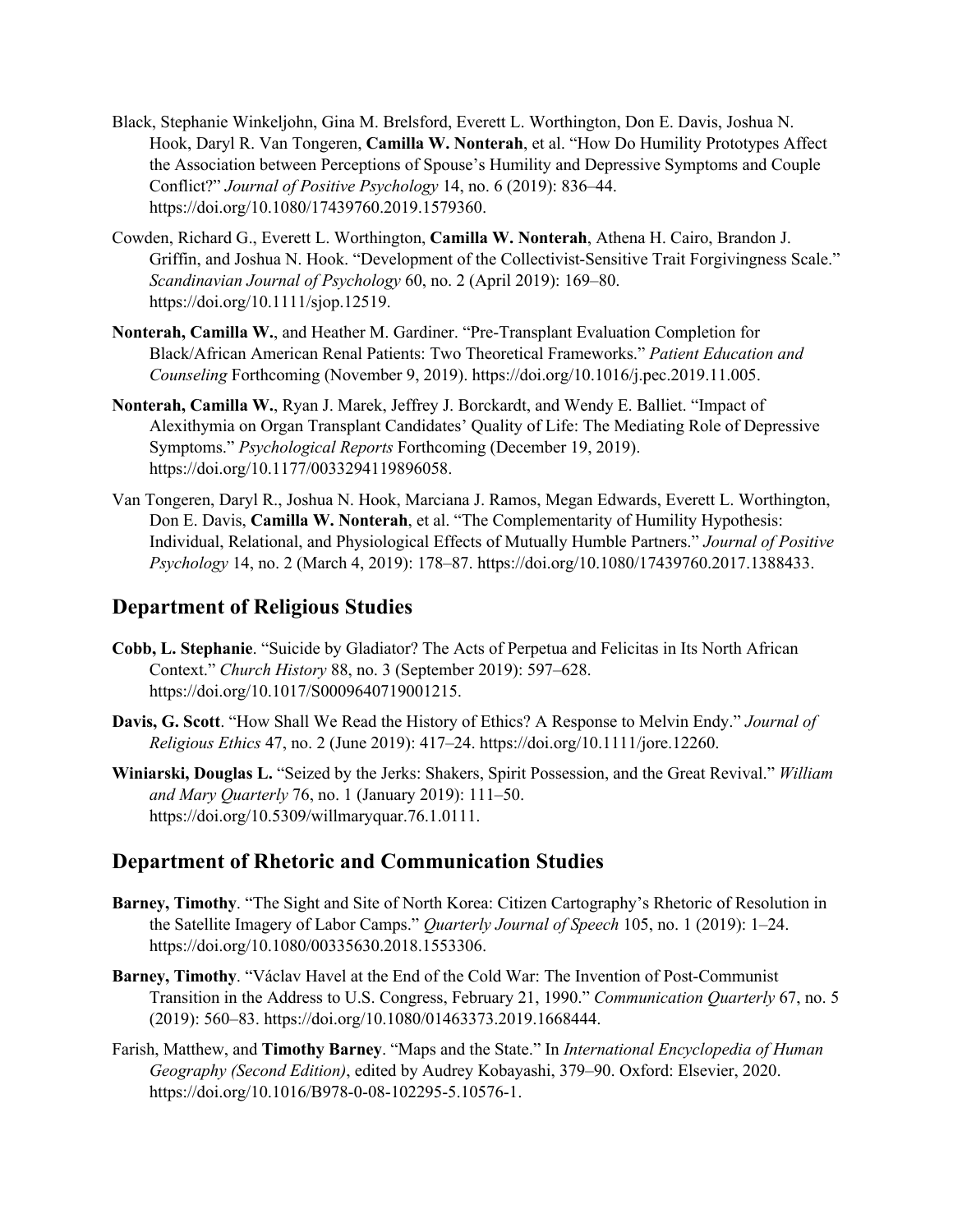- **Hobgood, Linda**. *Yesternight: A Story for Those Whose Days Cannot Contain All Their Dreams*. Murrells Inlet: Covenant Books, Inc, 2019.
- **Mifsud, Mari Lee**. "To the Humanities: What Does Communication Studies Give?" *Review of Communication* 19, no. 2 (April 3, 2019): 77–93. https://doi.org/10.1080/15358593.2019.1599411.
- **Maurantonio, Nicole**. *Confederate Exceptionalism: Civil War Myth and Memory in the Twenty-First Century*. CultureAmerica. Lawrence: University Press of Kansas, 2019.
- **Maurantonio, Nicole**, and David W. Park, eds. *Communicating Memory & History*. New York: Peter Lang Publishing, Inc, 2019.
- Arnold, Taylor, Nicolas Ballier, Paula Lisson, and **Lauren Tilton**. "Beyond Lexical Frequencies: Using R for Text Analysis in the Digital Humanities." *Language Resources and Evaluation* 53, no. 4 (December 2019): 707–33. https://doi.org/10.1007/s10579-019-09456-6.
- Arnold, Taylor, and **Lauren Tilton**. "Distant Viewing: Analyzing Large Visual Corpora." *Digital Scholarship in the Humanities* 34, no. S1 (December 2019): 3-16. https://doi.org/10.1093/digitalsh/fqz013.
- Arnold, Taylor, and **Lauren Tilton**. "New Data? The Role of Statistics in DH." In *Debates in the Digital Humanities 2019*, edited by Matthew K. Gold and Lauren F. Klein, 293–99. Debates in the Digital Humanities. Minneapolis, MN ; London: University of Minnesota Press, 2019.
- Arnold, Taylor, **Lauren Tilton**, and Annie Berke. "Visual Style in Two Network Era Sitcoms." *Journal of Cultural Analytics*, 2019. https://doi.org/10.22148/16.043.
- Cox, Jordana, and **Lauren Tilton**. "The Digital Public Humanities: Giving New Arguments and New Ways to Argue." *Review of Communication* 19, no. 2 (April 3, 2019): 127–46. https://doi.org/10.1080/15358593.2019.1598569.
- Madron, Justin, and **Lauren Tilton**. "Rethinking Resources in Our National Battlefields." In *Collateral Values: The Natural Capital Created by Landscapes of War*, edited by Todd R. Lookingbill and Peter D. Smallwood, 17–36. Landscape Series, volume 25. Cham, Switzerland: Springer Nature Switzerland, 2019.
- Rivard, Courtney, Taylor Arnold, and **Lauren Tilton**. "Building Pedagogy into Project Development: Making Data Construction Visible in Digital Projects." *Digital Humanities Quarterly* 13, no. 2 (August 2019).
- Rossi-Snook, Elena, and **Lauren Tilton**. "'Don't Be a Segregationist: Program Films for Everyone': The New York Public Library's Film Library and Youth Film Workshops." In *Screening Race in American Nontheatrical Film*, edited by Allyson Nadia Field, Marsha Gordon, and Jacqueline Najuma Stewart, 253–70. Durham: Duke University Press, 2019.
- **Tilton, Lauren**. "Race and Place: Dialect and the Construction of Southern Identity in the Ex-Slave Narratives." *Current Research in Digital History* 2 (2019). https://doi.org/10.31835/crdh.2019.14.
- Hardin, Carolyn, and **Armond R. Towns**. "Plastic Empowerment: Financial Literacy and Black Economic Life." *American Quarterly* 71, no. 4 (December 2019): 969–92. https://doi.org/10.1353/aq.2019.0070.
- **Towns, Armond R.** "Black 'Matter' Lives." *Womens Studies in Communication* 41, no. 4 (2018): 349– 58. https://doi.org/10.1080/07491409.2018.1551985.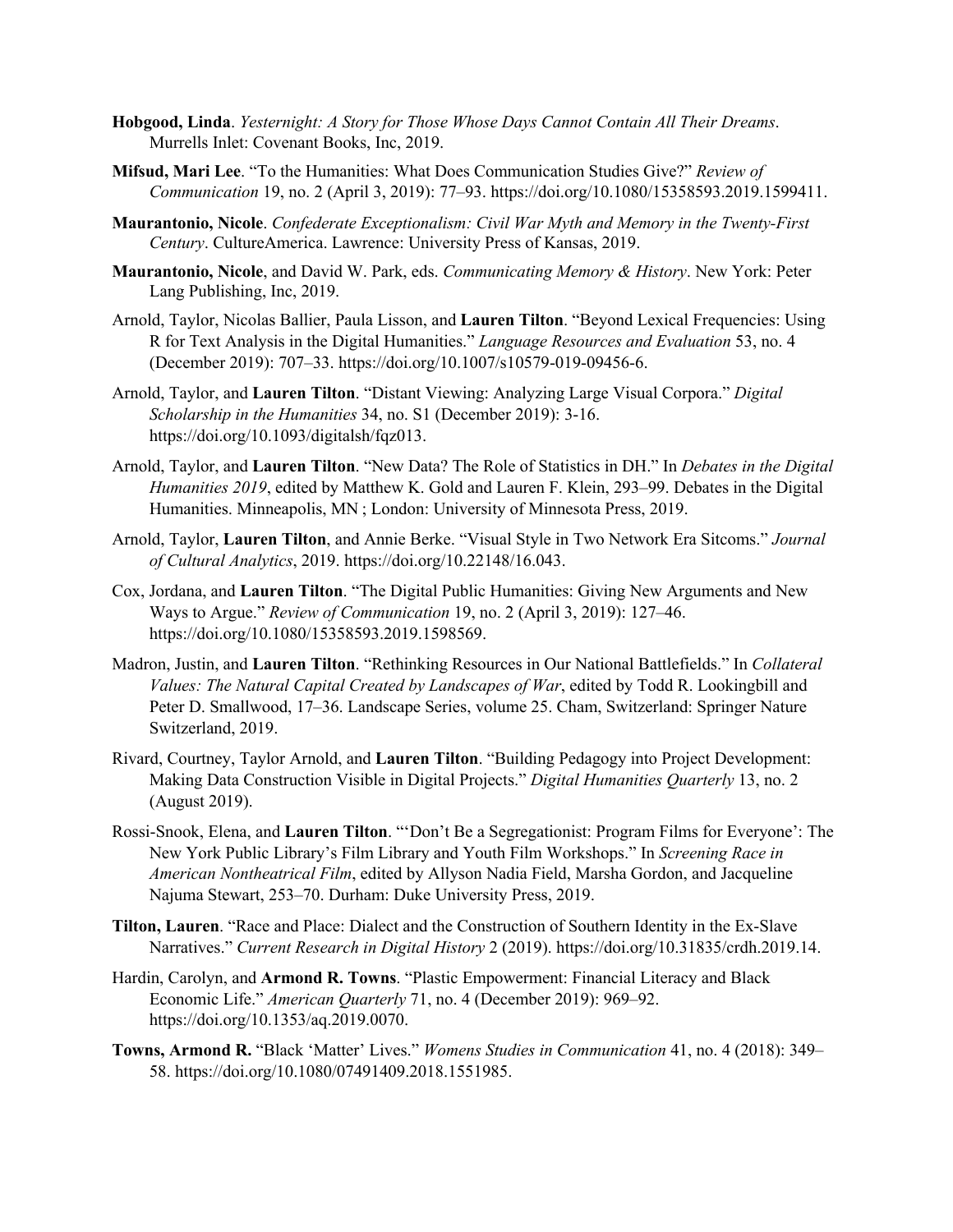- **Towns, Armond R.** "(Dark) Pure War: Virilio, the Cinematic, and the Racial." *Media Theory*, January 25, 2019. http://mediatheoryjournal.org/armond-r-towns-dark-pure-war/.
- **Towns, Armond R.** "The (Black) Elephant in the Room: McLuhan and the Racial." *Canadian Journal of Communication* 44, no. 4 (December 2019): 545–54. https://doi.org/10.22230/cjc.2019v44n4a3721.

## **Department of Sociology and Anthropology**

- **Borlu, Yetkin**, and Stephen A. Matthews. "An Inclusive Treadmill? Expansion of Industrial Maize Farming and Simple-Commodity Producers in Turkey." *Rural Sociology* 84, no. 3 (September 2019): 569–90. https://doi.org/10.1111/ruso.12254.
- **Díaz‐Barriga, Miguel**, and Margaret Dorsey. "Citizenship." In *The International Encyclopedia of Anthropology*, 1–7. John Wiley & Sons, 2018. https://doi.org/10.1002/9781118924396.wbiea2357.
- Díaz‐Barriga, Miguel, and **Margaret Dorsey.** "Citizenship." In *The International Encyclopedia of Anthropology*, 1–7. John Wiley & Sons, 2018. https://doi.org/10.1002/9781118924396.wbiea2357.
- **Grollman, Eric Anthony**. "Afterword." In *Narratives of Marginalized Identities in Higher Education : Inside and Outside the Academy*, edited by Santosh Khadka, Joanna Davis-McElligatt, and Keith Dorwick. Routledge, 2019. https://doi.org/10.4324/9781351067669.
- **Grollman, Eric Anthony**. "Americans' Gender Attitudes at the Intersection of Sexual Orientation and Gender." *Journal of Homosexuality* 66, no. 2 (2019): 141–72. https://doi.org/10.1080/00918369.2017.1398022.
- **Grollman, Eric Anthony**, and Nao Hagiwara. "'Discrimination' versus 'Unfair Treatment': Measuring Differential Treatment and Its Association with Health." *Sociological Inquiry* 89, no. 4 (November 2019): 645–76. https://doi.org/10.1111/soin.12277.
- Hagiwara, Nao, **Eric Anthony Grollman**, and Tiffany L. Green. "Experiences of Discrimination and Sexual Behaviors: An Examination of Motives as Potential Psychological Mediators." *International Journal of Sexual Health* 31, no. 2 (2019): 115–30. https://doi.org/10.1080/19317611.2019.1583299.
- **Hass, Jeffrey K.** "Moral Economies: Possibilities for a New Framework of Economic Structure and Change." *Vestnik Sankt-Peterburgskogo Universiteta-Ekonomika-St Petersburg University Journal of Economic Studies* 35, no. 3 (2019): 311–29. https://doi.org/10.21638/spbu05.2019.301.
- **Husain, Atiya**. "Of Mocktails and Muslims." *Religion Compass* 13, no. 12 (December 2019): e12340. https://doi.org/10.1111/rec3.12340.
- **Richards, Bedelia Nicola**. "Faculty Assessments as Tools of Oppression: A Black Woman's Reflections on Colorblind Racism in the Academy." In *Intersectionality and Higher Education: Identity and Inequality on College Campuses*, edited by W. Carson Byrd, Rachelle J. Brunn-Bevel, and Sarah M. Ovink, 136–51. New Brunswick: Rutgers University Press, 2019.
- **Sweis, Rania Kassab**. "Doctors With Borders: Hierarchies of Humanitarians and the Syrian Civil War." *International Journal of Middle East Studies* 51, no. 4 (November 2019): 587–601. https://doi.org/10.1017/S0020743819000643.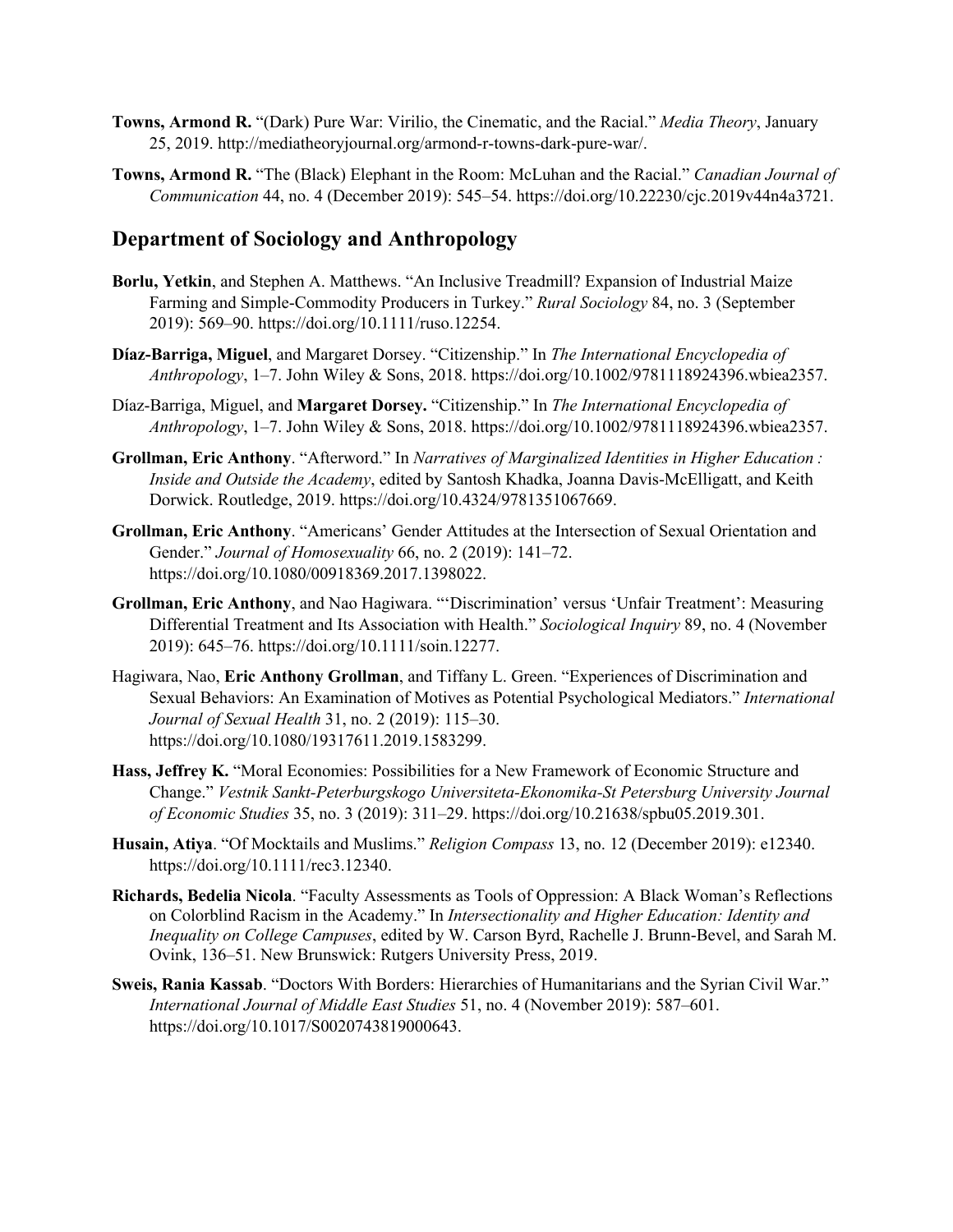## **Department of Theatre and Dance**

- Browder, Laura, and **Patricia Herrera**. "Hope, Faith, and Courage: Early Civil Rights Leaders in Richmond." Museum exhibit, University of Richmond Downtown, July 2019.
- **Herrera, Patricia**, and Laura Browder. "Civil Rights Richmond: Then and Now." Director, Modlin Center for the Arts, Harnett Museum of Art, April 9, 2019.
- **Herrera, Patricia**, and Laura Browder. "Voices from Richmond's Hidden Epidemic." Director, Richmond Triangle Players, Richmond, Virginia, November 24, 2019.
- **Herrera, Patricia**, and Marci R. McMahon. "¡Oye, Oye!: A Manifesto for Listening to Latinx Theater." *Aztlán: A Journal of Chicano Studies* 44, no. 1 (Spring 2019): 239–48.

### **Program of Women, Gender and Sexuality Studies**

Johns, Brian, Rosemary Gould, and **Ladelle McWhorter**. "Grassroots Organizing and Medicaid Expansion in Virginia: The Lee County Chapter of Virginia Organizing and Medicaid Expansion." *Richmond Public Interest Law Review* 22, no. 1 (January 4, 2019).

### **University Libraries**

- **Fairtile, Linda B.** "En busca del oro: Puccini hace las Américas." In *68 Temporada de Ópera (2019/2020)*, translated by Luis Gago. Bilbao: Asociación Bilbaína de Amigos de la Ópera, 2019.
- Bahnemann, Greta, and **Jeannine Keefer**. "Thinking About Digital Archives: One Tool at a Time." In *#DLFteach Toolkit 1.0: Lesson Plans for Digital Library Instruction*. PubPub, 2019. http://doi.org/10.21428/65a6243c.b6e5b193.

## **Jepson School of Leadership Studies**

- **Flanigan, Jessica**. "Duty and Enforcement." *Journal of Political Philosophy* 27, no. 3 (September 2019): 341–62. https://doi.org/10.1111/jopp.12173.
- Watson, Lori, and **Jessica Flanigan**. *Debating Sex Work*. Debating Ethics. New York, NY: Oxford University Press, 2020.
- **Forsyth, Donelson R.** *Making Moral Judgements: Psychological Perspectives on Morality, Ethics, and Decision-Making*. London: Routledge, 2019.
- Allison, Scott T., **George R. Goethals**, Allyson R. Marrinan, Owen M. Parker, Smaragda P. Spyrou, and Madison Stein. "The Metamorphosis of the Hero: Principles, Processes, and Purpose." *Frontiers in Psychology* 10 (2019). https://doi.org/10.3389/fpsyg.2019.00606.
- **Goethals, George R.**, and Scott T. Allison. *The Romance of Heroism and Heroic Leadership*. Bingley, UK: Emerald Publishing Limited, 2019.
- **Hidalgo, Javier**. "The Ethics of Resisting Immigration Law." *Philosophy Compass* 14, no. 12 (December 2019): e12639. https://doi.org/10.1111/phc3.12639.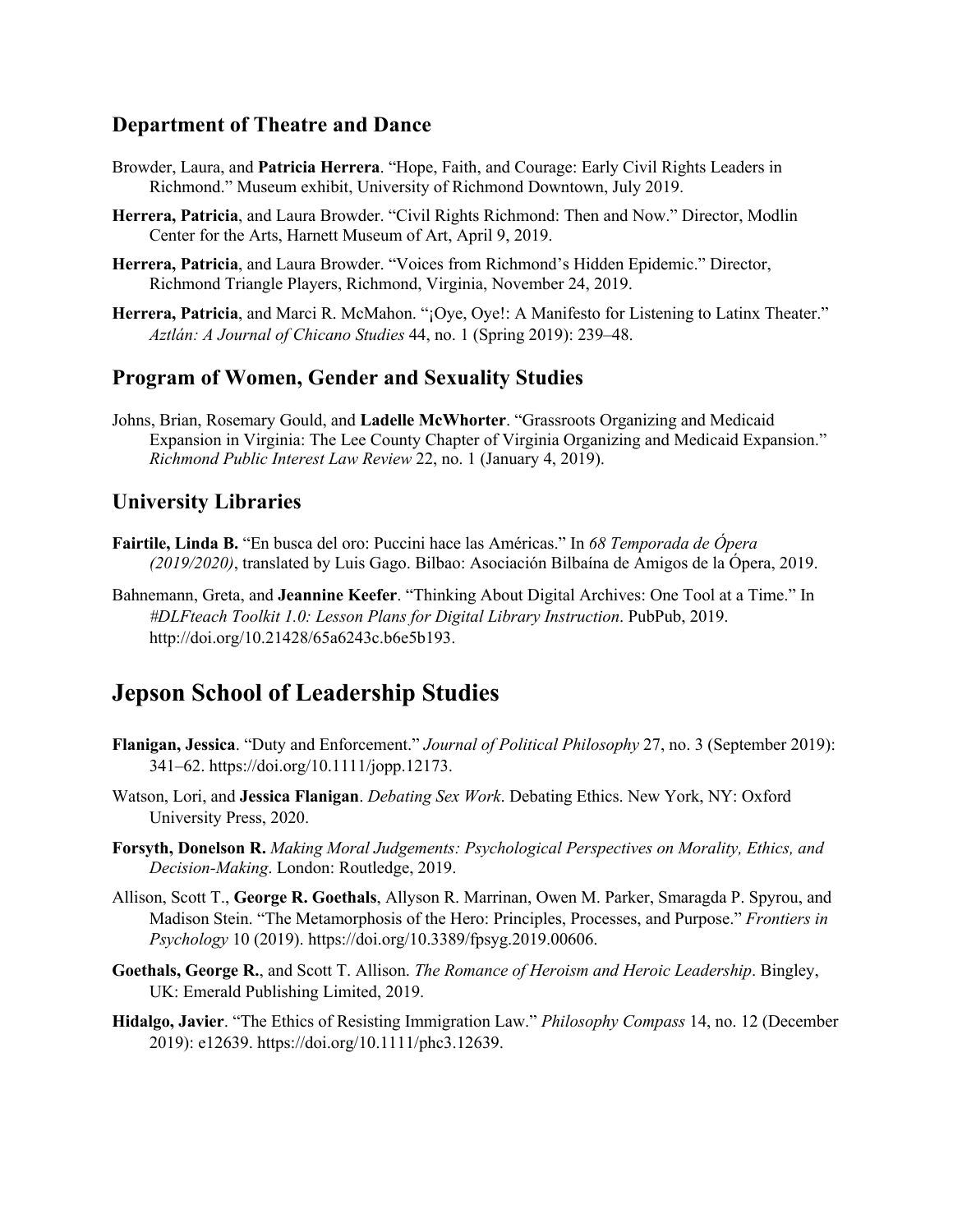- Babij, Alexandra D., Jeni L. Burnette, and **Crystal L. Hoyt**. "Failing and Feeling Bad: How We Think About Experiencing Negative Emotions During Setbacks." *Motivation and Emotion.* https://doi.org/10.1007/s11031-019-09789-3.
- Burnette, Jeni L., Rachel B. Forsyth, Sarah L. Desmarais, and **Crystal L. Hoyt**. "Mindsets of Addiction: Implications for Treatment Intentions." *Journal of Social and Clinical Psychology* 38, no. 5 (May 2019): 367–94. https://doi.org/10.1521/jscp.2019.38.5.367.
- **Hoyt, Crystal L.**, and Jeni L. Burnette. "Efficacy and Growth Mindsets Buffer Against Identity Threat for Women in Leadership Positions." In *Women's Leadership Journeys: Stories, Research, and Novel Perspectives*, edited by Sherylle J. Tan and Lisa DeFrank-Cole, 178–91. Leadership: Research and Practice Series. New York, NY: Routledge, 2019.
- **Hoyt, Crystal L.**, Jeni L. Burnette, Fanice N. Thomas, and Kasey Orvidas. "Public Health Messages and Weight-Related Beliefs: Implications for Well-Being and Stigma." *Frontiers in Psychology* 10 (2019): 2806. https://doi.org/10.3389/fpsyg.2019.02806.
- **Hoyt, Crystal L.**, Thekla Morgenroth, and Jeni L. Burnette. "Understanding Sexual Prejudice: The Role of Political Ideology and Strategic Essentialism." *Journal of Applied Social Psychology* 49, no. 1 (2019): 3–14. https://doi.org/10.1111/jasp.12560.
- Latu, Ioana M., Marianne Schmid Mast, Dario Bombari, Joris Lammers, and **Crystal L. Hoyt**. "Empowering Mimicry: Female Leader Role Models Empower Women in Leadership Tasks Through Body Posture Mimicry." *Sex Roles* 80, no. 1/2 (2019): 11–24. http://dx.doi.org/10.1007/s11199-018-0911-y.
- Schleider, Jessica L., Jeni L. Burnette, Laura Widman, **Crystal L. Hoyt**, and Mitchell J. Prinstein. "Randomized Trial of a Single-Session Growth Mind-Set Intervention for Rural Adolescents' Internalizing and Externalizing Problems." *Journal of Clinical Child and Adolescent Psychology* Forthcoming (June 20, 2019). https://doi.org/10.1080/15374416.2019.1622123.
- Simon, Stephanie, and **Crystal L. Hoyt**. "Gender and Leadership." In *Leadership: Theory and Practice*, edited by Peter Guy Northouse, 8th ed., 403–32. Thousand Oaks, California: SAGE Publications, Inc., 2019.
- Thomas, Fanice N., Jennifer L. Burnette, and **Crystal L. Hoyt**. "Mindsets of Health and Healthy Eating Intentions." *Journal of Applied Social Psychology* 49, no. 6 (June 2019): 372–80. https://doi.org/10.1111/jasp.12589.
- **Kaufman, Peter Iver**. "Messianisms and Magistrates: Augustine, Anabaptism, and Agamben." *Syndicate*, July 24, 2019.
- **Kaufman, Peter Iver**. *On Agamben, Arendt, Christianity, and the Dark Arts of Civilization*. London ; New York: Bloomsbury Academic, 2020.
- Levy, David M., and **Sandra J. Peart**. "James Buchanan and the Return to an Economics of Natural Equals." In *James M. Buchanan: A Theorist of Political Economy and Social Philosophy*, edited by Richard E. Wagner. Remaking Economics: Eminent Post-War Economists. London: Palgrave Macmillan, 2019.
- Levy, David M., and **Sandra J. Peart**. "William Beveridge's 'Mock Trial of Economists.'" *The Review of Austrian Economics* Forthcoming (September 6, 2019). https://doi.org/10.1007/s11138-019- 00479-4.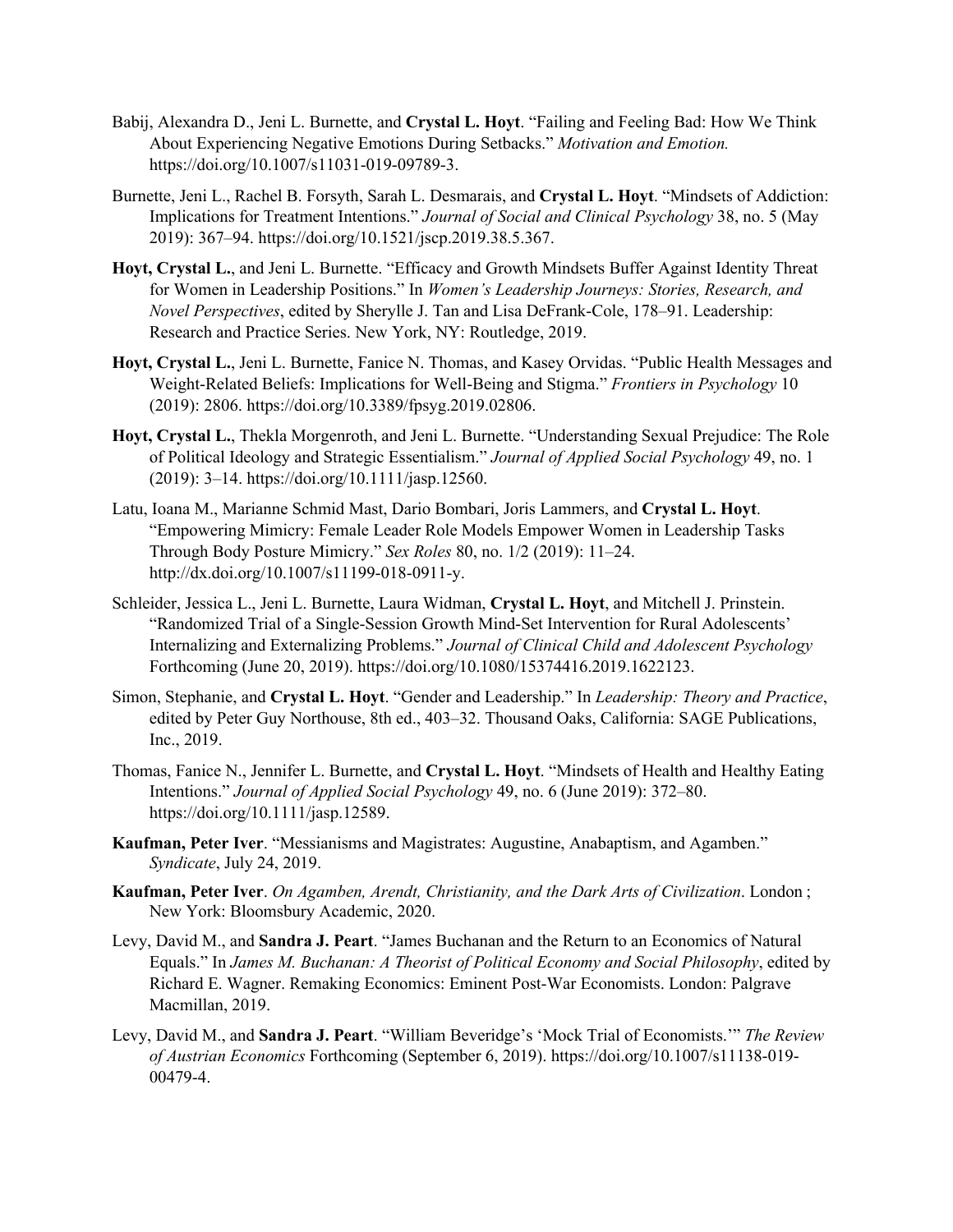- **Peart, Sandra J.** "On Fallibility and Perfection: Boettke's Hayek vs. Mainline Economics." *The Review of Austrian Economics* Forthcoming (September 7, 2019). https://doi.org/10.1007/s11138-019- 00480-x.
- Garfield, Zachary H., **Christopher R. von Rueden**, and Edward H. Hagen. "The Evolutionary Anthropology of Political Leadership." *The Leadership Quarterly* 30, no. 1 (February 2019): 59–80. https://doi.org/10.1016/j.leaqua.2018.09.001.
- Lukaszewski, Aaron, Michael Gurven, **Christopher R. von Rueden**, and Paul Smaldino. "Toward Integration of the Niche Diversity Hypothesis With Other Explanations for Personality Covariation: Reply to Mededovic's (2019) Commentary on Lukaszewski et al. (2017)." *Social Psychological and Personality Science* Forthcoming (September 26, 2019). https://doi.org/10.1177/1948550619873679.
- Smaldino, Paul E., Aaron Lukaszewski, **Christopher R. von Rueden**, and Michael Gurven. "Niche Diversity Can Explain Cross-Cultural Differences in Personality Structure." *Nature Human Behaviour* 3, no. 12 (December 2019): 1276–83. https://doi.org/10.1038/s41562-019-0730-3.
- **von Rueden, Christopher R**. "Making and Unmaking Egalitarianism in Small-Scale Human Societies." *Current Opinion in Psychology*, 33 (June 1, 2020): 167–71. https://doi.org/10.1016/j.copsyc.2019.07.037.
- **von Rueden, Christopher R**., Daniel Redhead, Rick O'Gorman, Hillard Kaplan, and Michael Gurven. "The Dynamics of Men's Cooperation and Social Status in a Small-Scale Society." *Proceedings of the Royal Society B: Biological Sciences* 286, no. 1908 (August 14, 2019): 20191367. https://doi.org/10.1098/rspb.2019.1367.
- **Schillinger, Daniel**. "Aristotle's Psychological Approach to the Idea of Luck." *Review of Metaphysics* 73, no. 1 (September 2019): 31–54.
- **Wilkins, David E.** "Battling for Human Rights in Indian Country." *Tribal Law Journal* 19 (2018-2019): 1–8.
- **Wilkins, David E.**, ed. *Documents of Native American Political Development: 1933 to Present*. New York, NY, United States of America: Oxford University Press, 2019.

## **Robins School of Business**

## **Department of Accounting**

- **Bagranoff, Nancy A.**, and Valaria P. Vendrzyk, eds. "Summaries of the Teaching Domain Statements of the 2018 Cook Prize Winners." *Issues in Accounting Education* 34, no. 2 (May 2019): 1–9. https://doi.org/10.2308/iace-10664.
- **Clikeman, Paul M.** *Called to Account: Financial Frauds That Shaped the Accounting Profession*. Third edition. New York, NY ; Abingdon, Oxon: Routledge, 2020.
- **Clikeman, Paul M.**, and Jerry L. Stevens. "Predictable Irrationality in Managerial Accounting: Does Knowledge Overcome Cognitive Biases of Undergraduate Students?" *Journal of Education for Business* 94, no. 6 (2019): 351–58. https://doi.org/10.1080/08832323.2018.1536029.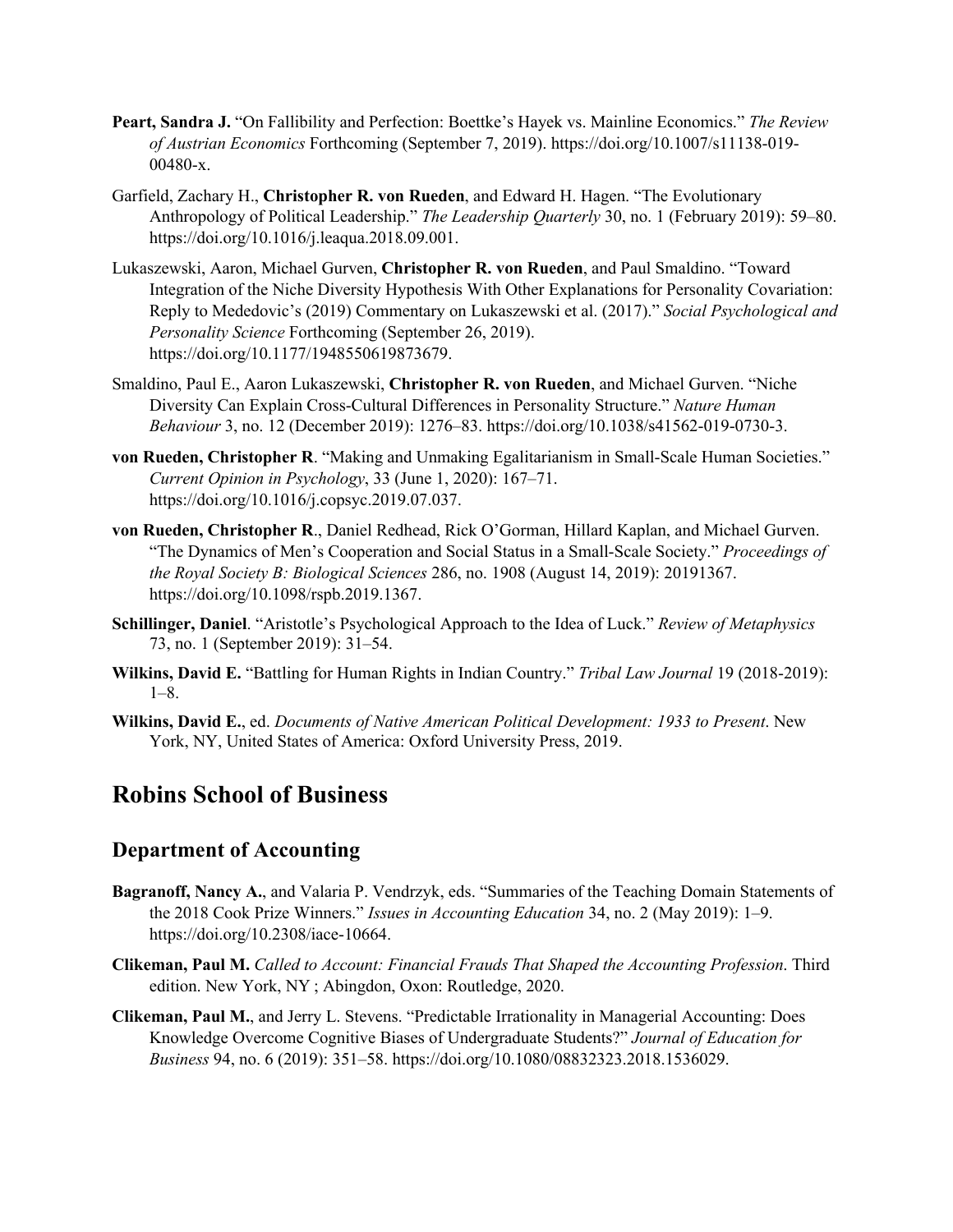- **Paik, Daniel Gyung**, Timothy Hamilton, Brandon Byunghwan Lee, and Sung Wook Yoon. "Loan Purpose and Accounting Based Debt Covenants." *Review of Accounting and Finance* 18, no. 2 (2019): 321–43. https://doi.org/10.1108/RAF-10-2017-0194.
- Bagranoff, Nancy A., and **Valaria P. Vendrzyk**, eds. "Summaries of the Teaching Domain Statements of the 2018 Cook Prize Winners." *Issues in Accounting Education* 34, no. 2 (May 2019): 1–9. https://doi.org/10.2308/iace-10664.

## **Department of Economics**

- **Croushore, Dean**. "Revisions to PCE Inflation Measures: Implications for Monetary Policy." *International Journal of Central Banking* 15, no. 4 (October 2019): 241–65.
- **Croushore, Dean**. "What Should We Teach in Intermediate Macroeconomics?" *Journal of Economic Education* 50, no. 3 (2019): 265–68. https://doi.org/10.1080/00220485.2019.1618770.
- **Croushore, Dean**, and Hossein S. Kazemi. "Teaching Courses in Macroeconomics and Monetary Policy with Bloomberg Analytics." *Journal of Economic Education* 50, no. 2 (2019): 108–28. https://doi.org/10.1080/00220485.2019.1582383.
- **Croushore, Dean**, and Simon van Norden. "Fiscal Surprises at the FOMC." *International Journal of Forecasting* 35, no. 4 (December 2019): 1583–95. https://doi.org/10.1016/j.ijforecast.2019.02.009.
- **Dean, David**, John Pepper, Robert Schmidt, and Steven Stern. "The Effects of Youth Transition Programs on Labor Market Outcomes of Youth with Disabilities." *Economics of Education Review* 68 (February 2019): 68–88. https://doi.org/10.1016/j.econedurev.2018.11.006.
- **Heinicke, Craig**. "Seasonal Variation in Production, Household Composition and Earnings in Cottage Manufacture: Evidence from Women Weavers Employed by a Mid-19th Century Yorkshire Firm." *Business History* Forthcoming (April 8, 2019). https://doi.org/10.1080/00076791.2019.1582647.
- Dechenaux, Emmanuel, and **Shakun D. Mago**. "Communication and Side Payments in a Duopoly with Private Costs: An Experiment." *Journal of Economic Behavior & Organization* 165 (September 2019): 157–84. https://doi.org/10.1016/j.jebo.2019.02.031.
- **Mago, Shakun D.**, and Laura Razzolini. "Best-of-Five Contest: An Experiment on Gender Differences." *Journal of Economic Behavior & Organization* 162 (June 2019): 164–87. https://doi.org/10.1016/j.jebo.2019.04.015.
- Allgood, Sam, and **KimMarie McGoldrick**. "Setting an Agenda for the Future." *Journal of Economic Education* 50, no. 2 (2019): 207–12. https://doi.org/10.1080/00220485.2019.1582386.
- Emerson, Tisha L. N., and **KimMarie McGoldrick**. "Switching Majors into and out of Economics." *Journal of Economic Education* 50, no. 3 (2019): 321–32. https://doi.org/10.1080/00220485.2019.1618763.
- Hoyt, Gail M., and **KimMarie McGoldrick**. "50 Years of Economic Instruction in the Journal of Economic Education." *Journal of Economic Education* 50, no. 2 (2019): 168–95. https://doi.org/10.1080/00220485.2019.1582388.
- **Persaud, Alexander**. "Escaping Local Risk by Entering Indentureship: Evidence from Nineteenth-Century Indian Migration." *Journal of Economic History* 79, no. 2 (June 2019): 447–76. https://doi.org/10.1017/S002205071900007X.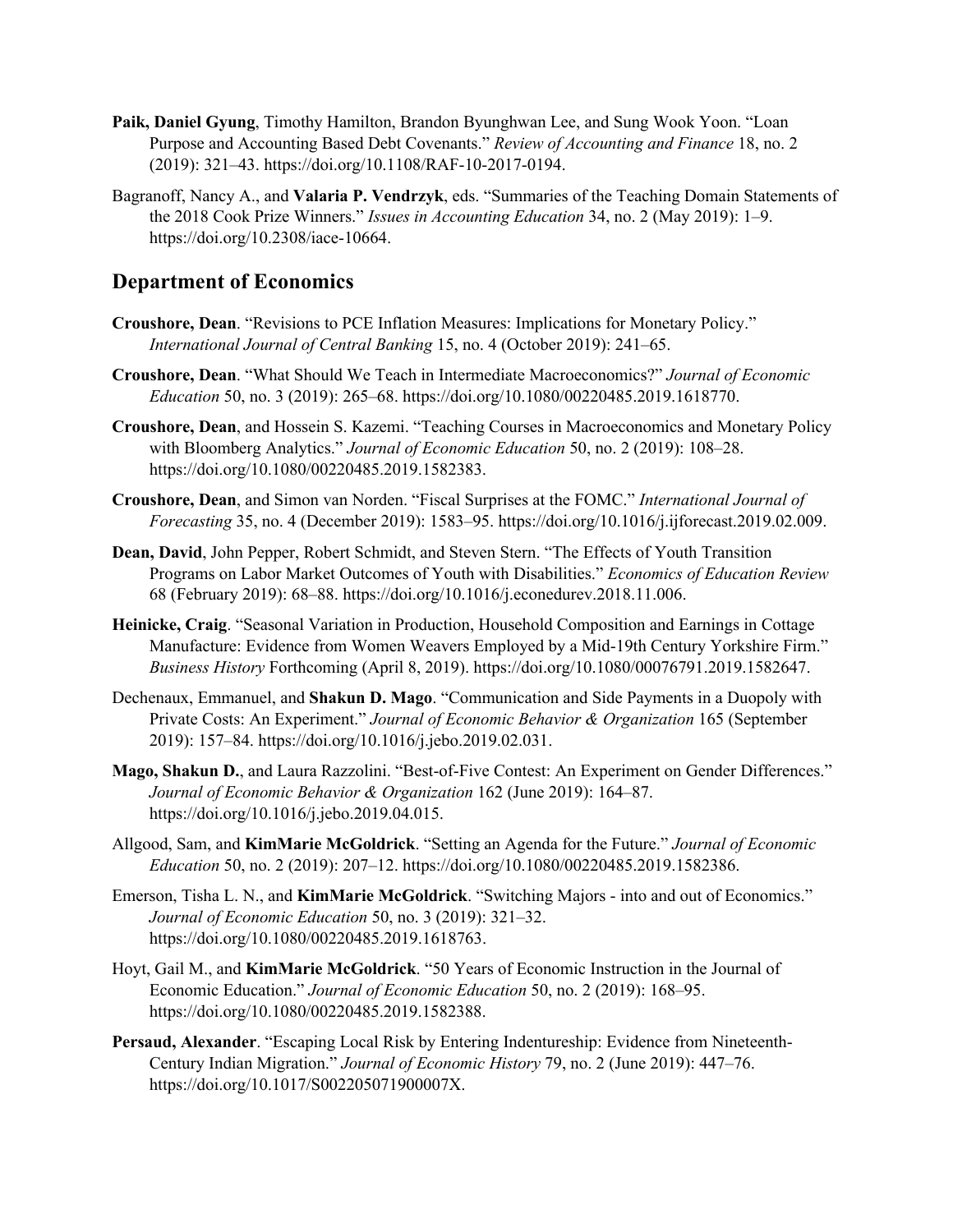- Dean, David, John Pepper, **Robert Schmidt**, and Steven Stern. "The Effects of Youth Transition Programs on Labor Market Outcomes of Youth with Disabilities." *Economics of Education Review* 68 (February 2019): 68–88. https://doi.org/10.1016/j.econedurev.2018.11.006.
- **Waddle, Andrea**. "Globalization and Jobless Recoveries." *Journal of Macroeconomics* 62 (December 2019): 103138. https://doi.org/10.1016/j.jmacro.2019.103138.
- **Wight, Jonathan B.** "Antecedents to the Crisis: Mandeville, Smith, and Keynes." *International Journal of Social Economics* 46, no. 8 (2019): 1018–30. https://doi.org/10.1108/IJSE-04-2018-0190.
- **Wight, Jonathan B.** "Ethical Pluralism in Economics." In *The Oxford Handbook of Ethics and Economics*, edited by Mark D. White, First edition., 77–95. Oxford Handbooks. Oxford: Oxford University Press, 2019.
- Baier, Scott L., Yoto V. Yotov, and **Thomas Zylkin**. "On the Widely Differing Effects of Free Trade Agreements: Lessons from Twenty Years of Trade Integration." *Journal of International Economics* 116 (January 2019): 206–26. https://doi.org/10.1016/j.jinteco.2018.11.002.
- Larch, Mario, Joschka Wanner, Yoto V. Yotov, and **Thomas Zylkin**. "Currency Unions and Trade: A PPML Re-Assessment with High-Dimensional Fixed Effects." *Oxford Bulletin of Economics and Statistics* 81, no. 3 (June 2019): 487–510. https://doi.org/10.1111/obes.12283.

## **Department of Finance**

- **Fishe, Raymond P. H.**, Richard Haynes, and Esen Onur. "Anticipatory Traders and Trading Speed." *Journal of Financial and Quantitative Analysis* 54, no. 2 (April 2019): 729–58. https://doi.org/10.1017/S0022109018000832.
- **Fishe, Raymond P. H.**, and Aaron Smith. "Do Speculators Drive Commodity Prices Away from Supply and Demand Fundamentals." *Journal of Commodity Markets* 15 (September 2019): 100078. https://doi.org/10.1016/j.jcomm.2018.09.006.
- Clikeman, Paul M., and **Jerry L. Stevens**. "Predictable Irrationality in Managerial Accounting: Does Knowledge Overcome Cognitive Biases of Undergraduate Students?" *Journal of Education for Business* 94, no. 6 (2019): 351–58. https://doi.org/10.1080/08832323.2018.1536029.

## **Department of Management**

- Waldron, Theodore L., Chad Navis, **Olivia Aronson**, Jeffrey G. York, and Desiree F. Pacheco. "Values-Based Rivalry: A Theoretical Framework of Rivalry Between Activists and Firms." *Academy of Management Review* 44, no. 4 (October 2019): 799–817. https://doi.org/10.5465/amr.2017.0205.
- **Bosse, Douglas A.**, and Trey Sutton. "The Stakeholder Perspective in Strategic Management." In *The Cambridge Handbook of Stakeholder Theory*, edited by Jeffrey S. Harrison, Jay B. Barney, R. Edward Freeman, and Robert A. Phillips, 189–207. Cambridge, United Kingdom ; New York, NY: Cambridge University Press, 2019.
- **Cruz, Kevin S.**, and Jonathan Pinto. "Team Focus in Focus: Its Implications for Real Teams and Their Members." *Journal of Work and Organizational Psychology-Revista De Psicologia Del Trabajo Y De Las Organizaciones* 35, no. 2 (August 2019): 123–33. https://doi.org/10.5093/jwop2019a14.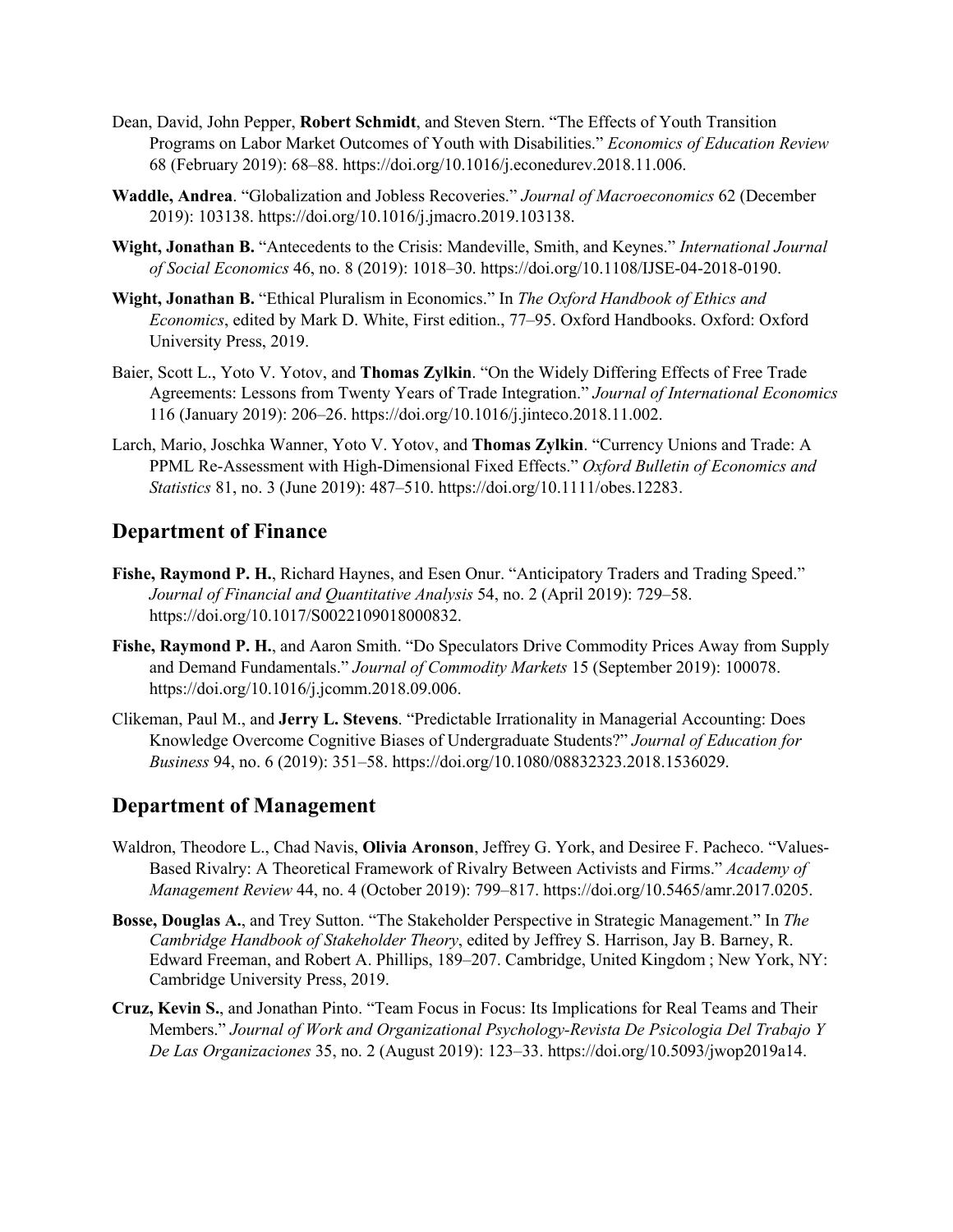- **Harrison, Jeffrey S.**, Jay B. Barney, R. Edward Freeman, and Robert A. Phillips, eds. *The Cambridge Handbook of Stakeholder Theory*. Cambridge, United Kingdom ; New York, NY: Cambridge University Press, 2019.
- **Harrison, Jeffrey S.**, Will Felps, and Thomas M. Jones. "Instrumental Stakeholder Theory Makes Ethically Based Relationship Building Palatable to Managers Focused on the Bottom Line." *Academy of Management Review* 44, no. 3 (July 2019): 698–700. https://doi.org/10.5465/amr.2018.0442.
- **Harrison, Jeffrey S.**, Robert A. Phillips, and R. Edward Freeman. "On the 2019 Business Roundtable 'Statement on the Purpose of a Corporation.'" *Journal of Management* Forthcoming (December 17, 2019). https://doi.org/10.1177/0149206319892669.
- **Harrison, Jeffrey S.**, and Andrew C. Wicks. "Harmful Stakeholder Strategies." *Journal of Business Ethics* Forthcoming (October 21, 2019). https://doi.org/10.1007/s10551-019-04310-9.
- **Harrison, Jeffrey S.** "Stakeholder Management: A Managerial Perspective." In *The Oxford Handbook of Corporate Social Responsibility: Psychological and Organizational Perspectives*, edited by Abagail McWilliams, Deborah E. Rupp, Donald S. Siegel, Günter K. Stahl, and David A. Waldman, 433-. Oxford Handbooks. Oxford ; New York: Oxford University Press, 2019.
- **Ho, Violet T.**, and Marina N. Astakhova. "The Bright, Dark, and Unlit Sides of Work Passion: Predicting Work Performance and Attitudes." In *Passion for Work: Theory, Research, and Applications*, edited by Robert J. Vallerand and Nathalie Houlfort, 327–56. Oxford University Press, 2019. https://www.oxfordscholarship.com/view/10.1093/oso/9780190648626.001.0001/oso-9780190648626-chapter-11.
- Aurigemma, Sal, and **Thomas Mattson**. "Generally Speaking, Context Matters: Making the Case for a Change from Universal to Particular ISP Research." *Journal of the Association for Information Systems* 20, no. 12 (2019): 1700–1742. https://doi.org/10.17705/1jais.00583.
- Aurigemma, Salvatore, and **Thomas Mattson**. "Effect of Long-Term Orientation on Voluntary Security Actions." *Information and Computer Security* 27, no. 1 (March 11, 2019): 122–42. https://doi.org/10.1108/ICS-07-2018-0086.
- Aurigemma, Salvatore, **Thomas Mattson**, and Lori N. K. Leonard. "Evaluating the Core and Full Protection Motivation Theory Nomologies for the Voluntary Adoption of Password Manager Applications." *AIS Transactions on Replication Research* 5, no. 1 (2019). https://doi.org/10.17705/1atrr.00035.
- Kam, Hwee-Joo, **Thomas Mattson**, and Sanjay Goel. "A Cross Industry Study of Institutional Pressures on Organizational Effort to Raise Information Security Awareness." *Information Systems Frontiers* Forthcoming (May 27, 2019). https://doi.org/10.1007/s10796-019-09927-9.
- Bosse, Douglas A., and **Trey Sutton**. "The Stakeholder Perspective in Strategic Management." In *The Cambridge Handbook of Stakeholder Theory*, edited by Jeffrey S. Harrison, Jay B. Barney, R. Edward Freeman, and Robert A. Phillips, 189–207. Cambridge, United Kingdom ; New York, NY: Cambridge University Press, 2019.
- Child, John, David Faulkner, **Stephen Tallman**, and Linda Hsieh. *Cooperative Strategy: Managing Alliances and Networks*. 3rd ed. Oxford, United Kingdom: Oxford University Press, 2019.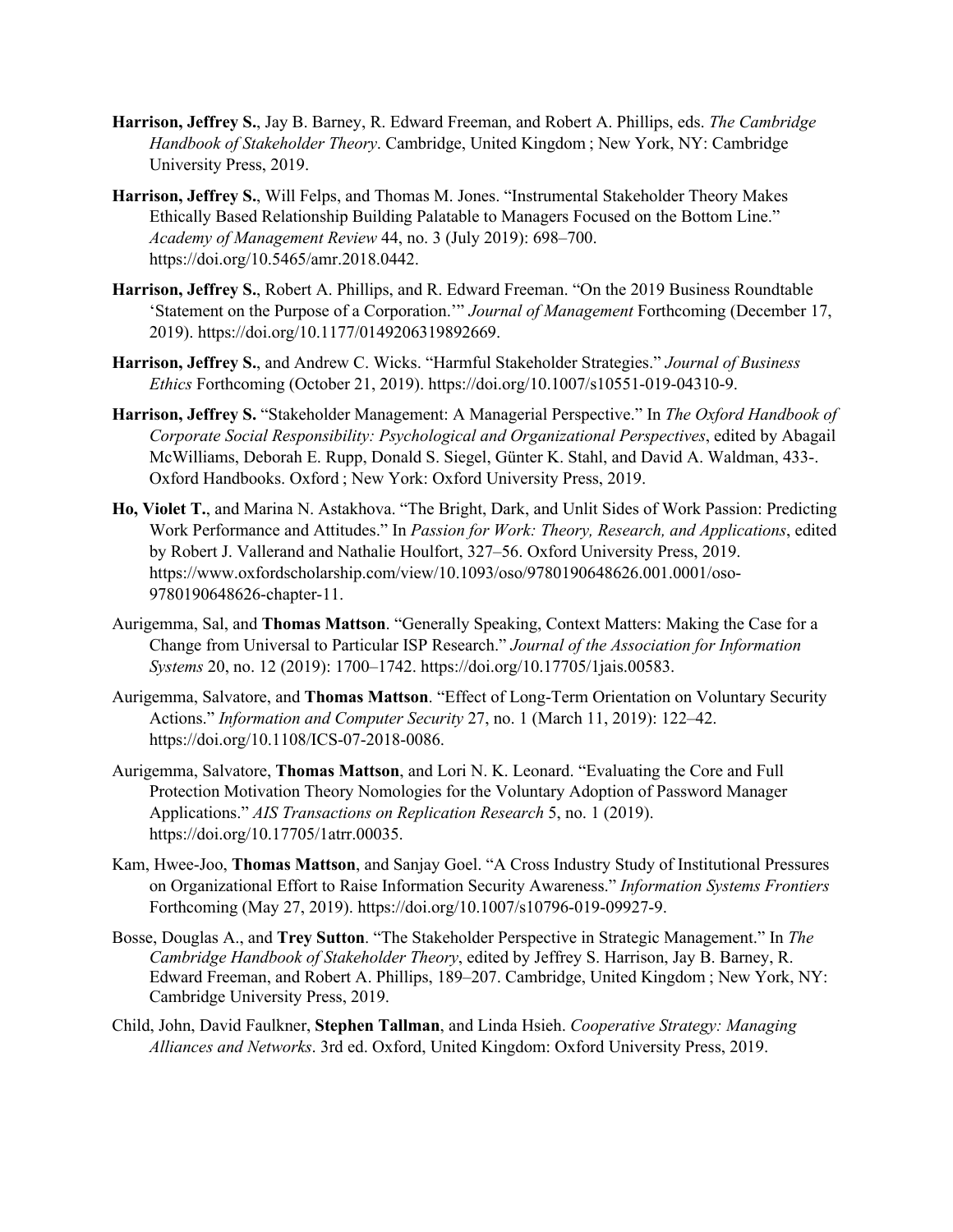- Koza, Mitchell P., and **Stephen Tallman**. "Strategic Animation in Global Professional Services." In *Frontiers of Strategic Alliance Research: Negotiating, Structuring and Governing Partnerships*, edited by Farok J. Contractor and J. J. Reuer, 1 Edition., 204–15. New York: Cambridge University Press, 2019.
- **Thekdi, Shital Ashok**, and Terje Aven. "An Integrated Perspective for Balancing Performance and Risk." *Reliability Engineering & System Safety* 190 (October 2019): 106525. https://doi.org/10.1016/j.ress.2019.106525.
- **Thekdi, Shital Ashok**, and Samrat Chatterjee. "Toward Adaptive Decision Support for Assessing Infrastructure System Resilience Using Hidden Performance Measures." *Journal of Risk Research* 22, no. 8 (August 3, 2019): 1020–43. https://doi.org/10.1080/13669877.2018.1440412.
- **Thekdi, Shital Ashok**, and Joost Santos. "Decision-Making Analytics Using Plural Resilience Parameters for Adaptive Management of Complex Systems." *Risk Analysis* 39, no. 4 (April 2019): 871–89. https://doi.org/10.1111/risa.13209.
- **Whitaker, Jonathan W.**, Sunil Mithas, and Che-Wei Liu. "Beauty Is in the Eye of the Beholder: Toward a Contextual Understanding of Compensation of Information Technology Professionals Within and Across Geographies." *Information Systems Research* 30, no. 3 (September 2019): 892–911. https://doi.org/10.1287/isre.2019.0837.

## **Department of Marketing**

- **Carlson, Jeffrey R.**, William T. Ross, Robin A. Coulter, and Adam J. Marquardt. "About Time in Marketing: An Assessment of the Study of Time and Conceptual Framework." *AMS Review* 9, no. 3 (2019): 136–54. https://doi.org/10.1007/s13162-019-00148-6.
- **Hanson, Sara**, Lan Jiang, Jun Ye, and Nagesh Murthy. "Society or the Environment? Understanding How Consumers Evaluate Brand Messages about Corporate Social Responsibility Activities." *Journal of Brand Management* 26, no. 1 (January 2019): 21–34. https://doi.org/10.1057/s41262- 018-0110-8.
- Cziehso, Gerrit Paul, Tobias Schaefers, and **Monika Kukar-Kinney**. "Free No More Investigating Customer Reactions to Unexpected Free-to-Fee Switches." *Journal of Business Research* 101 (August 2019): 229–42. https://doi.org/10.1016/j.jbusres.2019.03.050.
- Kotler, Philip, Lalita A. Manrai, **Dana-Nicoleta Lascu**, and Ajay K. Manrai. "Influence of Country and Company Characteristics on International Business Decisions: A Review, Conceptual Model, and Propositions." *International Business Review* 28, no. 3 (June 2019): 482–98. https://doi.org/10.1016/j.ibusrev.2018.11.006.
- **Lascu, Dana-Nicoleta**, and George L. Hiller. *International Marketing*. 6e ed. Saint Paul, MN: Textbook Media Press, 2019.
- Manrai, Lalita A., **Dana-Nicoleta Lascu**, and Ajay K. Manrai. "A Study of Safari Tourism in Sub-Saharan Africa: An Empirical Test of Tourism A-B-C (T-ABC) Model." *Journal of Business Research* Forthcoming (March 12, 2019). https://doi.org/10.1016/j.jbusres.2019.02.066.
- Carlson, Jeffrey R., William T. Ross, Robin A. Coulter, and **Adam J. Marquardt**. "About Time in Marketing: An Assessment of the Study of Time and Conceptual Framework." *AMS Review* 9, no. 3 (2019): 136–54. https://doi.org/10.1007/s13162-019-00148-6.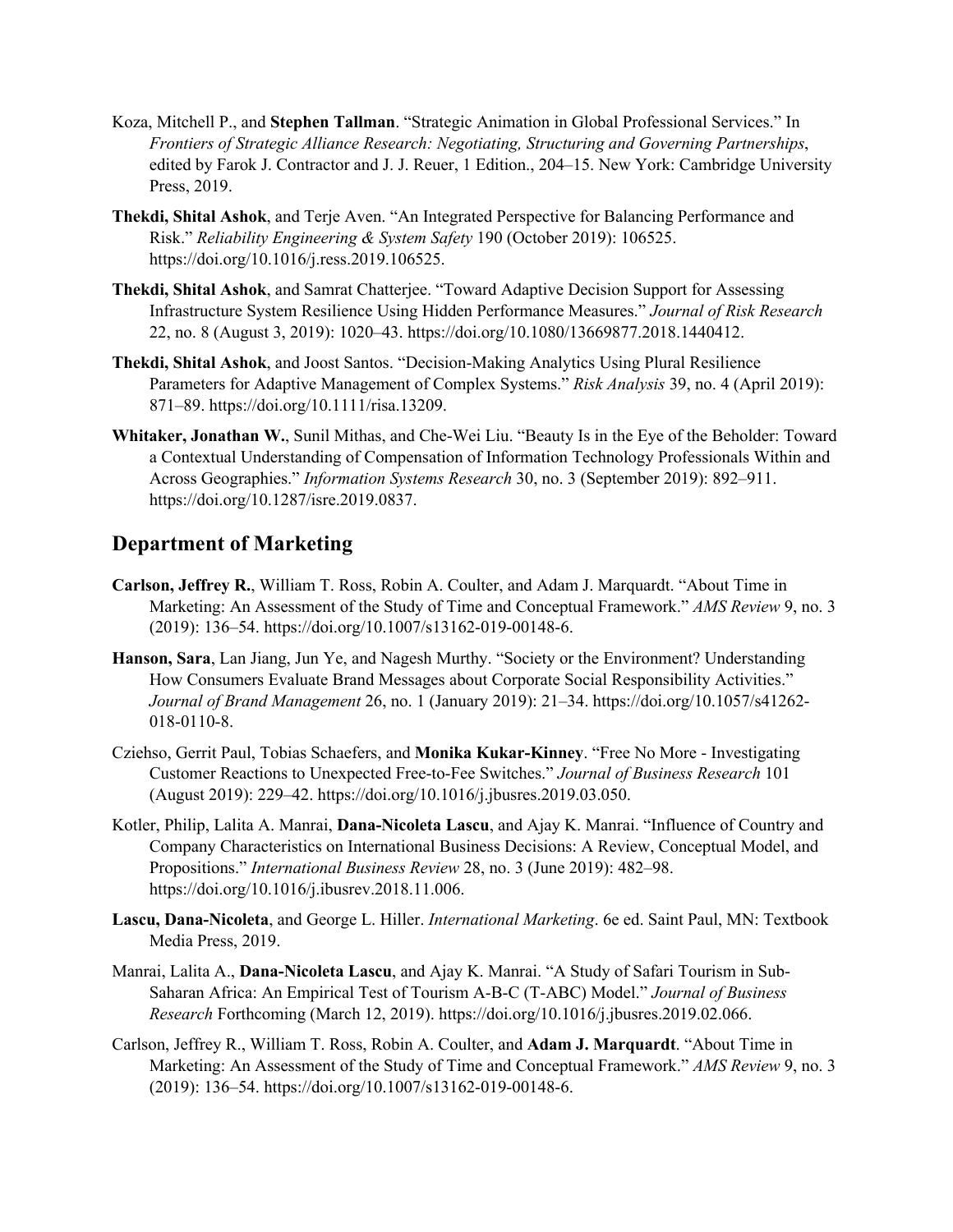## **School of Professional and Continuing Studies**

- Lascu, Dana-Nicoleta, and **George L. Hiller**. *International Marketing*. 6e ed. Saint Paul, MN: Textbook Media Press, 2019.
- **Honsinger, Connie**, and Mavis Brown. "Preparing Trauma-Sensitive Teachers: Strategies for Teacher Educators." *The Teacher Educators' Journal* 12 (Spring 2019): 129–52.
- Poe, Laura F., and **Lionel Mew**. "Implementing Agile as an Instructional Methodology for Low-Code Software Development Courses." In *Proceedings of the EDSIG Conference*, 5:4951. Cleveland, OH: Information Systems & Computing Academic Professionals, 2019.
- **Nielson, Erik**, Andrea L. Dennis, and Killer Mike. *Rap on Trial: Race, Lyrics, and Guilt in America*. New York: The New Press, 2019.
- **Poe, Laura F.**, and Lionel Mew. "Implementing Agile as an Instructional Methodology for Low-Code Software Development Courses." In *Proceedings of the EDSIG Conference*, 5:4951. Cleveland, OH: Information Systems & Computing Academic Professionals, 2019.
- **Poe, Laura F.**, and Elaine Seeman. "An Empirical Study of Post-Production Software Code Quality When Employing the Agile Rapid Delivery Methodology." In *Proceedings of the Conference on Information Systems Applied Research*, 12:5202. Cleveland, OH: Information Systems & Computing Academic Professionals, 2019.
- **Roberts, Dan**. *Master American History in 1 Minute a Day*. First edition. Sanger, California: Familius LLC, 2019.
- Siegel-Hawley, Genevieve, Kim Bridges, **Thomas Shields**, and Brian Koziol. "Creating More Integrated Schools in a Segregated System: A Window of Opportunity," 2019. https://scholarship.richmond.edu/spcs-faculty-publications/101.
- Deese, Rachel, **Robert Spires**, Deborah Paine, and J. T. Cox. "Effects of the Post-It Note Strategy on Reading Achievement among Eighth-Grade Students with Learning Disabilities." *Becoming: Journal of the Georgia Middle School Association* 30, no. 1 (2019): 2–36. https://doi.org/10.20429/becoming.2019.300102.

## **School of Law**

### **Rodney K. Adams**

*The Eroding Off-Label Drug Use Promotion Prohibition*, J. HEALTH & LIFE SCI. L., Feb. 2019, at 1 (with Leslie Crudele)

*How to Prepare to Be a Defendant*, *in* LEGAL CONCEPTS AND BEST PRACTICES IN OBSTETRICS: THE NUTS AND BOLTS GUIDE TO MITIGATING RISK (Steven L. Warsof & James M. Shwayder eds. 2019)

VIRGINIA MEDICAL LAW (5th ed. 2019)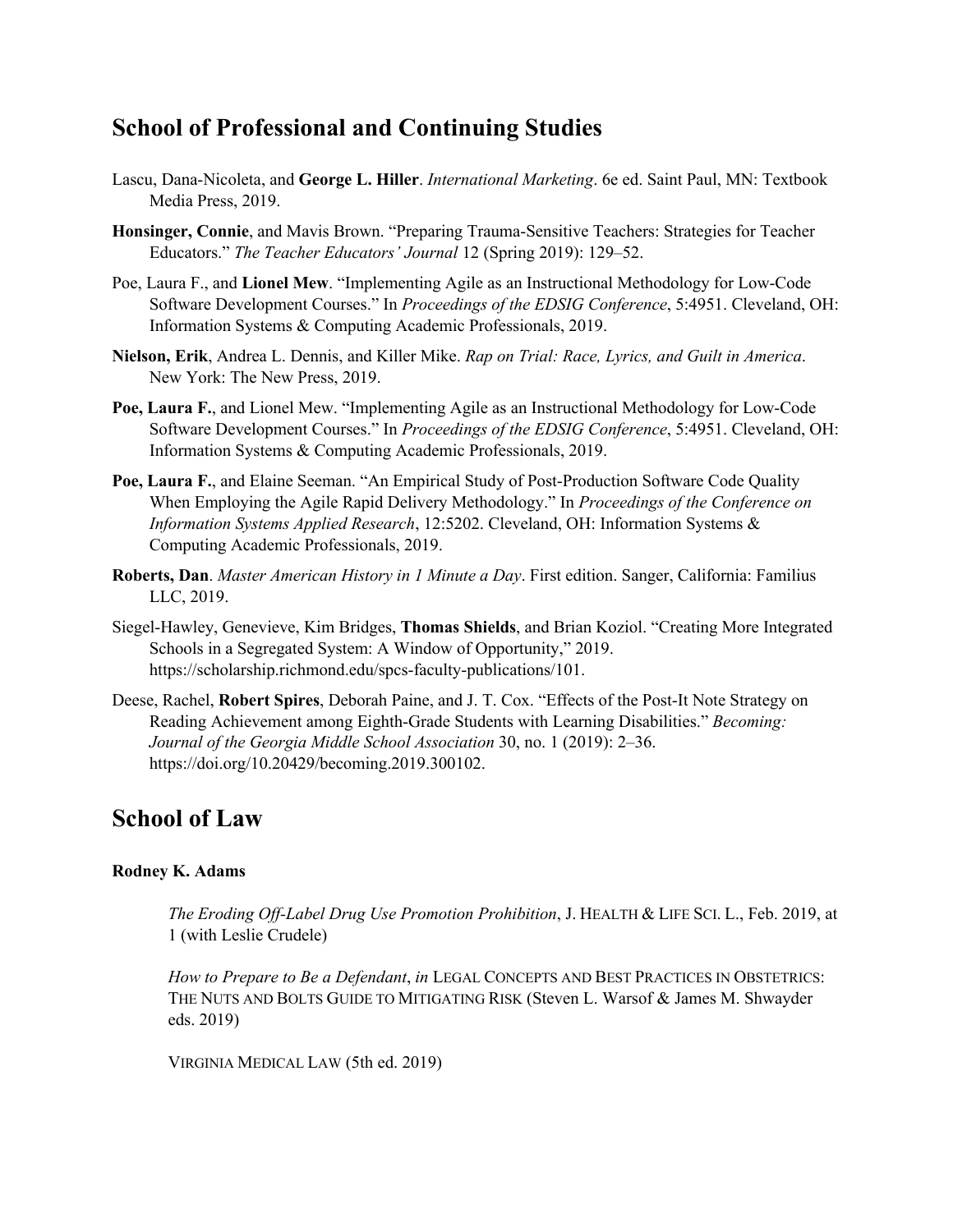### **Stephen Allred**

*An Analysis of Intentional Infliction of Emotional Distress Claims in the Virginia Workplace*, 54 U. RICH. L. REV. 283 (2019)

### **Ronald J. Bacigal**

VIRGINIA PRACTICE: JURY INSTRUCTIONS 2019-2020 (Thomson Reuters 2019) (with Margaret Ivey)

### **Carol Necole Brown**

CASES AND MATERIALS ON AMERICAN PROPERTY LAW (7th ed. 2019) (with Sheldon F. Kurtz, Herbert Hovenkamp & Christopher Odinet)

*On the Twenty-Fifth Anniversary of* Lucas*: Making or Breaking the Takings Claim*, *in* ZONING & PLANNING LAW HANDBOOK (Patricia E. Salkin ed. 2019)

### **William Hamilton Bryson**

99-102 VA. CIR. (2019)

REPORTS OF CASES IN THE COURT OF EXCHEQUER IN THE MIDDLE AGES (Dog Ear Pub. 2019)

*Law Reporting in the Seventeenth Century*, *in* ENGLISH LEGAL HISTORY AND ITS SOURCES: ESSAYS IN HONOUR OF SIR JOHN BAKER (David Ibbetson, Neil Jones, Nigel Ramsay eds. 2019)

#### **Jud Campbell**

*The Invention of First Amendment Federalism*, 97 TEX. L. REV. 517 (2019)

*Compelled Subsidies and Original Meaning*, 17 FIRST AMEND. L. REV. 249 (2019)

*Testimonial Exclusions and Religious Freedom in Early America*, 37 LAW & HIST. REV. 431 (2019)

### **Henry L. Chambers, Jr.**

*Curating Campus Speakers*, 53 U. RICH. L. REV. ONLINE 3 (2019)

*Technological Change, Voting Rights, and Strict Scrutiny*, 79 MD. L. REV. 191 (2019)

#### **Christopher A. Cotropia**

*Empirical Studies in Patentability*, *in* 2 RESEARCH HANDBOOK ON THE ECONOMICS OF INTELLECTUAL PROPERTY LAW (Ben DePoorter & Peter S. Menell eds. 2019) (with Ronald Mann)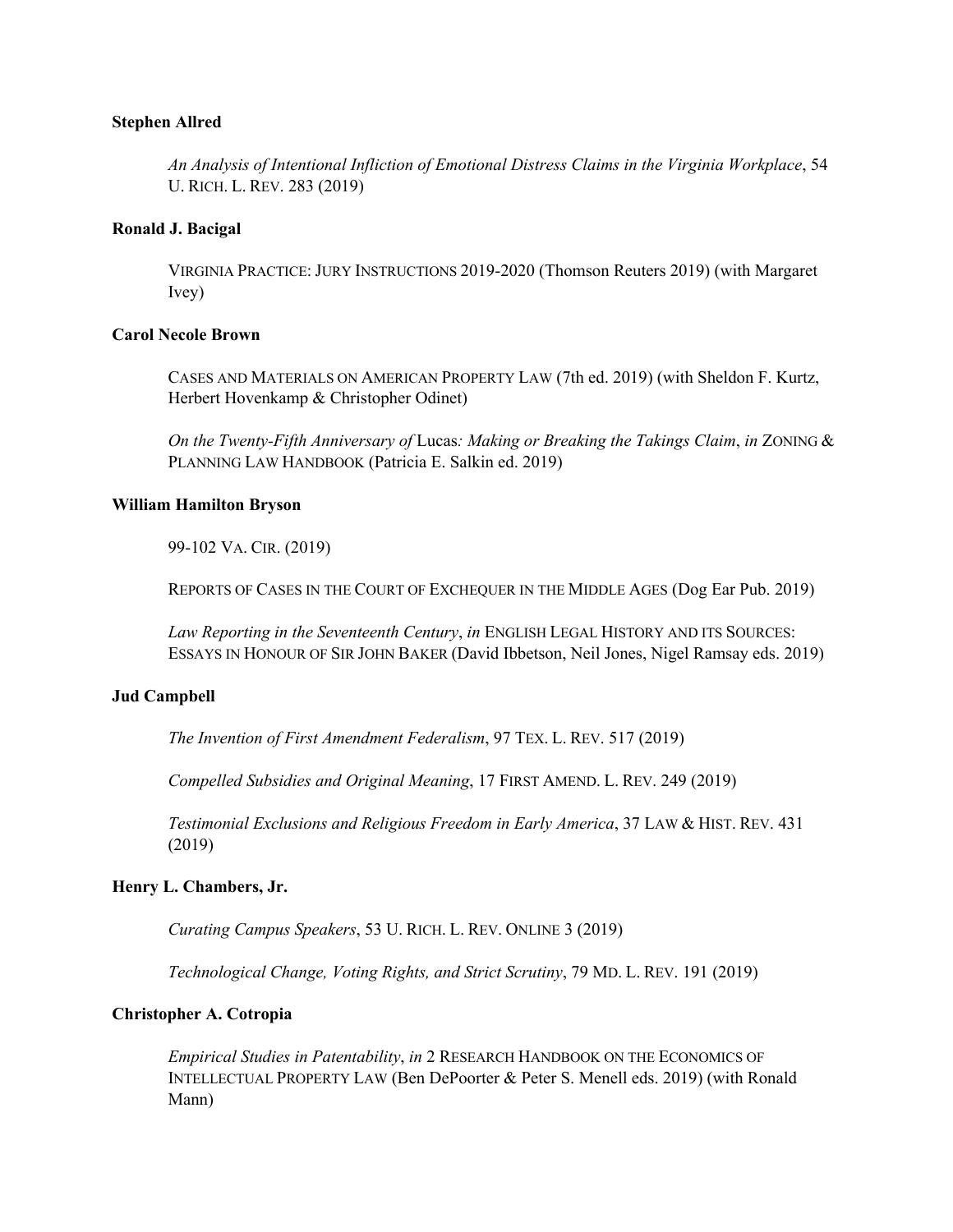*Menstruation Management in United States Schools and Implications for Attendance, Academic Performance, and Health*, 6 WOMEN'S REPRODUCTIVE HEALTH 289 (2019)

### **Paul Crane**

*Incorporating Collateral Consequences into Criminal Procedure*, 54 WAKE FOREST L. REV. 1 (2019)

### **Rebecca Crootof**

*The Internet of Torts: Expanding Civil Liability Standards to Address Corporate Remote Interference*, 69 DUKE L.J. 583 (2019)

*"Cyborg Justice" and the Risk of Technological-Legal Lock-In*, 119 COLUM. L. REV. FORUM 233 (2019)

*Regulating New Weapons Technologies*, *in* THE IMPACT OF EMERGING TECHNOLOGIES ON THE LAW OF ARMED CONFLICT (Eric Talbot Jensen & Ronald T.P. Alcala eds. 2019)

*Jurisprudential Space Junk: Treaties and New Technologies*, *in* RESOLVING CONFLICTS IN THE LAW: LIBER AMICORUM — LEA BRILMAYER (Chiara Giorgetti & Natalie Klein eds. 2019)

### **Joel Eisen**

*Clean Energy Justice: Charting an Emerging Agenda*, 43 HARVARD ENVTL. L. REV. 307 (2019) (with Shelley Welton)

ENERGY, ECONOMICS AND THE ENVIRONMENT: CASES AND MATERIALS (5th ed. 2019) (with Emily Hammond, Jim Rossi, David Spence, and Hannah Wiseman)

### **David Epstein**

A SHORT AND HAPPY GUIDE TO CONTRACTS (2d ed. 2019) (with Bruce A. Markell & Lawrence Ponoroff)

BUSINESS STRUCTURES (5th ed. 2019) (with Richard D. Freer, Michael J. Roberts & George B. Shepherd)

SELLING AND FINANCING SALES OF GOODS UNDER UCC ARTICLES 2 AND 9 (2019) (with Steve H. Nickles & Edwin E. Smith)

UNIFORM COMMERCIAL CODE ARTICLE 9 SECURED TRANSACTIONS (2019) (with Steve H. Nickles & Edwin E. Smith)

*"Don't Have a Cow" . . . Or the Restatement*, 63 ST. LOUIS U. L. J. 465 (2019) (with Roxanne Eastes)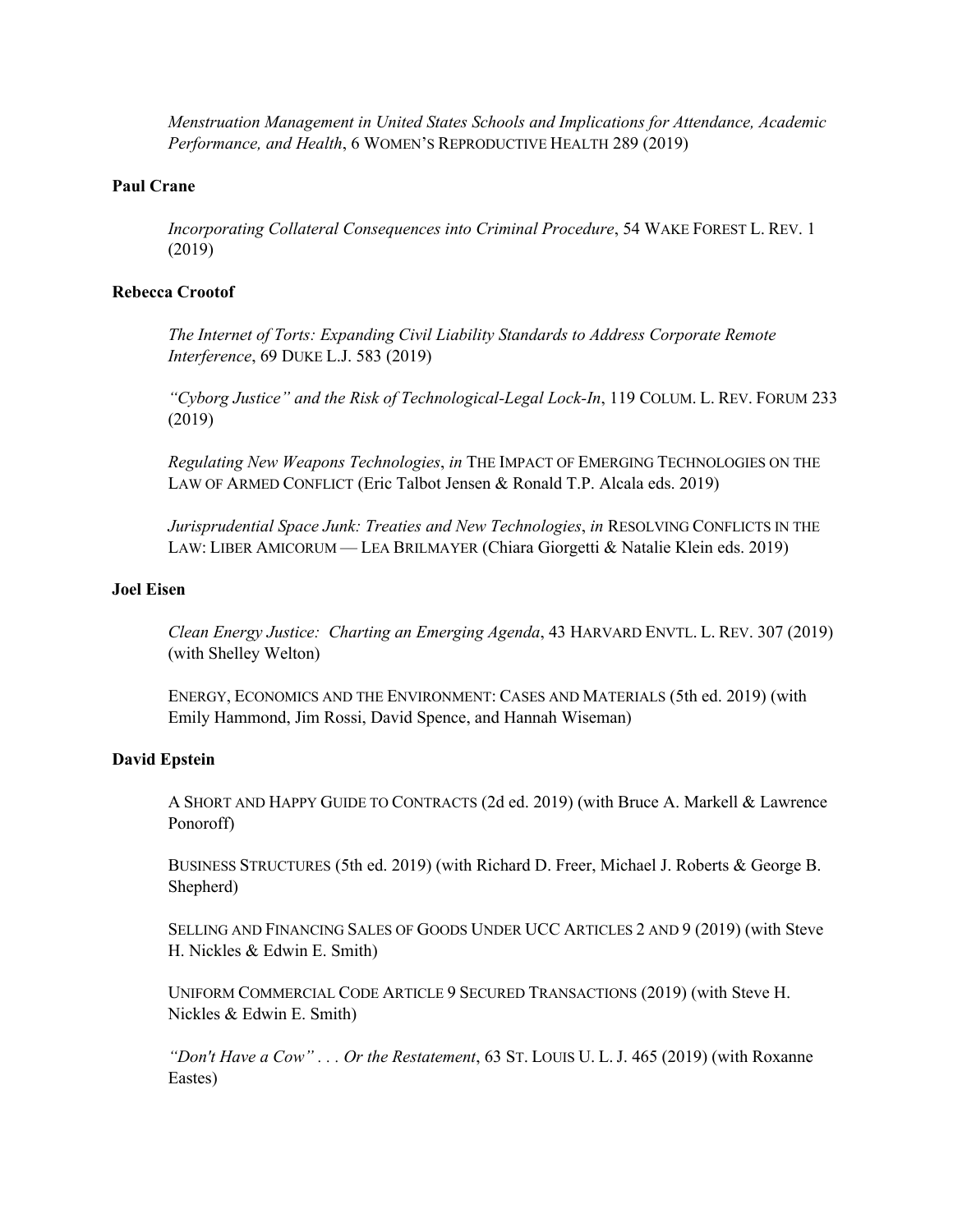#### **Jessica Erickson**

*Investing in Corporate Culture*, 99 B.U. L. REV. 1367 (2019)

*Automating Securities Class Actions Settlements*, 72 VAND. L. REV. 1817 (2019)

### **David Frisch**

1A, 4B, 5 & 7 LAWRENCE'S ANDERSON ON THE UNIFORM COMMERCIAL CODE (2019)

### **Chiara Giorgetti**

RESOLVING CONFLICTS IN THE LAW: LIBER AMICORUM — LEA BRILMAYER (Chiara Giorgetti & Natalie Klein eds. 2019)

*Are International Mass Claims the Right Mechanism to Provide Redress to Individuals Injured Under International Law?*, *in* RESOLVING CONFLICTS IN THE LAW: LIBER AMICORUM — LEA BRILMAYER (Chiara Giorgetti & Natalie Klein eds. 2019)

*"This is your wake-up call:" Lea Brilmayer's Influence as a Scholar and Teacher*, *in* RESOLVING CONFLICTS IN THE LAW: LIBER AMICORUM — LEA BRILMAYER (Chiara Giorgetti & Natalie Klein eds. 2019)

*Model Green Investment Treaty: International Investment and Climate Change*, 36 J. OF INT'L ARB. 95 (2019) (with Daniel Magraw, et al.)

*Rethinking the Individual in International Law*, 22 LEWIS & CLARK L. REV. 1085 (2019)

### **Meredith Johnson Harbach**

*Childcare, Vulnerability, and Resilience*, 37 YALE L. & POL'Y REV. 459 (2019)

### **Mary L. Heen**

*Agency: Married Women Traders of Nantucket, 1765-1865*, 21 GEO. J. GENDER & L. 35 (2019)

### **Ann C. Hodges**

*Public Sector Innovations: Valuing Voice*, *in* THE CAMBRIDGE HANDBOOK OF U.S. LABOR LAW FOR THE TWENTY-FIRST CENTURY (Richard Bales & Charlotte Garden eds. 2019) (with Martin H. Malin)

*Finding Yourself in Retirement*, 43 J. LEGAL PROF. 365 (2019)

### **Hayes R. Holderness**

*Navigating 21st Century Tax Jurisdiction*, 79 MD. L. REV. 1 (2019)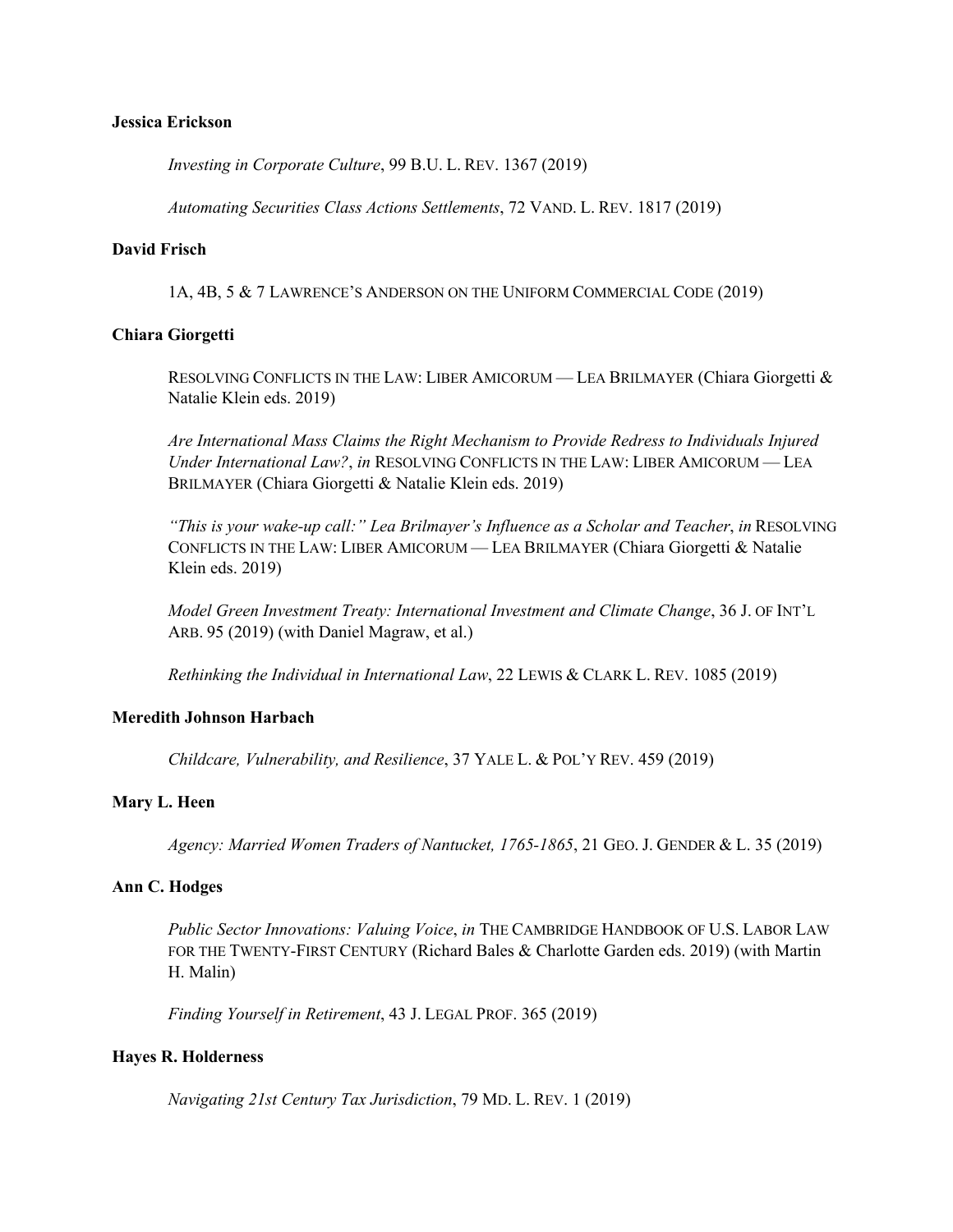*Wayfair's Warning for Inappropriate Tax Planning*, 92 ST. TAX NOTES 507 (2019) (with Sherfón Coles-Williams)

### **Margaret Ivey**

VIRGINIA PRACTICE: JURY INSTRUCTIONS 2019-2020 (Thomson Reuters 2019) (with Ronald J. Bacigal)

### **Corinna Barrett Lain**

Madison *and the Mentally Ill: The Death Penalty for the Weak, Not the Worst*, 31 REGENT U.L. REV. 209 (2019)

### **Da Lin**

*Beyond Beholden*, 44 J. CORP. L. 515 (2019)

#### **Leigh Melton**

*Observing the NOTICE Act*, 15 NAELA J. 1 (2019) (with Amanda Bird & Lauren Ritter)

### **Luke Norris**

*The Workers' Constitution*, 87 FORDHAM L. REV. 1459 (2019)

### **Kristen Osenga**

*Institutional Design for Innovation: A Radical Proposal for Addressing § 101 Patent-Eligible Subject Matter*, 68 AM. U. L. REV. 1191 (2019)

#### **Wendy Perdue**

CONFLICT OF LAWS: AMERICAN, COMPARATIVE, INTERNATIONAL CASES AND MATERIALS (4th ed. 2019) (with Symeon C. Symeonides)

### **Noah Sachs**

*Toxic Floodwaters: The Threat of Climate-Driven Chemical Disaster*, CENTER FOR PROGRESSIVE REFORM (2019) (with David Flores), *available at* http://www.progressivereform.org/articles/VAToxicFloodwaters.pdf

### **Daniel Schaffa**

*The Economic Efficiency Case Against Business Tax Privacy*, 50 SETON HALL L. REV. 27 (2019)